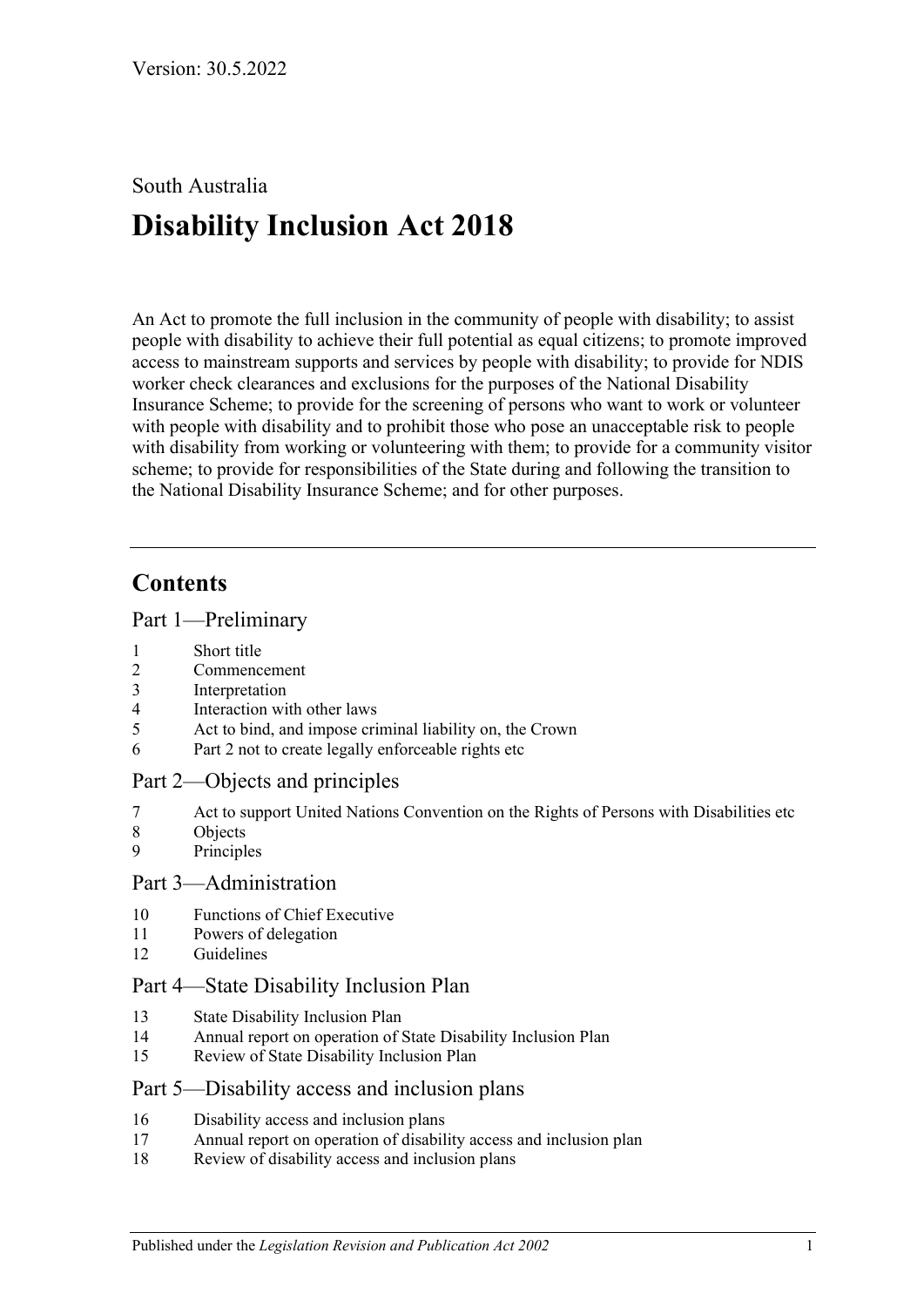## [Part 5A—Screening of NDIS workers](#page-13-1)

#### Division [1—Preliminary](#page-13-2)

- 18A [Interpretation](#page-13-3)
- 18B Meaning of *disqualified* and *[presumptively disqualified](#page-17-0)* persons
- 18C [Criminal intelligence](#page-18-0)
- 18D [Protected information](#page-18-1)
- 18E [Powers of delegation](#page-18-2)
- 18F [Pending applications to be disregarded](#page-19-0)

#### Division [2—NDIS worker check clearances and exclusions](#page-19-1)

- 18G [Application for NDIS worker check clearance](#page-19-2)
- 18H [Certain persons not permitted to apply for NDIS worker check](#page-20-0) clearance
- 18I [Determination of application—grant of NDIS worker check clearance](#page-21-0)
- 18J [Determination of application—issue of NDIS worker check exclusion](#page-21-1)
- 18K [Certain persons presumed to pose risk of harm to people with disability](#page-21-2)
- 18L [Notice of grant of NDIS worker check clearance or issue of NDIS worker check exclusion](#page-22-0)

#### Division [3—Risk assessment](#page-22-1)

- 18M [Nature of risk assessment](#page-22-2)
- 18N [Requirement for risk assessment](#page-23-0)
- 18O [Matters to be considered in risk assessment](#page-23-1)

#### Division [4—Duration and termination of NDIS worker check clearances and](#page-23-2)  [exclusions](#page-23-2)

- 18P [Duration of NDIS worker check clearance](#page-23-3)
- 18Q [Duration of NDIS worker check exclusion](#page-24-0)
- 18R [Suspension of NDIS worker check clearance](#page-24-1)
- 18S [Cancellation of NDIS worker check clearance](#page-25-0)
- 18T [Cancellation of NDIS worker check clearance at request of holder](#page-25-1)

Division [5—Information gathering and sharing](#page-26-0)

Subdivision [1—Information gathering](#page-26-1)

- 18U [Court to provide notice of certain findings of guilt to central assessment unit](#page-26-2)
- 18V [Commissioner of Police to provide information to central assessment unit on charging of](#page-26-3)  [certain persons](#page-26-3)
- 18W [Power to require information from applicant or clearance holder](#page-26-4)
- 18X [Power to require information from other persons](#page-26-5)

Subdivision [2—Information sharing and use](#page-27-0)

- 18Y [Central assessment unit may disclose etc information with other jurisdictions](#page-27-1)
- 18Z [Access to police information](#page-28-0)
- 18ZA [Provision of information to central assessment unit](#page-28-1)
- 18ZB [Provision of information to NDIS employers and participants](#page-29-0)
- 18ZC [Power to retain information etc indefinitely](#page-29-1)

Subdivision [3—Miscellaneous](#page-29-2)

- 18ZD [Notification by reporting bodies of conduct requiring risk assessment](#page-29-3)
- 18ZE [Information sharing for national register or database](#page-30-0)
- 18ZF [Information sharing for research, monitoring and auditing purposes](#page-30-1)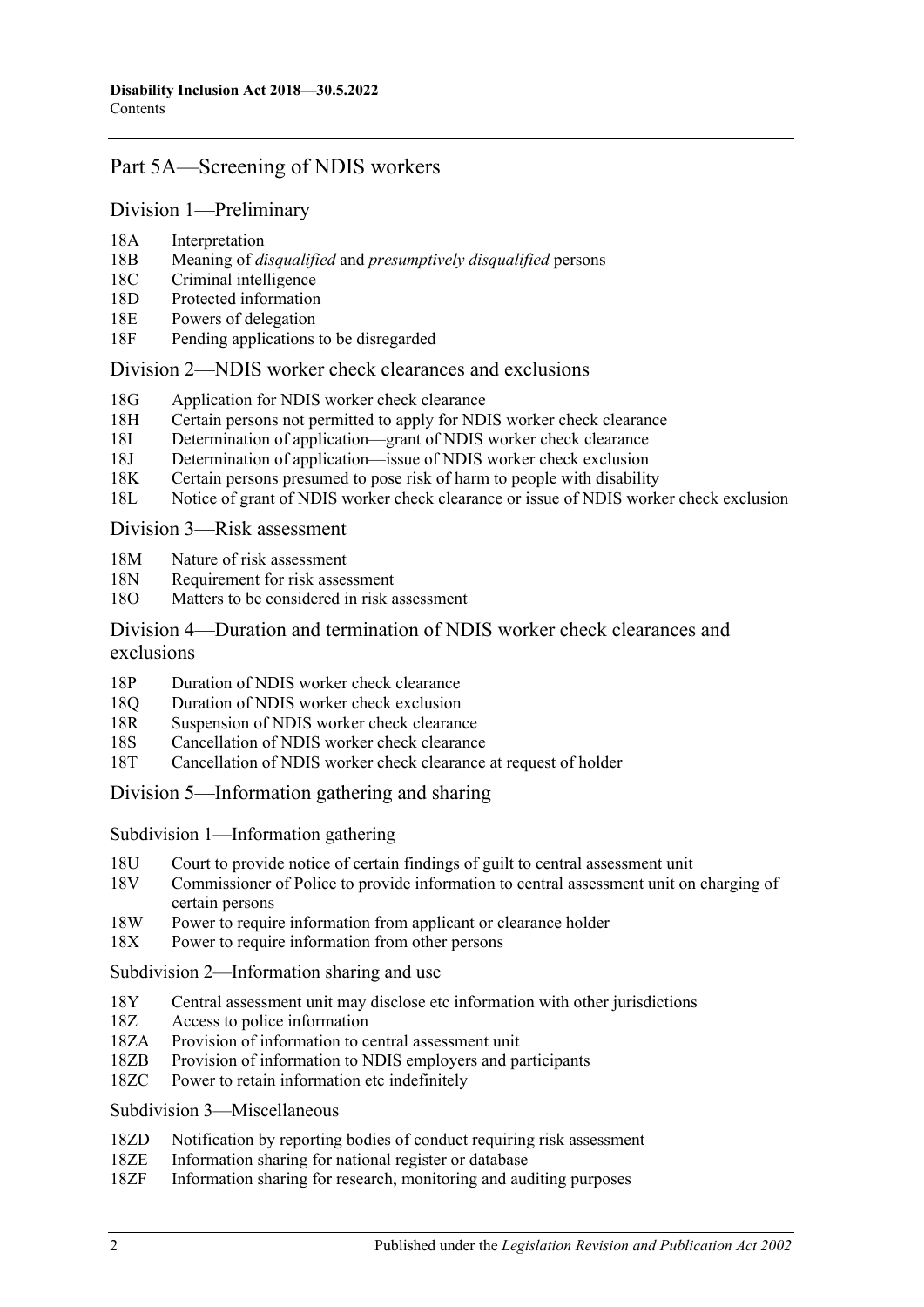18ZG [Disclosure of information about offences](#page-30-2)

18ZH [Disclosure of information to prevent significant harm](#page-30-3)

Division [6—Review of decisions by South Australian Civil and Administrative](#page-31-0)  [Tribunal](#page-31-0)

18ZI [Review of decisions by South Australian Civil and Administrative Tribunal](#page-31-1)

#### Division [7—Miscellaneous](#page-32-0)

- 18ZJ [Fee payable where volunteer undertakes paid employment](#page-32-1)
- 18ZK [Effect of Part on other rights and procedures](#page-32-2)
- 18ZL [Limitation of liability](#page-32-3)
- 18ZM [False or misleading statements](#page-33-0)
- 18ZN [Evidentiary provision](#page-33-1)
- 18ZO [Failure to give notice of decisions](#page-33-2)
- 18ZP Central assessment unit [may seek external advice](#page-33-3)

#### Part [6—Screening of persons working with people with disability](#page-33-4)

- 19 [Interpretation](#page-34-0)
- 20 [Working with people with disability](#page-34-1)
- 21 [Certain persons prohibited from working with people with disability](#page-35-0)
- 22 [Working with people with disability without current screening check prohibited](#page-35-1)
- 22A [Steps employers must take before employing person in prescribed position](#page-35-2)
- 22B [Employer to ensure screening check conducted at least every 5 years](#page-36-0)
- 22C [Employer to advise central assessment unit of certain information](#page-36-1)
- 22D [Records management system](#page-37-0)
- 22E [Inspection of records management system](#page-37-1)
- 23 [Regulations to set out scheme for screening checks](#page-37-2)

### [Part 6A—Restrictive practices](#page-38-0)

#### Division [1—Preliminary](#page-38-1)

- 23A [Application of Part](#page-38-2)
- 23B [Interpretation](#page-39-0)
- 23C [Meaning of](#page-41-0) *detention*
- 23D [Prohibited restrictive practices](#page-41-1)
- 23E [Limits on kinds of restrictive practices that may be used by person](#page-41-2)
- 23F [Interaction with other Acts and laws](#page-41-3)
- 23G [Principles](#page-42-0)
- 23H [Minister to publish restrictive practices guidelines](#page-42-1)

Division [2—Senior Authorising Officer](#page-43-0)

- 23I [Senior Authorising Officer](#page-43-1)
- 23J [Functions of Senior Authorising Officer](#page-43-2)
- 23K [Power of delegation](#page-43-3)

#### Division [3—Authorised Program Officers](#page-44-0)

23L [Authorised Program Officers in respect of prescribed NDIS providers](#page-44-1)

#### Division [4—Use of restrictive practices other than those involving detention](#page-45-0)

- 23M [General provisions relating to use of restrictive practices](#page-45-1)
- 23N [Authorised Program Officer may authorise use of level](#page-45-2) 1 restrictive practices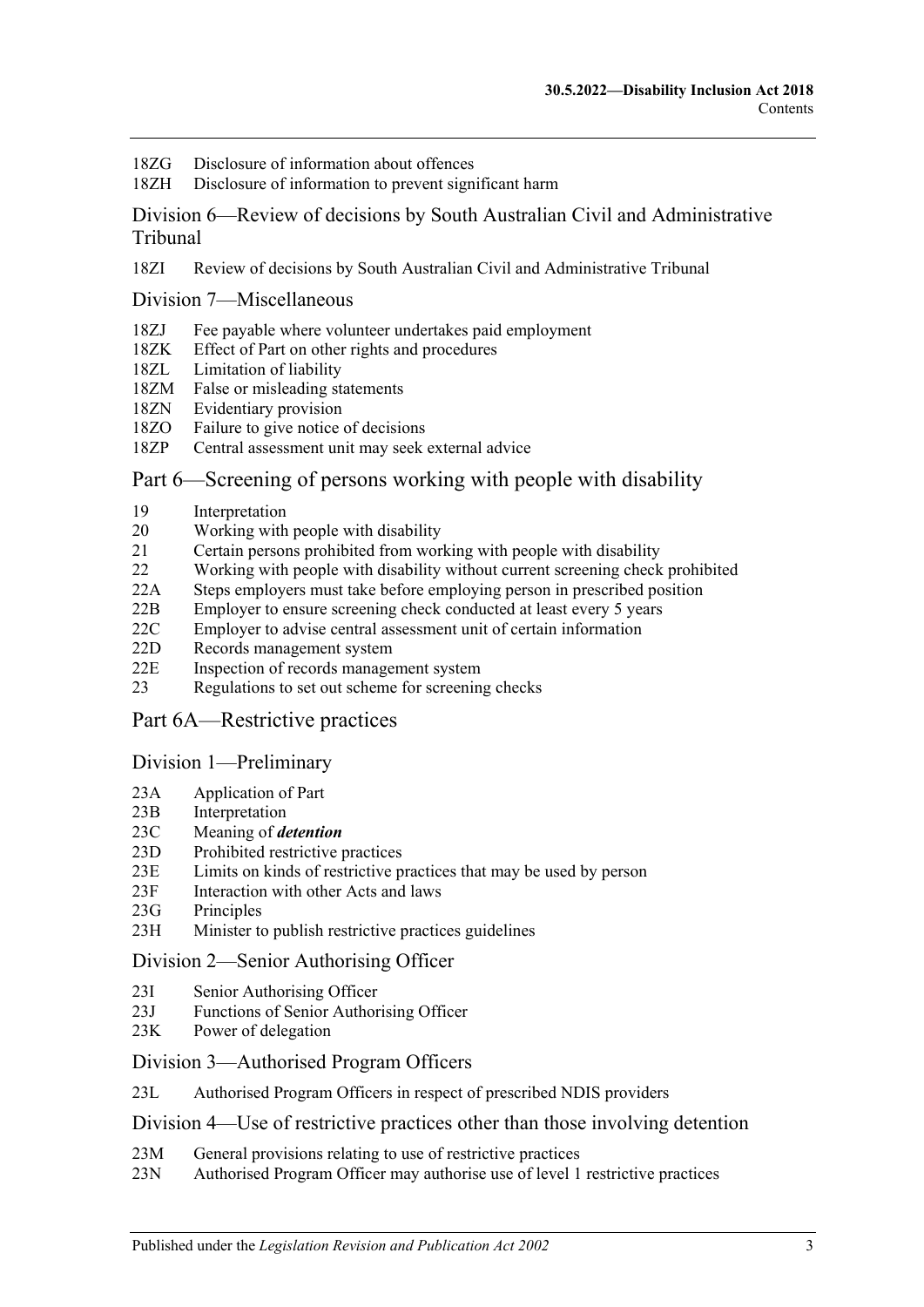23O Authorisation of use of level 1 or [2 restrictive practices by Senior Authorising Officer](#page-47-0) 23P [Revocation of authorisation to use restrictive practices](#page-49-0)

#### Division [5—Information gathering and sharing](#page-49-1)

- 23Q [Senior Authorising Officer may require information from State authorities](#page-49-2)
- 23R [Senior Authorising Officer may require information from other persons](#page-49-3)
- 23S [Senior Authorising Officer may notify NDIA or the NDIS Quality and Safeguards](#page-49-4)  [Commission](#page-49-4)
- 23T [Senior Authorising Officer may disclose etc information to other jurisdictions](#page-50-0)
- 23U [Disclosure of information to prevent harm](#page-50-1)
- 23V [Disclosure of information for research purposes](#page-50-2)
- 23W [Provision of other information to Senior Authorising Officer](#page-50-3)
- 23X [Information sharing for national register or database](#page-50-4)

#### Division [6—Dispute resolution](#page-51-0)

- 23Y [Internal review by Senior Authorising Officer](#page-51-1)
- 23Z [Review of decisions by South Australian Civil and Administrative Tribunal](#page-51-2)

#### Division [7—Miscellaneous](#page-52-0)

- 23ZA [Limitation of liability](#page-52-1)
- 23ZB [Offence to hinder or obstruct Senior Authorising Officer etc](#page-52-2)<br>23ZC False or misleading statements
- [False or misleading statements](#page-52-3)
- 23ZD [Evidentiary provision](#page-52-4)
- 23ZE [Minister to provide annual report on operation of Part to Parliament](#page-53-0)

#### Part [7—Community Visitor Scheme](#page-53-1)

- 24 [Community Visitor Scheme](#page-53-2)
- Part [8—National Disability Insurance Scheme](#page-54-0)
- 25 [Regulations for the purpose of implementing etc the National Disability Insurance Scheme](#page-54-1)

#### Part [9—Information gathering and sharing](#page-54-2)

- 26 [Chief Executive may require State authority to provide report](#page-54-3)
- 27 [Sharing of information between certain persons and bodies](#page-54-4)
- 28 Interaction with *[Public Sector \(Data Sharing\) Act](#page-55-0) 2016*

#### Part [10—Miscellaneous](#page-55-1)

- 29 [Confidentiality](#page-55-2)
- 30 [Victimisation](#page-56-0)
- 31 [Service](#page-57-0)
- 32 [Review of Act](#page-57-1)
- 33 [Regulations](#page-58-0)

#### Schedule [1—Repeal](#page-59-0)

#### Part 5—Repeal of *Disability Services Act 1993*

5 Repeal of *[Disability Services Act](#page-59-1) 1993*

## [Schedule 2—Transitional provisions relating to NDIS worker check](#page-59-2)  [clearances](#page-59-2)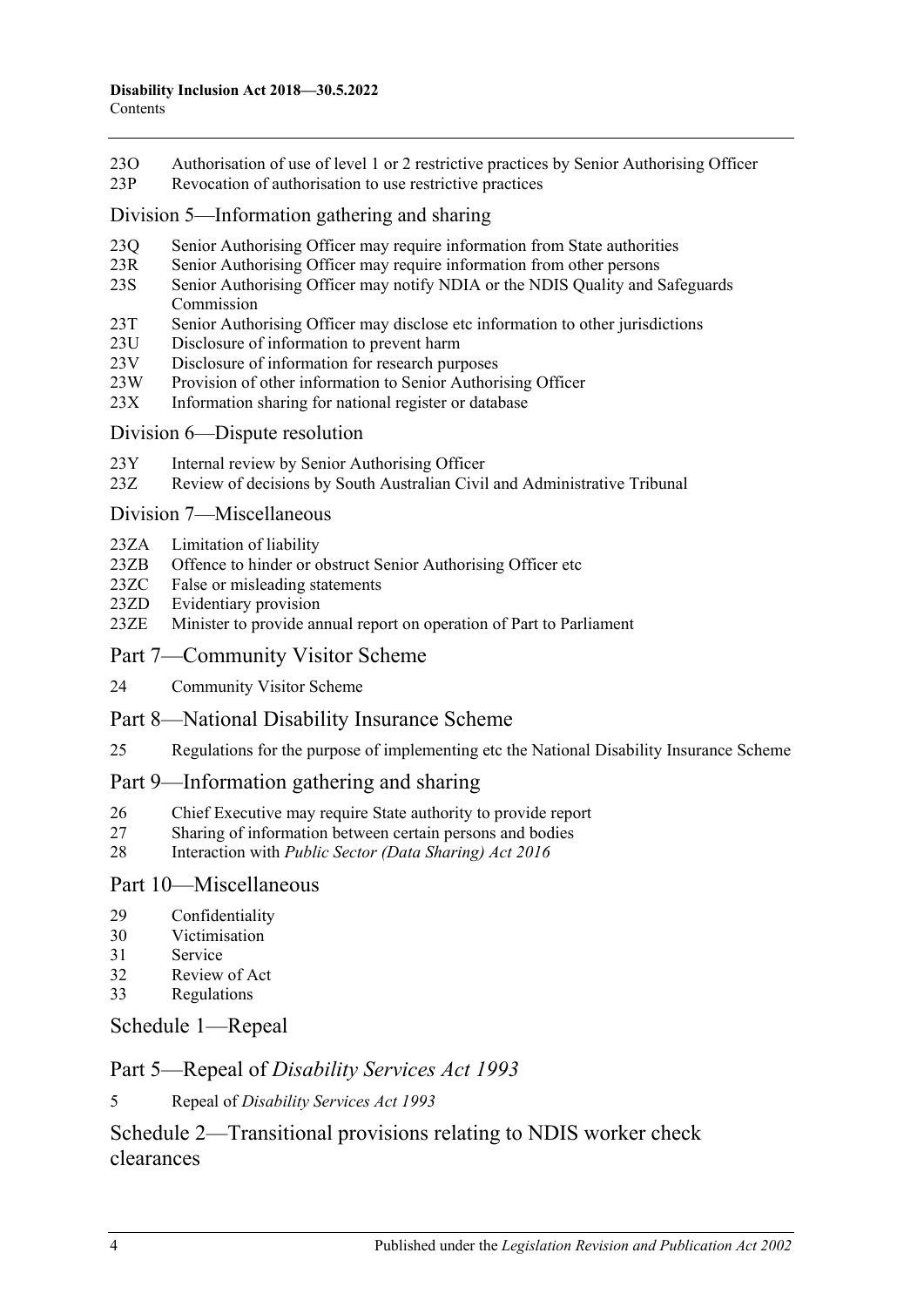- 1 [Interpretation](#page-59-3)
- 2 [Certain applications for assessments of relevant history taken to be application for NDIS](#page-59-4)  [worker check clearance](#page-59-4)
- 3 [Recognition of certain assessments of relevant history as NDIS worker check clearance](#page-59-5)

#### [Legislative history](#page-61-0)

#### <span id="page-4-0"></span>**The Parliament of South Australia enacts as follows:**

## **Part 1—Preliminary**

#### <span id="page-4-1"></span>**1—Short title**

This Act may be cited as the *Disability Inclusion Act 2018*.

#### <span id="page-4-2"></span>**2—Commencement**

- (1) This Act will come into operation on a day to be fixed by proclamation.
- (2) Section 7(5) of the *[Acts Interpretation Act](http://www.legislation.sa.gov.au/index.aspx?action=legref&type=act&legtitle=Acts%20Interpretation%20Act%201915) 1915* does not apply to this Act or to a provision of this Act.

#### <span id="page-4-3"></span>**3—Interpretation**

(1) In this Act, unless the contrary intention appears—

*central assessment unit* means the central assessment unit established under the *[Child](http://www.legislation.sa.gov.au/index.aspx?action=legref&type=act&legtitle=Child%20Safety%20(Prohibited%20Persons)%20Act%202016)  [Safety \(Prohibited Persons\) Act](http://www.legislation.sa.gov.au/index.aspx?action=legref&type=act&legtitle=Child%20Safety%20(Prohibited%20Persons)%20Act%202016) 2016*;

*Chief Executive* means the Chief Executive of the administrative unit of the Public Service that is responsible for assisting a Minister in the administration of this Act;

*community visitor* means a community visitor appointed under [Part](#page-53-1) 7;

*disability*, in relation to a person, includes long-term physical, psycho-social, intellectual, cognitive, neurological or sensory impairment, or a combination of any of these impairments, which in interaction with various barriers may hinder the person's full and effective participation in society on an equal basis with others;

*disability access and inclusion plan*, in relation to a State authority, means the disability access and inclusion plan, as in force from time to time, prepared by the State authority under [section](#page-11-3) 16;

*National Disability Insurance Scheme* or *NDIS* means the National Disability Insurance Scheme under the *National Disability Insurance Scheme Act 2013* of the Commonwealth;

*Registrar* means the Registrar of the central assessment unit within the meaning of the *[Child Safety \(Prohibited Persons\) Act](http://www.legislation.sa.gov.au/index.aspx?action=legref&type=act&legtitle=Child%20Safety%20(Prohibited%20Persons)%20Act%202016) 2016*;

*State authority* means—

- (a) an administrative unit (within the meaning of the *[Public Sector Act](http://www.legislation.sa.gov.au/index.aspx?action=legref&type=act&legtitle=Public%20Sector%20Act%202009) 2009*); or
- (b) an agency or instrumentality of the Crown, or agency or instrumentality of the Crown of a class, prescribed by the regulations for the purposes of this paragraph; or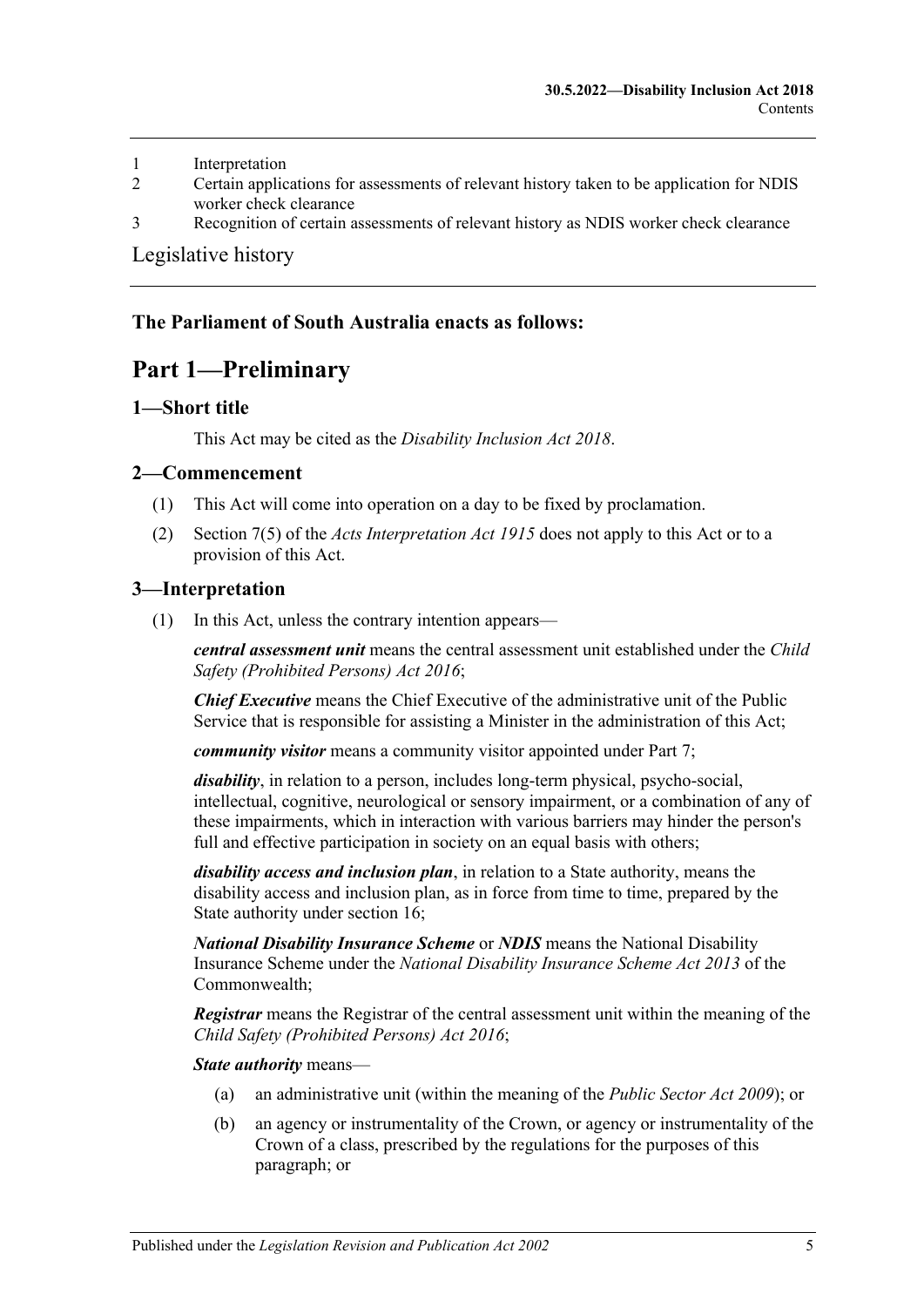- (c) a local council constituted under the *[Local Government Act](http://www.legislation.sa.gov.au/index.aspx?action=legref&type=act&legtitle=Local%20Government%20Act%201999) 1999*; or
- (d) any other person or body, or person or body of a class, declared by the regulations to be included in the ambit of this paragraph for the purposes of this Act,

but does not include a person or body, or person or body of a class, declared by the regulations to be excluded from the ambit of this definition for the purposes of this Act;

*State Disability Inclusion Plan* means the State Disability Inclusion Plan prepared under [section](#page-10-1) 13, as in force from time to time;

*Tribunal* means the South Australian Civil and Administrative Tribunal under the *[South Australian Civil and Administrative Tribunal Act](http://www.legislation.sa.gov.au/index.aspx?action=legref&type=act&legtitle=South%20Australian%20Civil%20and%20Administrative%20Tribunal%20Act%202013) 2013*.

(2) For the purposes of this Act, a reference to *mainstream supports and services* will be taken to be a reference to supports and services (however described) that are not NDIS-funded supports and services.

#### <span id="page-5-0"></span>**4—Interaction with other laws**

Except where the contrary intention appears, the provisions of this Act are in addition to, and do not derogate from, any other Act or law.

#### <span id="page-5-1"></span>**5—Act to bind, and impose criminal liability on, the Crown**

- (1) This Act binds the Crown in right of this jurisdiction and, in so far as the legislative power of the Parliament permits, the Crown in all its other capacities.
- (2) The Crown is liable for an offence against this Act.
- (3) If the Crown is guilty of an offence against this Act, the penalty that may be imposed on the Crown is the penalty that may be imposed on a body corporate.

#### <span id="page-5-2"></span>**6[—Part](#page-5-3) 2 not to create legally enforceable rights etc**

[Part](#page-5-3) 2 of this Act, the State Disability Inclusion Plan and disability access and inclusion plans are an expression of policy and do not in themselves—

- (a) create legally enforceable rights or entitlements; or
- (b) affect existing rights or liabilities (whether of a substantive, procedural or other nature).

## <span id="page-5-3"></span>**Part 2—Objects and principles**

## <span id="page-5-4"></span>**7—Act to support United Nations Convention on the Rights of Persons with Disabilities etc**

It is the intention of the Parliament of South Australia that, to such an extent as may be reasonably practicable, the operation, administration and enforcement of this Act is to support and further the principles and purposes of the *United Nations Convention on the Rights of Persons with Disabilities*, as well as any other relevant international human rights instruments affecting people with disability, as in force from time to time.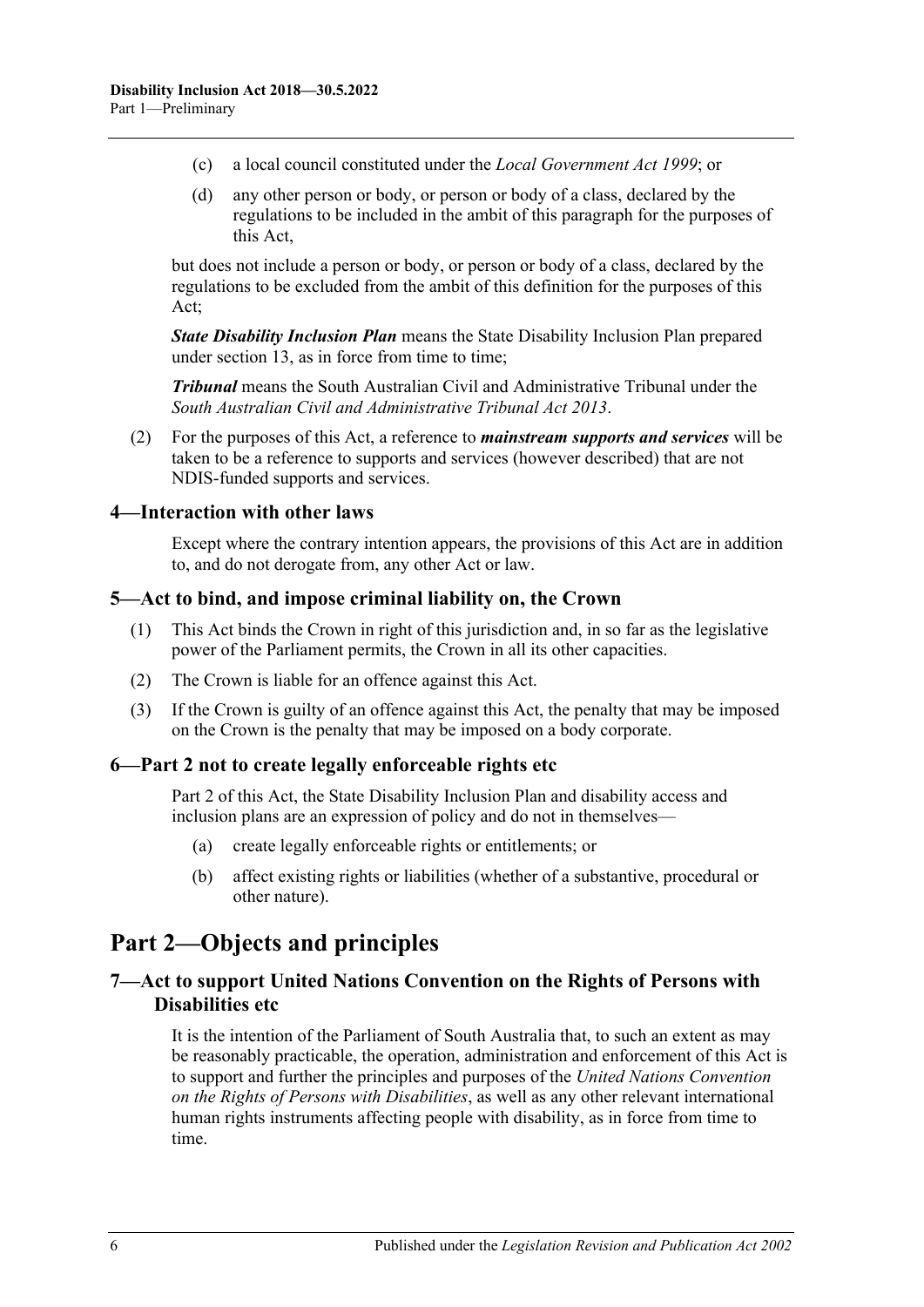#### <span id="page-6-0"></span>**8—Objects**

The objects of this Act include—

- (a) acknowledging that people with disability have the same human rights as other members of the community and that the State and the community have a responsibility to facilitate the exercise of those rights; and
- (b) promoting the independence and social and economic inclusion of people with disability; and
- (c) providing safeguards in relation to the delivery of all supports and services for people with disability; and
- (d) providing a framework to support a whole of Government approach to improving the inclusion of all South Australians with disability in all areas of life in this State; and
- (e) articulating and facilitating the roles of the State during and following the transition to the National Disability Insurance Scheme.

#### <span id="page-6-1"></span>**9—Principles**

- (1) The following principles are to be observed in the operation, administration and enforcement of this Act:
	- (a) people with disability have the same fundamental human rights and responsibilities, and the same right to autonomy, as other members of the community;
	- (b) people with disability have an inherent right to respect for their worth and dignity as individuals;
	- (c) people with disability have the right to participate in and contribute to social and economic life and should be supported to develop and enhance their ability to do so;
	- (d) people with disability have the right to realise their physical, social, sexual, reproductive, emotional and intellectual capacities;
	- (e) people with disability have the right to make decisions that affect their lives including decisions involving risk to the full extent of their capacity to do so;
	- (f) in cases where a person with disability wants or requires assistance in making a decision, supported decision-making is to be preferred over substituted decision-making;
	- (g) people with disability have the right to access information in a way that is appropriate for their disability and cultural background, to enable them to make informed choices;
	- (h) people with disability have the right to respect for their cultural or linguistic diversity, age, gender, sexual orientation and religious beliefs;
	- (i) people with disability have the same rights to privacy and confidentiality as other members of the community;
	- (j) people with disability have the right to live free from neglect, abuse and exploitation;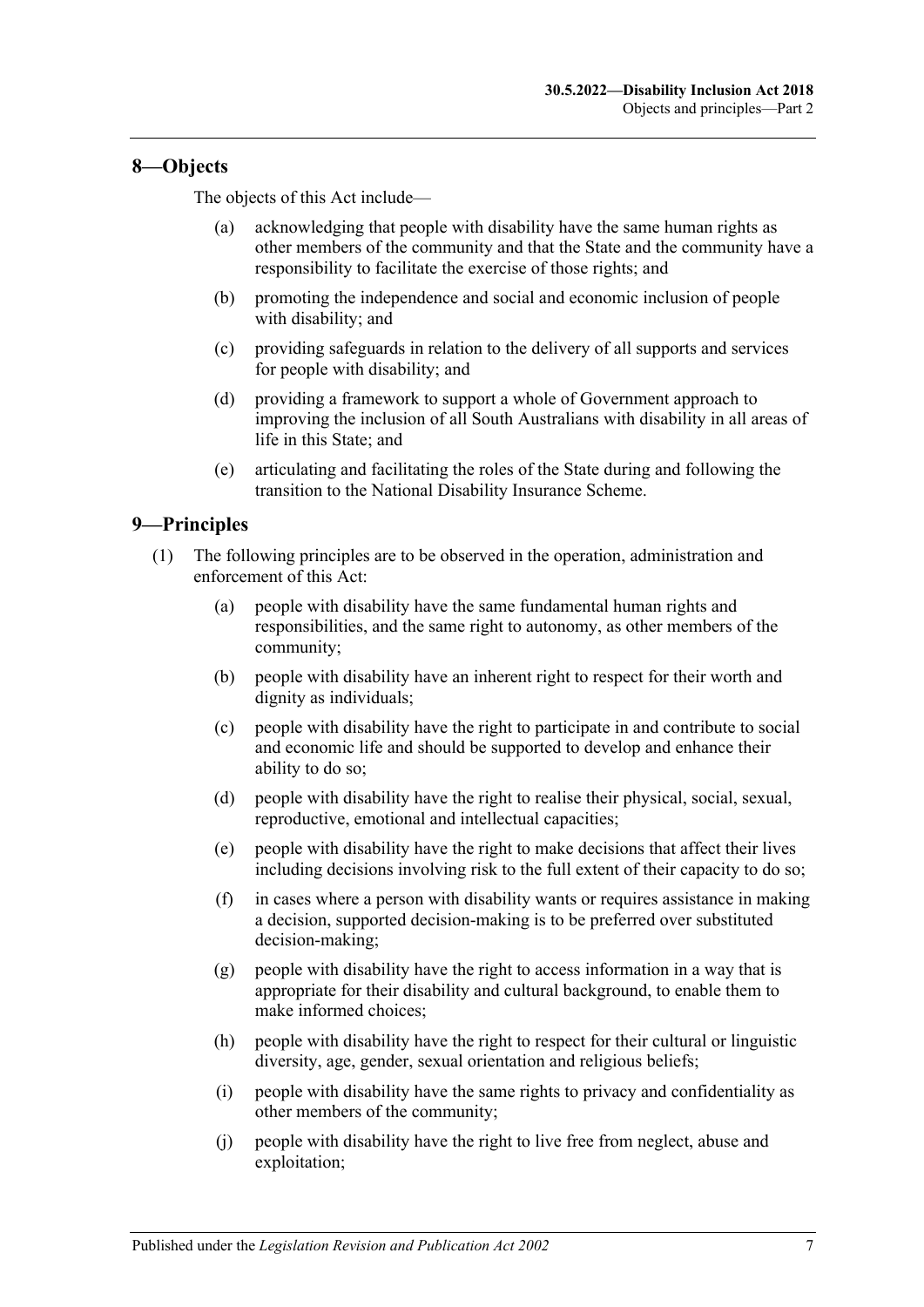- (k) people with disability have the same rights as other members of the community to pursue complaints and access justice;
- (l) the crucial role of families, carers and other significant persons in the lives of people with disability, and the importance of preserving relationships with families, carers and other significant persons, is to be acknowledged and respected;
- (m) people with disability are free to associate with families, carers and other persons as they see fit, and should be supported where necessary to engage in family, social and friendship activities;
- (n) the needs of children with disability as they develop, and their rights as equal members of the community, are to be acknowledged and respected;
- (o) the changing abilities, strengths, goals and needs of people with disability as they age are to be acknowledged and respected.
- (2) In addition to the principles set out in any other provision of this section, the following risks and principles are to be acknowledged and addressed in the operation, administration and enforcement of this Act as it relates to women with disability:
	- (a) many women with disability face multiple disadvantages and are potentially more vulnerable to risk of abuse or exploitation;
	- (b) the provision of mainstream supports and services to women with disability should recognise and seek to address such disadvantage and vulnerability, and should be informed by working in partnership with women with disability to enhance their lives.
- <span id="page-7-0"></span>(3) In addition to the principles set out in any other provision of this section, the following risks and principles are to be acknowledged and addressed in the operation, administration and enforcement of this Act as it relates to children with disability:
	- (a) children with disability have the right to a full life in conditions that ensure the child's dignity, promote self-reliance and facilitate the child's active and full participation in family, cultural and social life;
	- (b) decisions affecting children with disability under this Act should be child-centred;
	- (c) without limiting [paragraph](#page-7-0) (b), the responsibilities, rights and duties of a parent or other person legally responsible for a child with disability must also be considered in relation to giving appropriate direction and guidance for the child's welfare;
	- (d) the views of a child with disability will be listened to, and they should be given developmentally appropriate opportunities to participate in decisions that affect them;
	- (e) children with disability are more vulnerable to risk of abuse or exploitation;
	- (f) the developmental needs of children with disability must be taken into account, with particular focus on critical periods in their childhood and adolescence;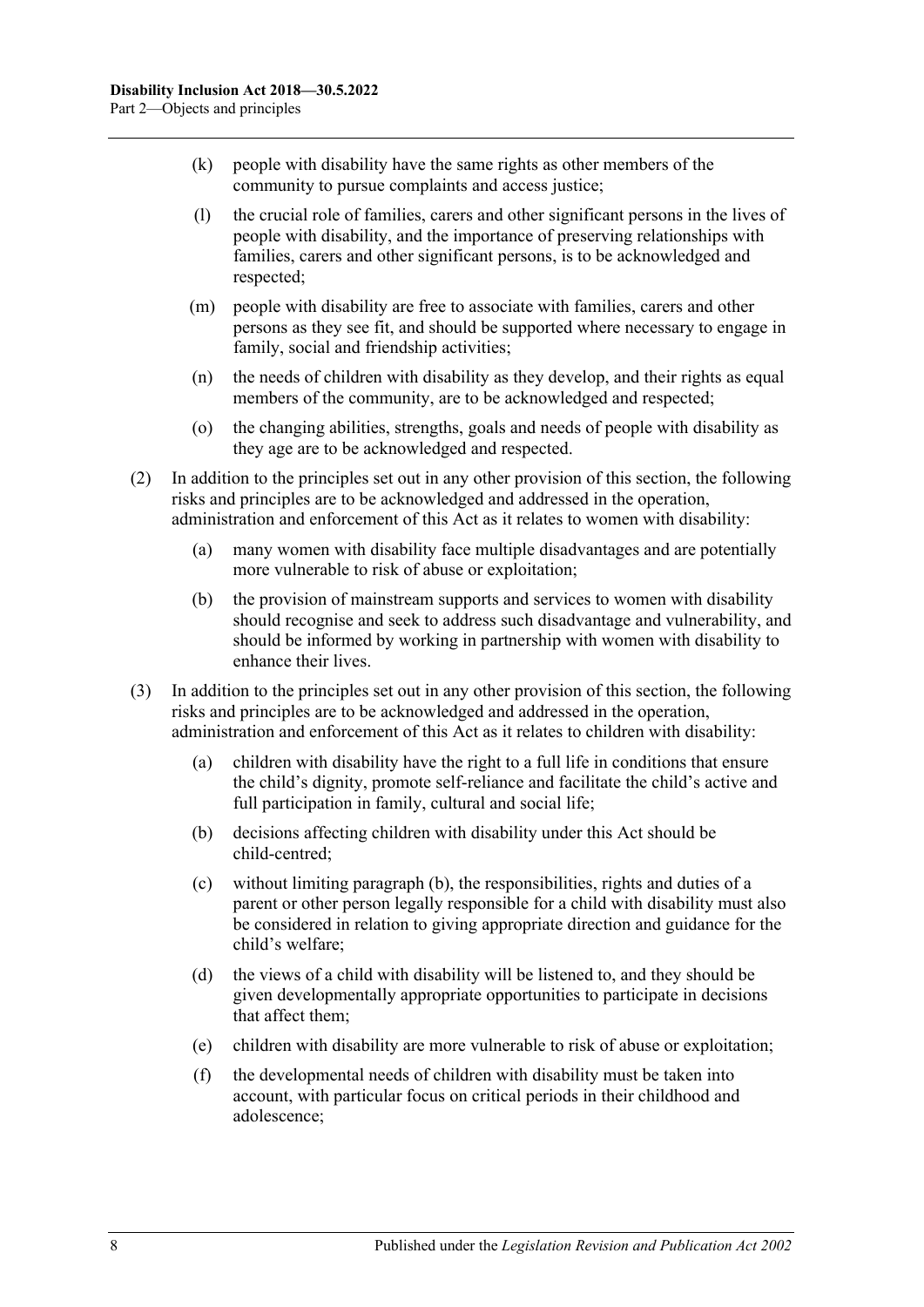- (g) the provision of mainstream supports and services to children with disability should recognise and seek to address such risks and vulnerabilities, and should be informed by working in partnership with children with disability, and in consultation with their parents and other persons responsible for them, to enhance their lives.
- (4) In addition to the principles set out in any other provision of this section, the following risks and principles are to be acknowledged and addressed in the operation, administration and enforcement of this Act as it relates to Aboriginal and Torres Strait Islander people with disability:
	- (a) Aboriginal and Torres Strait Islander people with disability have a right to respect and acknowledgment as the first peoples of Australia and for their unique history, culture and kinship relationships and connection to their traditional land and waters;
	- (b) many Aboriginal and Torres Strait Islander people with disability face multiple disadvantages;
	- (c) the provision of mainstream supports and services to Aboriginal and Torres Strait Islander people with disability should recognise and seek to address such disadvantage, and should be informed by working in partnership with Aboriginal and Torres Strait Islander people with disability to enhance their lives.
- (5) In addition to the principles set out in any other provision of this section, the following risks and principles are to be acknowledged and addressed in the operation, administration and enforcement of this Act as it relates to people with disability from culturally and linguistically diverse backgrounds:
	- (a) cultural, language and other differences create barriers to providing supports and services to people with disability from culturally and linguistically diverse backgrounds;
	- (b) the provision of mainstream supports and services to people with disability from culturally and linguistically diverse backgrounds should recognise and seek to address those barriers, and should be informed by working in partnership with people with disability from culturally and linguistically diverse backgrounds, and in consultation with their communities, to enhance their lives.
- (6) Each person or body engaged in the administration, operation or enforcement of this Act must exercise their powers and perform their functions so as to give effect to the principles set out in this section.

## <span id="page-8-0"></span>**Part 3—Administration**

## <span id="page-8-1"></span>**10—Functions of Chief Executive**

- (1) The functions of the Chief Executive under this Act include—
	- (a) preparing and publishing guidelines for the purposes of this Act; and
	- (b) preparing such reports as may be required under this Act or by the Minister; and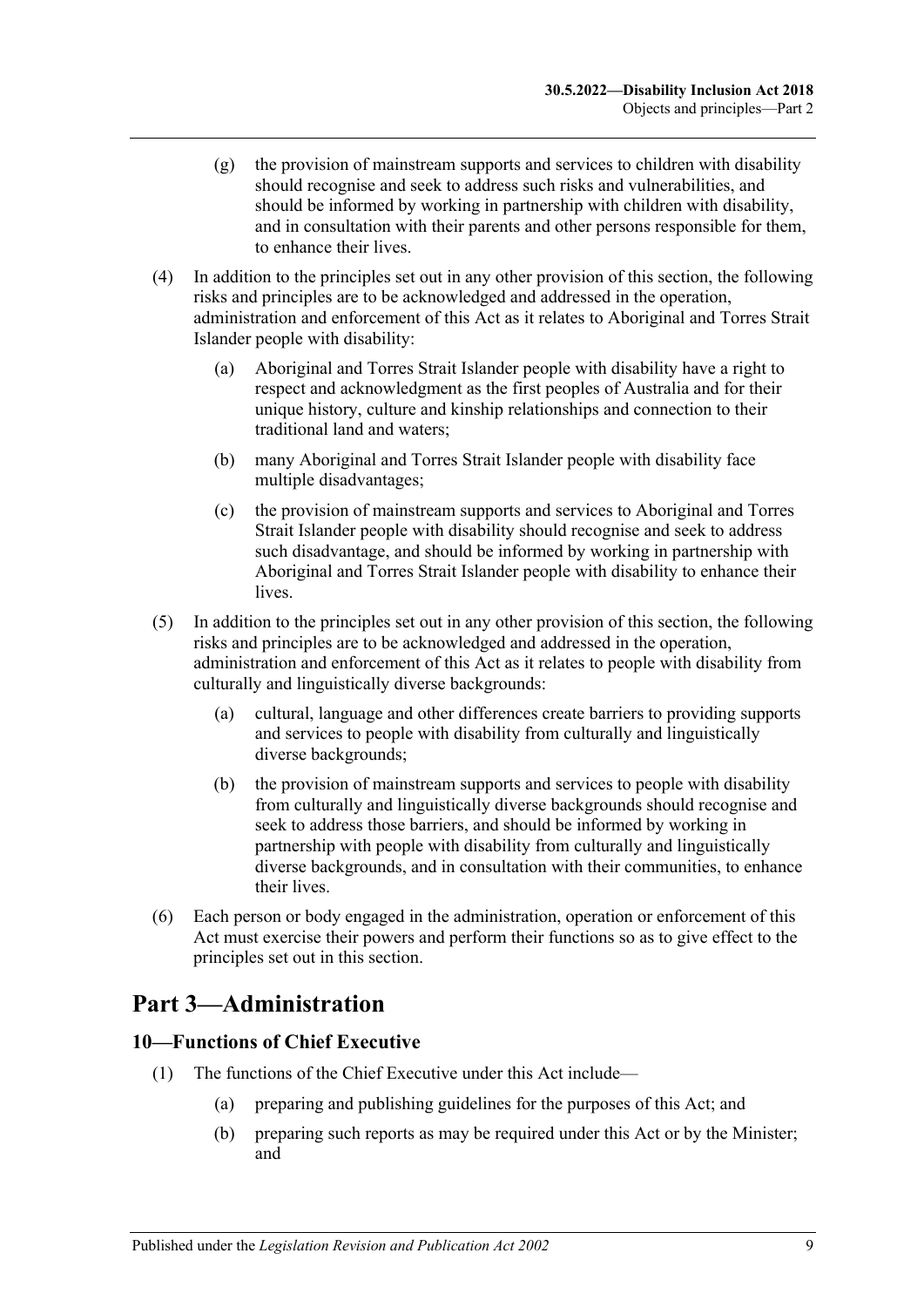- (c) monitoring the extent to which the objects and principles of this Act are being achieved; and
- (d) monitoring the extent to which the State Disability Inclusion Plan and the disability access and inclusion plans have been, or are being, implemented; and
- (e) monitoring the compliance of State authorities with the requirements under [Part](#page-11-2) 5; and
- (f) making recommendations to the Minister in relation to the compliance of State authorities with the requirements under [Part](#page-11-2) 5; and
- (g) advising the Minister on any matters related to the operation, administration and enforcement of this Act; and
- (h) such other functions as may be assigned to the Chief Executive under this or any other Act or by the Minister.
- (2) The Chief Executive has such powers as may be necessary or expedient for the performance of the Chief Executive's functions.

#### <span id="page-9-0"></span>**11—Powers of delegation**

- (1) The Minister or Chief Executive may delegate a function or power (other than a prescribed function or power) under this Act to a specified person or body (including a person for the time being holding or acting in a specified office or position).
- (2) A delegation under this section—
	- (a) must be by instrument in writing; and
	- (b) may be absolute or conditional; and
	- (c) does not derogate from the ability of the Minister or Chief Executive (as the case requires) to act in any matter; and
	- (d) is revocable at will.
- (3) A function or power delegated under this section may, if the instrument of delegation so provides, be further delegated.

#### <span id="page-9-1"></span>**12—Guidelines**

- <span id="page-9-2"></span>(1) The Minister may—
	- (a) publish guidelines in relation to the preparation and contents of disability access and inclusion plans; and
	- (b) publish such other guidelines as the Minister thinks appropriate for the purposes of this Act.
- (2) The Minister may vary, substitute or revoke guidelines under this section.
- (3) The Minister must cause guidelines under this section to be published on a website determined by the Minister.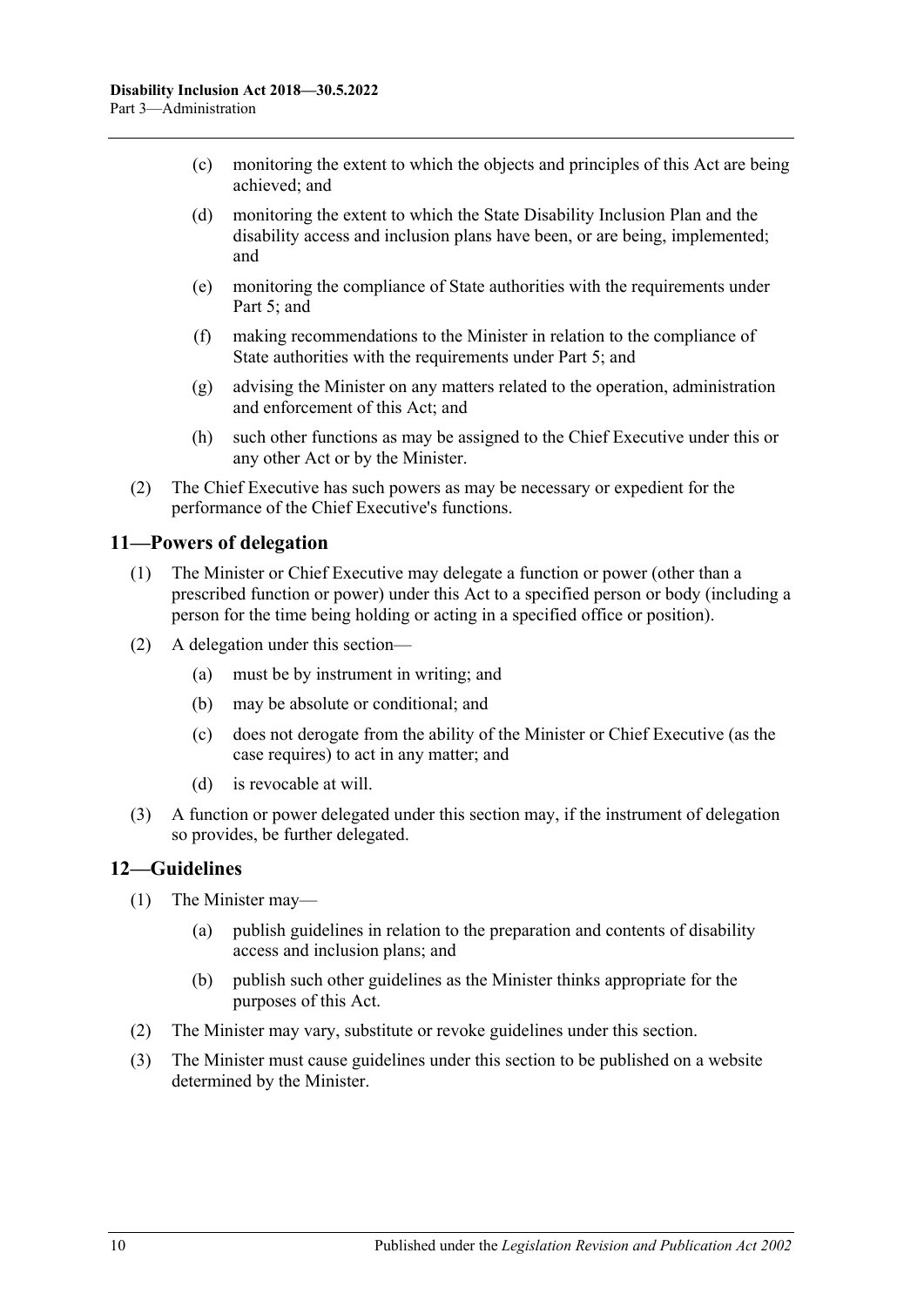## <span id="page-10-0"></span>**Part 4—State Disability Inclusion Plan**

### <span id="page-10-1"></span>**13—State Disability Inclusion Plan**

- (1) There is to be a *State Disability Inclusion Plan*.
- (2) The State Disability Inclusion Plan is to be prepared by the Minister in accordance with this section.
- (3) The State Disability Inclusion Plan—
	- (a) must set out whole-of-government policies and measures for achieving the objects of this Act throughout the State (and, in particular, measures that further the goal of achieving full inclusion in the community, and the achievement of their full potential as equal citizens, of people with disability); and
	- (b) must provide for collaboration and coordination among State authorities and other entities in relation to the provision of mainstream supports and services to people with disability; and
	- (c) must contain such other provisions as may be required by the regulations.
- (4) In preparing the State Disability Inclusion Plan, the Minister—
	- (a) must, in accordance with any requirements set out in the regulations, consult with people with disability and persons or bodies representing the interests of people with disability (and may consult with any other persons or bodies that the Minister thinks fit); and
	- (b) must call for submissions from members of the public in accordance with a scheme set out in the regulations (and must have regard to the submissions made in response to the call); and
	- (c) must comply with any other requirements prescribed by the regulations.
- (5) The Minister may vary the State Disability Inclusion Plan at any time in accordance with any requirements set out in the regulations for the purposes of this subsection.
- (6) The Minister must cause the State Disability Inclusion Plan, and any variation of the plan, to be published in the Gazette.
- (7) The State Disability Inclusion Plan, and any variation of the plan, has effect from the day on which it is published in the Gazette.
- (8) The Minister must, within 6 sitting days after the State Disability Inclusion Plan or any variation is published in the Gazette, cause a copy of the State Disability Inclusion Plan, or the plan as varied, (as the case requires) to be laid before both Houses of Parliament.
- (9) The Minister must publish the State Disability Inclusion Plan, and any variation of the plan, on a website determined by the Minister.
- (10) However, a failure to comply with a provision of this section does not affect the validity of the State Disability Inclusion Plan.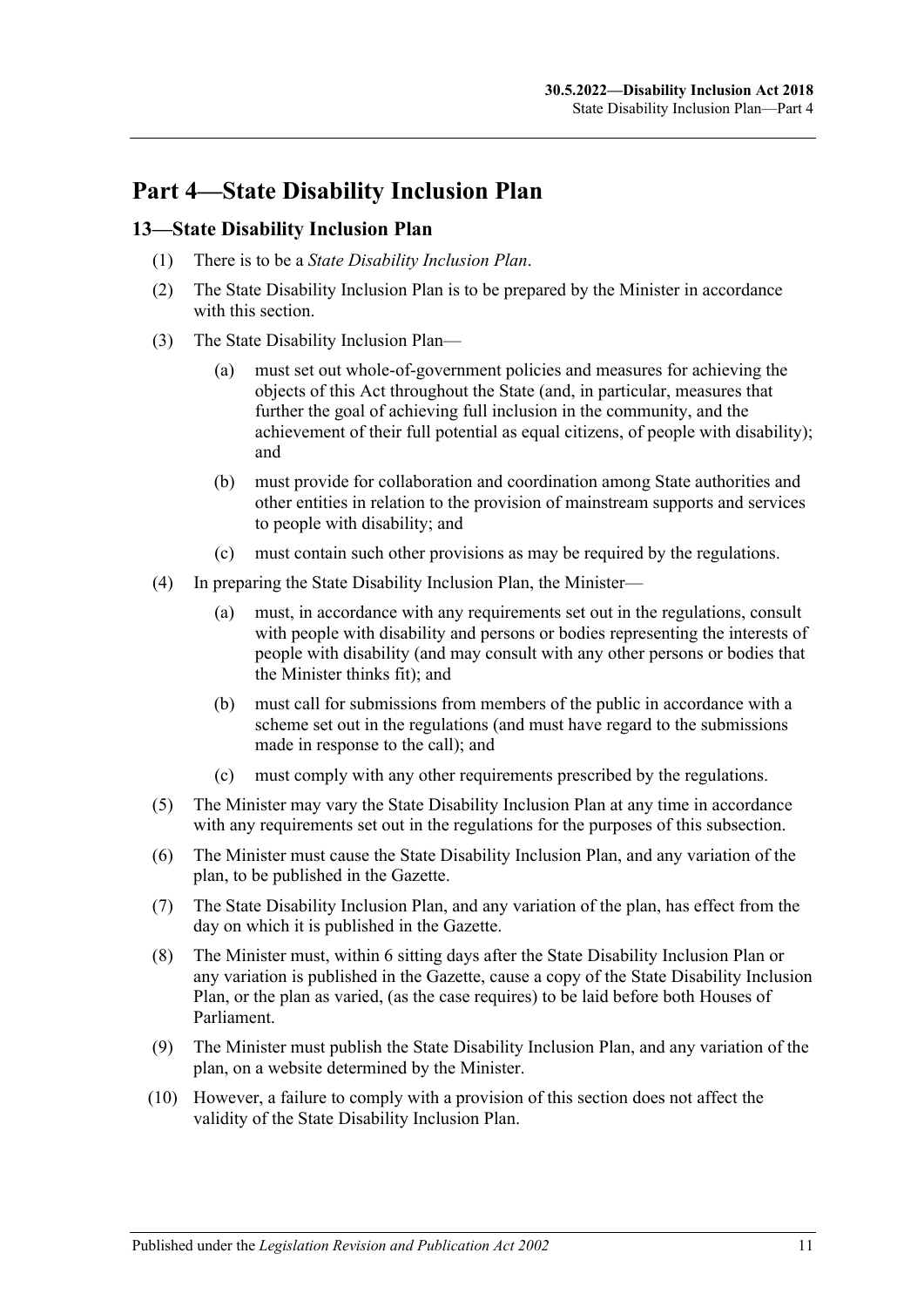- (11) Each prescribed person or body must, in carrying out its functions or exercising its powers, have regard to, and seek to give effect to, the State Disability Inclusion Plan (however, a prescribed person or body will be taken not to be in breach of this subsection if the State authority is acting in accordance with a requirement under this or any other Act or law).
- (12) In this section—

*prescribed person or body* means—

- (a) each State authority; and
- (b) each public sector agency (within the meaning of the *[Public Sector Act](http://www.legislation.sa.gov.au/index.aspx?action=legref&type=act&legtitle=Public%20Sector%20Act%202009) 2009*); and
- (c) any other person or body, or person or body of a class, prescribed by the regulations for the purposes of this paragraph.

#### <span id="page-11-5"></span><span id="page-11-0"></span>**14—Annual report on operation of State Disability Inclusion Plan**

- (1) The Chief Executive must, on or before 31 December in each year, report to the Minister on the operation of the State Disability Inclusion Plan during the preceding financial year.
- (2) The Minister must, within 6 sitting days after receiving a report from the Chief Executive, have copies of the report laid before both Houses of Parliament.

#### <span id="page-11-4"></span><span id="page-11-1"></span>**15—Review of State Disability Inclusion Plan**

- (1) The Minister must cause a review of the State Disability Inclusion Plan to be undertaken at least once in each 4 year period, and a report on the review to be prepared and submitted to the Minister.
- (2) The Minister must cause a copy of the report submitted under [subsection](#page-11-4) (1) to be laid before both Houses of Parliament within 6 sitting days after receiving the report.

## <span id="page-11-2"></span>**Part 5—Disability access and inclusion plans**

#### <span id="page-11-3"></span>**16—Disability access and inclusion plans**

- (1) There is to be a *disability access and inclusion plan* for each State authority.
- (2) A disability access and inclusion plan is to be prepared by the relevant State authority in accordance with this section.
- (3) A disability access and inclusion plan—
	- (a) must set out the measures that the State authority intends to put in place to ensure that people with disability can access the mainstream supports and services provided by or on behalf of the State authority; and
	- (b) must explain how the State authority proposes to give effect to the objects and principles set out in [Part](#page-5-3) 2; and
	- (c) must explain how the State authority proposes to give effect to the State Disability Inclusion Plan; and
	- (d) must include strategies to support people with disability in the following areas: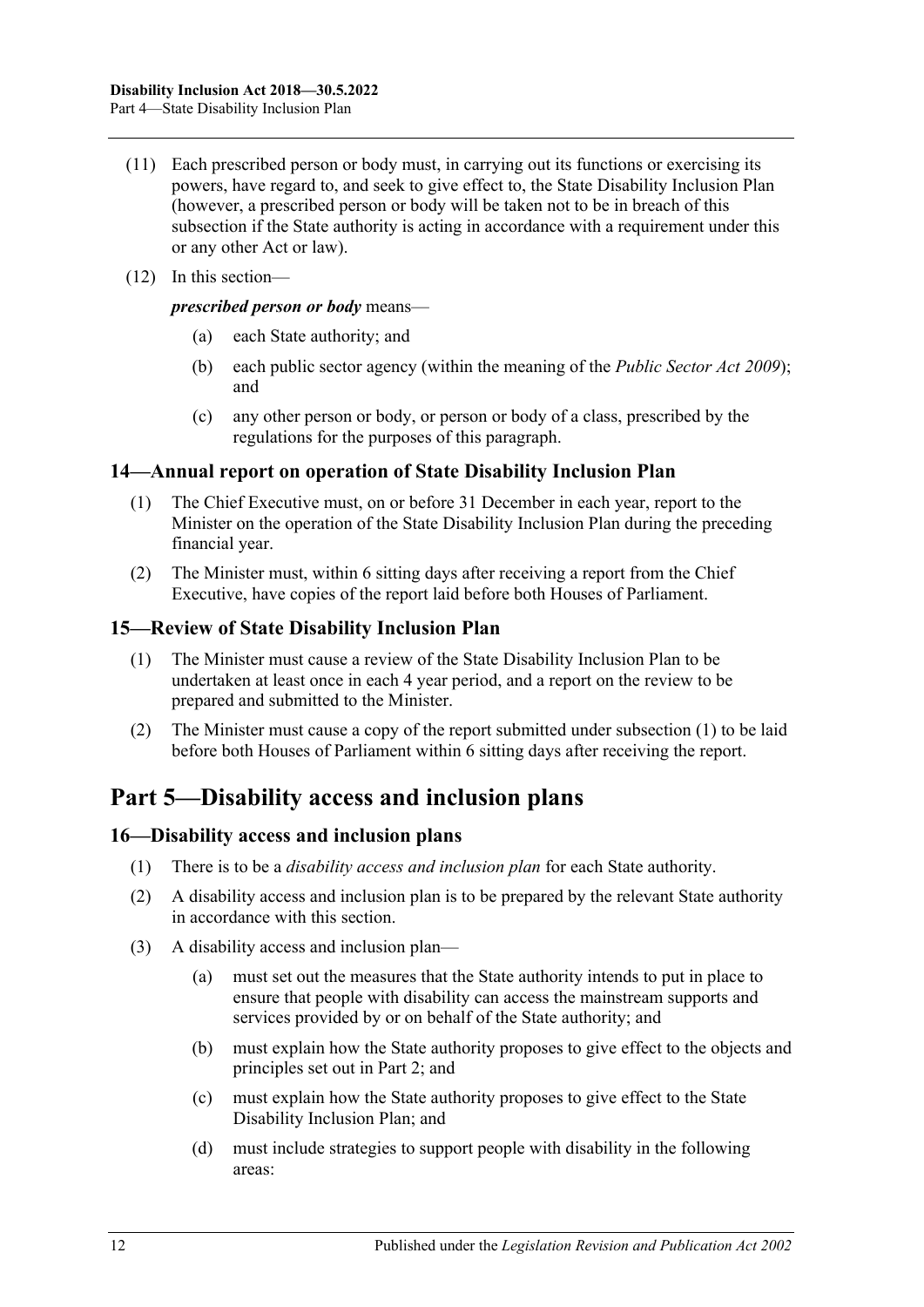- (i) access to built environs, events and facilities;
- (ii) access to information and communications;
- (iii) addressing the specific needs of people with disability in its programs and services;
- (iv) employment; and
- (e) must contain such other provisions as may be required by the guidelines published under section [12\(1\)\(a\)](#page-9-2) or the regulations.
- (4) Subject to this section, in preparing a disability access and inclusion plan, a State authority—
	- (a) must comply with the guidelines published under section  $12(1)(a)$ ; and
	- (b) must, in accordance with any requirements set out in the regulations, consult with people with disability and persons or bodies representing the interests of people with disability (and may consult with any other persons or bodies that the State authority thinks fit); and
	- (c) must call for submissions from members of the public in accordance with the scheme set out in the regulations (and must have regard to the submissions made in response to the call); and
	- (d) must comply with any other requirements prescribed by the regulations.
- (5) Despite a preceding subsection, a local council may, with the approval of the Minister and in accordance with any requirements set out in the regulations, prepare a single disability access and inclusion plan to be the disability access and inclusion plan for—
	- (a) that local council; and
	- (b) 1 or more specified local councils,

(and the plan will, for the purposes of this Act, be taken to be the disability access and inclusion plan for each such council).

- (6) A State authority may vary its disability access and inclusion plan at any time in accordance with any requirements prescribed by the regulations.
- (7) A State authority must publish (in a format that is accessible to people with disability) its disability access and inclusion plan, and any variation of the plan, on a website determined by the State authority.

#### <span id="page-12-1"></span><span id="page-12-0"></span>**17—Annual report on operation of disability access and inclusion plan**

- (1) Each State authority must, on or before 31 October in each year, report to the Chief Executive on the operation of its disability access and inclusion plan during the preceding financial year (including a summary of the extent to which the disability access and inclusion plan has been implemented by the State authority).
- <span id="page-12-2"></span>(2) The Chief Executive must, on or before 31 December in each year, provide to the Minister a report summarising the reports received under [subsection](#page-12-1) (1) in respect of the preceding financial year.
- (3) A report under [subsection](#page-12-2) (2) may be combined with a report under [section](#page-11-5) 14(1).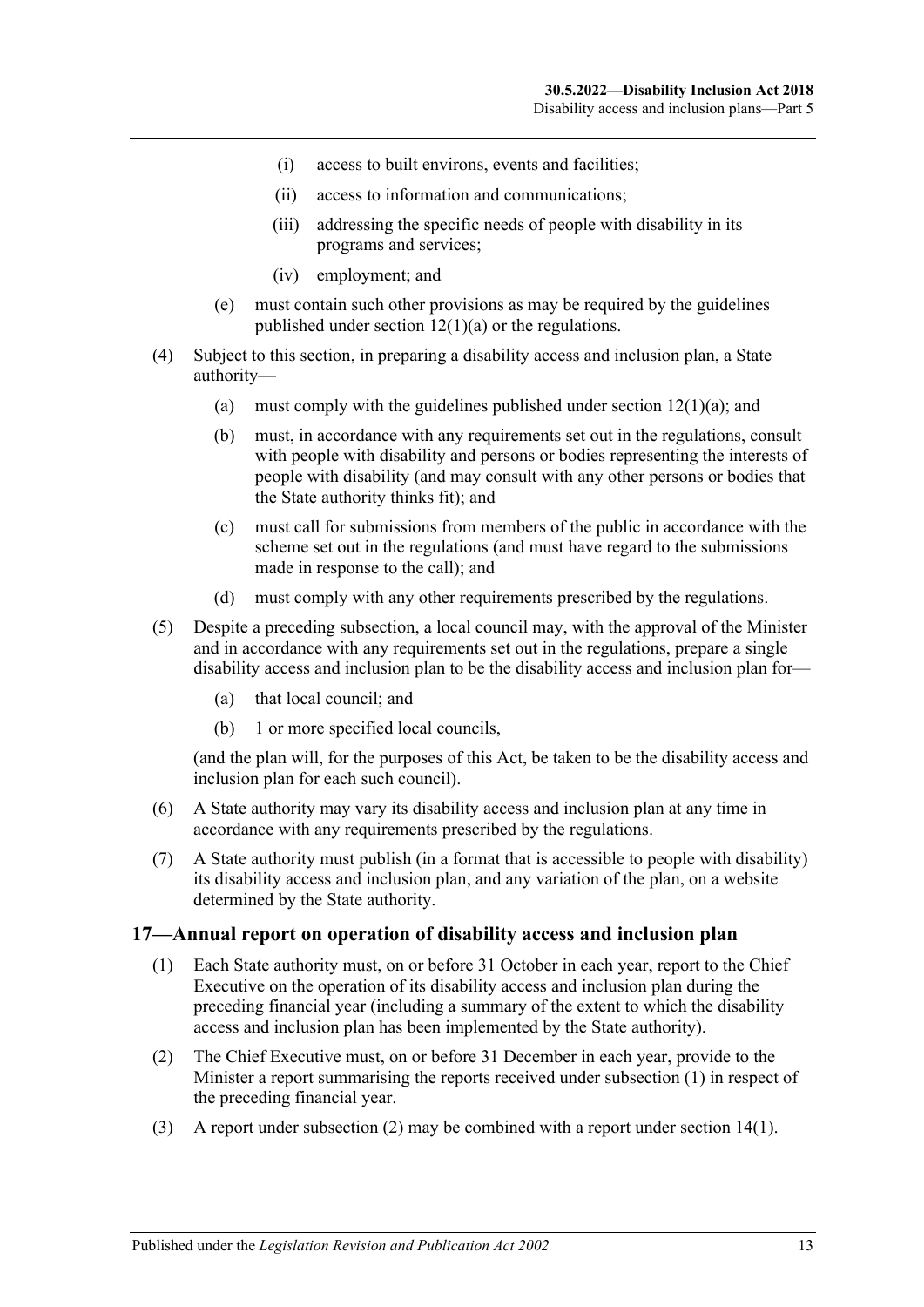(4) The Minister must, within 6 sitting days after receiving a report from the Chief Executive under [subsection](#page-12-2) (2), have copies of the report laid before both Houses of Parliament (and, if the report is combined with a report under [section](#page-11-5) 14(1), then the requirement of this subsection will be satisfied on the report being laid before both Houses of Parliament in accordance with that section).

## <span id="page-13-4"></span><span id="page-13-0"></span>**18—Review of disability access and inclusion plans**

- (1) A State authority must cause a review of its disability access and inclusion plan to be undertaken at least once in each 4 year period, and a report on the review to be prepared and submitted to the State authority.
- (2) The State authority must cause a copy of the report submitted under [subsection](#page-13-4) (1) to be provided to the Minister as soon as is reasonably practicable after receiving the report.

## <span id="page-13-1"></span>**Part 5A—Screening of NDIS workers**

## <span id="page-13-2"></span>**Division 1—Preliminary**

## <span id="page-13-3"></span>**18A—Interpretation**

(1) In this Part—

#### *authorised person* means—

- (a) the central assessment unit; or
- (b) a person or body exercising functions in the operation or administration of a relevant law; or
- (c) the NDIS Commission; or
- (d) a law enforcement agency of this or any other jurisdiction (including a jurisdiction outside Australia); or
- (e) any other person declared by the regulations to be included in the ambit of this paragraph;

*authorised purpose* means any purpose that is for, or in connection with, the operation or administration of, or compliance with, a relevant law, and includes (without limitation) the following purposes:

- (a) verification of the identity of a person who is, or who has at any time been, an applicant for, or the holder of, a clearance or other authority under a relevant law;
- (b) consideration and determination of a person's application for a clearance or other authority under a relevant law;
- (c) assessing and determining under a relevant law whether a person poses a relevant risk of harm;
- (d) assessing and determining whether a risk assessment of a person is required under a relevant law;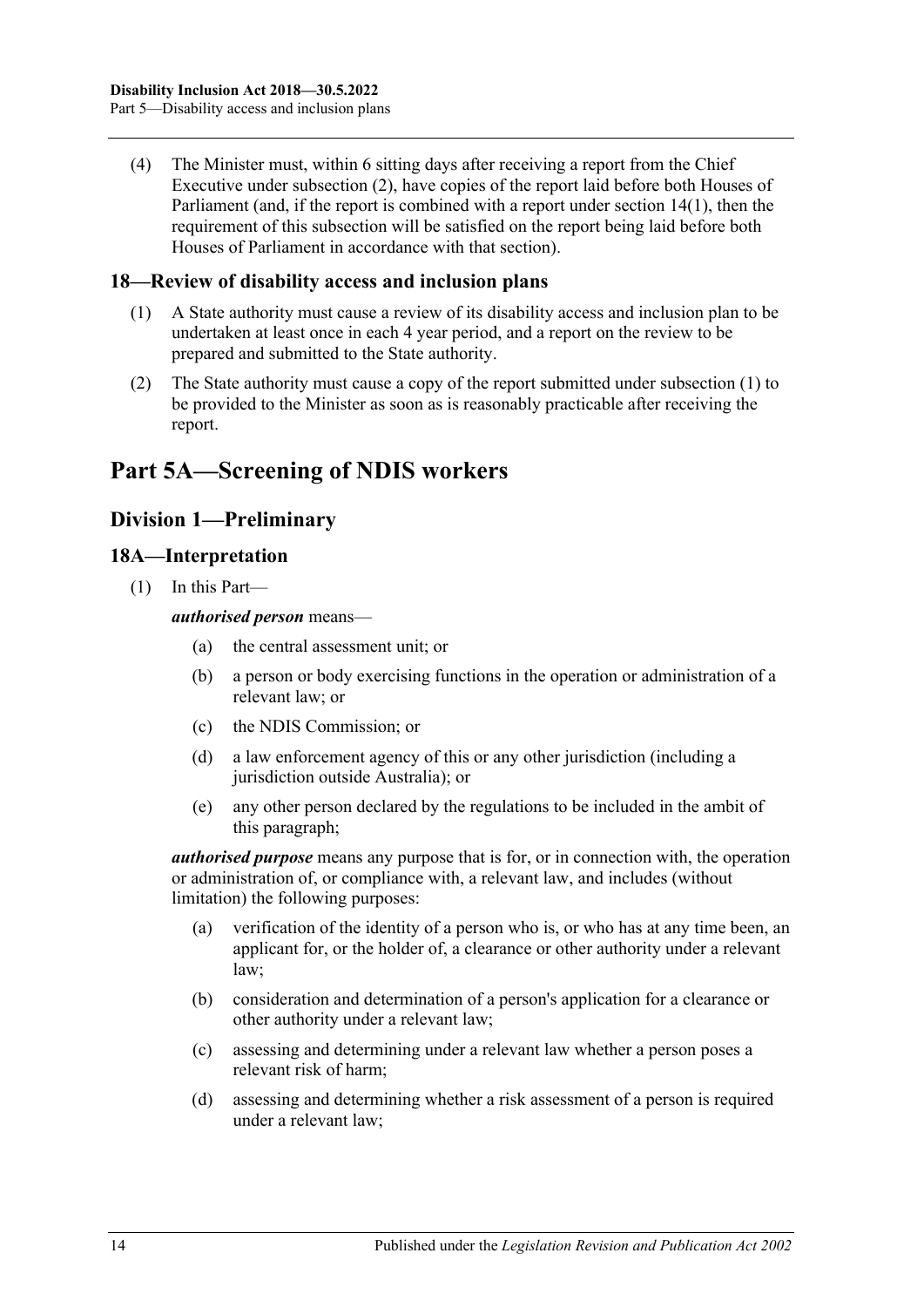- (e) ongoing monitoring of a person who holds a clearance or other authority under a relevant law for the purpose of determining whether the person requires a risk assessment or poses a relevant risk of harm;
- (f) administrative review (including internal review) of a decision under a relevant law;

*corresponding law* means—

- (a) a law of the Commonwealth, or of another State or Territory, that corresponds to this Part; or
- (b) any other law of the Commonwealth, or of another State or Territory, that is prescribed by the regulations as a corresponding law for the purposes of this Part;

*criminal intelligence* means information relating to actual or suspected criminal activity (whether in this State or elsewhere) the disclosure of which could reasonably be expected to prejudice criminal investigations, to enable the discovery of the existence or identity of a confidential source of information relevant to law enforcement or to endanger a person's life or physical safety;

*disqualification offence* means an offence, or class of offences, declared by the regulations to be a disqualification offence;

*disqualified person*—see section [18B\(1\);](#page-17-1)

*engage* means engage in any of the following capacities:

- (a) as a paid or unpaid employee;
- (b) as a self-employed person or as a contractor or subcontractor;
- (c) as a volunteer;

*Intergovernmental Agreement* means the agreement between the States, Territories and the Commonwealth titled Intergovernmental Agreement on Nationally Consistent Worker Screening for the National Disability Insurance Scheme (including its Schedules), as in force from time to time;

*NDIS Act* means the *National Disability Insurance Scheme Act 2013* of the Commonwealth and includes the rules under that Act;

*NDIS Commission* means the NDIS Quality and Safeguards Commission established under the NDIS Act;

*NDIS employer* means a person who engages a person to do NDIS work;

*NDIS purpose* means an authorised purpose where the reference to a relevant law in the definition of *authorised purpose* is limited to this Part, a corresponding law or the NDIS Act;

*NDIS work* means work comprising, or in connection with, the provision of supports or services to people with disability under the National Disability Insurance Scheme, being work—

(a) that is the subject of requirements under the NDIS Act for a person to hold a clearance under this Act or a corresponding law in order to be allowed by a registered NDIS provider to engage in that work; or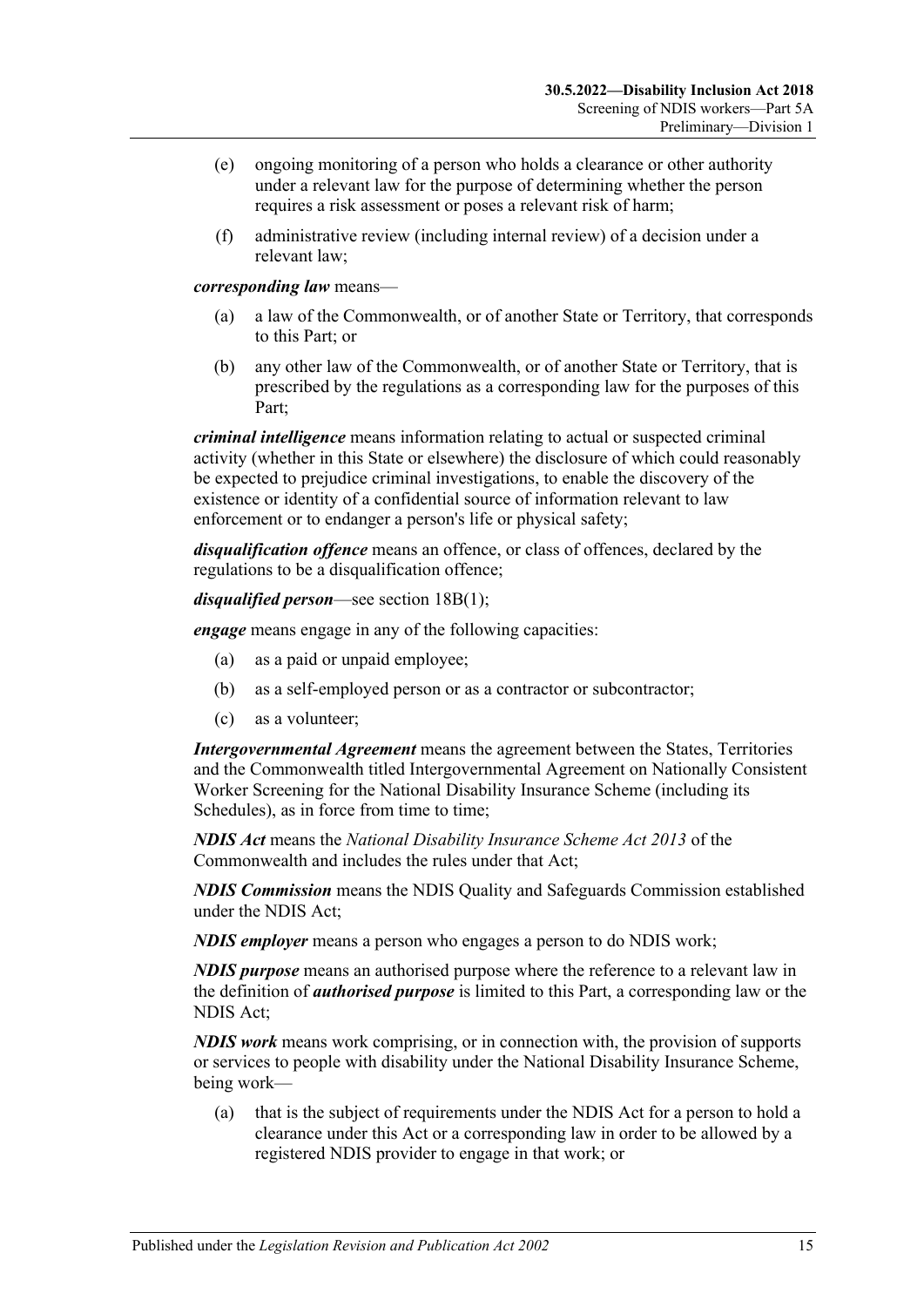(b) that the central assessment unit is satisfied is work in respect of which it is otherwise necessary or convenient for a person to hold a clearance to facilitate the person's engagement in that work;

*NDIS worker check clearance* or *clearance* means an NDIS worker check clearance granted under this Part;

*NDIS worker check exclusion* or *exclusion* means an NDIS worker check exclusion issued under this Part;

*notifiable person* in relation to an applicant for a clearance or the holder of a clearance means—

- (a) any NDIS employer who engages or proposes to engage the applicant or holder; or
- (b) any other person, or class of persons, prescribed by the regulations for the purposes of this definition;

*presumptive disqualification offence* means an offence, or class of offences, declared by the regulations to be a presumptive disqualification offence but does not include an offence that is a disqualification offence;

*presumptively disqualified person*—see [section](#page-17-2) 18B(3);

<span id="page-15-0"></span>*protected information* means information that may, if disclosed—

- (a) prejudice a criminal investigation; or
- (b) identify, or enable the identification of, a person with disability who has been harmed, or is at risk of harm; or
- (c) identify, or enable the identification of, a parent, guardian or family member of a person referred to in [paragraph](#page-15-0) (b); or
- (d) identify, or enable the identification of, a person who has made a report or notification that a person with disability has been harmed, or may be at risk of harm (whether under this Act or otherwise); or
- (e) endanger a person's life or physical safety or wellbeing,

and includes information that is protected information under the *[Child Safety](http://www.legislation.sa.gov.au/index.aspx?action=legref&type=subordleg&legtitle=Child%20Safety%20(Prohibited%20Persons)%20Regulations%202019)  [\(Prohibited Persons\) Regulations](http://www.legislation.sa.gov.au/index.aspx?action=legref&type=subordleg&legtitle=Child%20Safety%20(Prohibited%20Persons)%20Regulations%202019) 2019*;

*relevant information*, in relation to a person, means—

- (a) information relevant to verification of the identity of the person; or
- (b) information about the person disclosed in an application for a clearance or other authority under a relevant law; or
- (c) information relating to the person's criminal history in the State or any other jurisdiction; or
- (d) information about workplace misconduct by the person in the State or any other jurisdiction, being misconduct that concerns persons to whom a relevant risk of harm relates (whether or not such information was obtained in the course of, or relates to, disciplinary proceedings relating to the person); or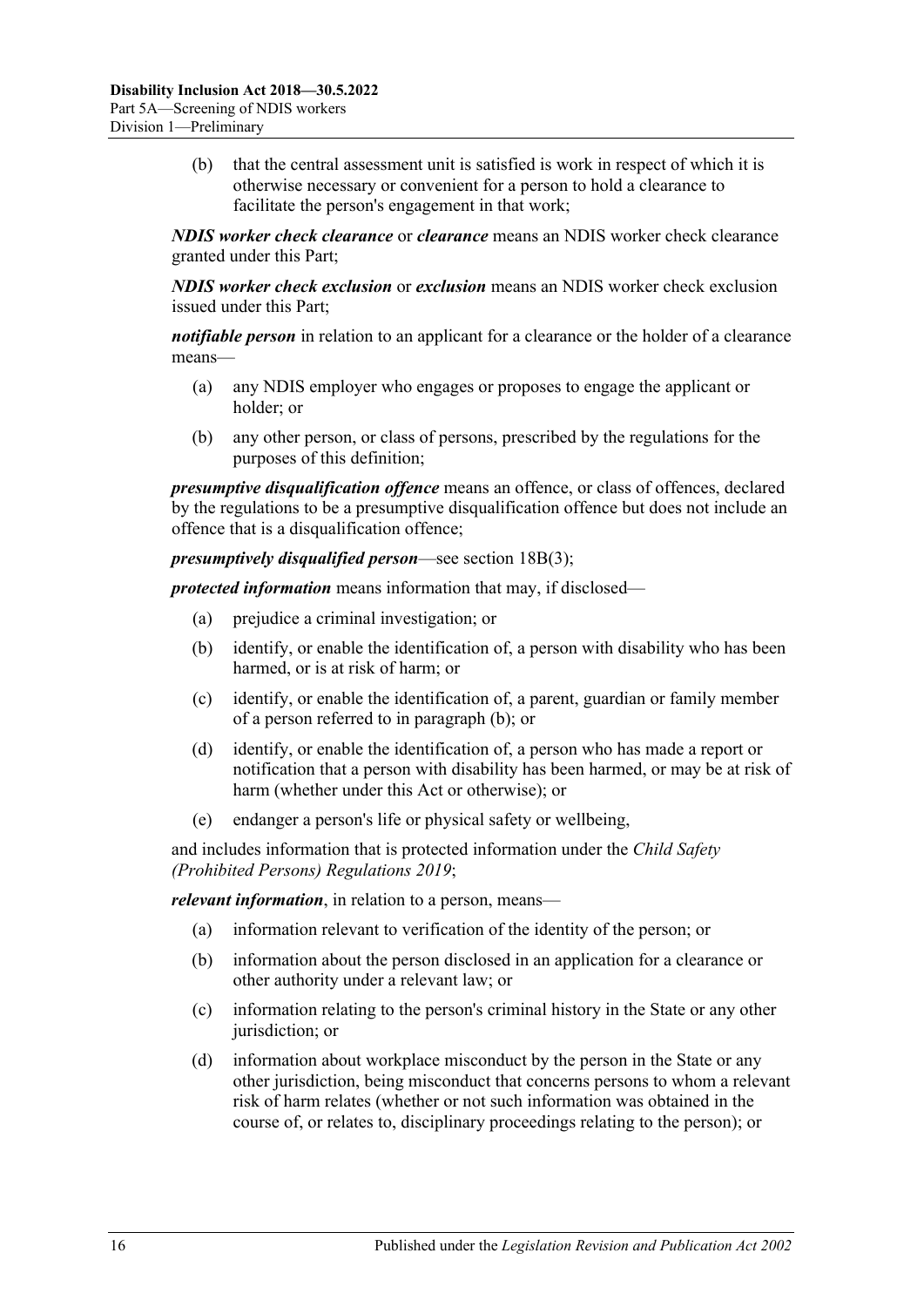- (e) information about any order imposed on the person by a court relating to child protection, apprehended violence or domestic or family violence in the State or any other jurisdiction; or
- (f) information relevant to determining whether the person requires a risk assessment under a relevant law; or
- (g) information about the person's clearance history; or
- (h) information about any current or past engagement of the person by an NDIS employer in this or any other jurisdiction; or
- (i) other information relevant to determining whether the person poses a relevant risk of harm;

*relevant law* means—

- (a) this Act; or
- (b) a corresponding law; or
- (c) the NDIS Act; or
- (d) the *[Child Safety \(Prohibited Persons\) Act](http://www.legislation.sa.gov.au/index.aspx?action=legref&type=act&legtitle=Child%20Safety%20(Prohibited%20Persons)%20Act%202016) 2016*; or
- (e) any other law of the Commonwealth, or another State or Territory, prescribed by the regulations for the purposes of this paragraph;

*relevant risk of harm* means a risk of harm to persons with whose protection a relevant law is concerned;

*risk assessment*, of a person, means a risk assessment of the person under [Division](#page-22-1) 3;

*risk of harm*—see [section](#page-22-2) 18M.

- (2) For the purposes of the definition of *relevant information*, a reference in that definition to *information* will be taken to include a reference to information—
	- (a) whether the information was obtained before or after the commencement of this section;
	- (b) whether the conduct, finding of guilt or other matter to which the information relates occurred before or after the commencement of this section;
	- (c) whether the conduct, finding of guilt or other matter to which the information relates occurred in this State or another jurisdiction;
	- (d) regardless of the outcome of any legal or other proceedings to which the information relates.
- (3) For the purposes of this Part, a reference to a person's *clearance history* will be taken to be a reference to the history of action taken under a relevant law in respect of an application for a clearance by the person, or a clearance held by the person under the relevant law, including any exclusion, risk assessment determination, refusal of an application and the suspension or cancellation of a clearance.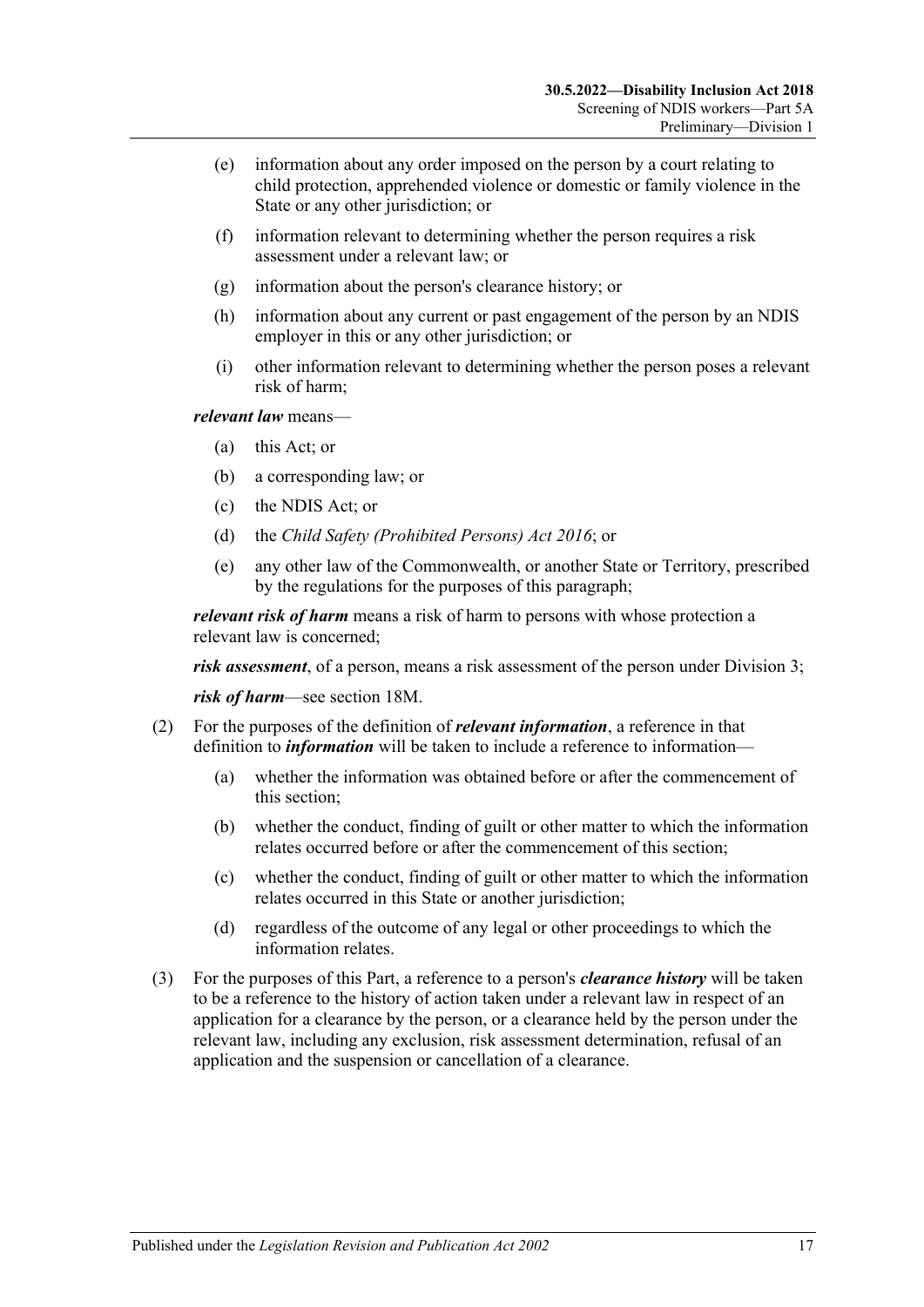- <span id="page-17-4"></span><span id="page-17-3"></span>(4) For the purposes of this Part, a reference to a person being *found guilty* of an offence will be taken to include a reference to—
	- (a) a finding of a court under Part 8A of the *[Criminal Law Consolidation](http://www.legislation.sa.gov.au/index.aspx?action=legref&type=act&legtitle=Criminal%20Law%20Consolidation%20Act%201935)  Act [1935](http://www.legislation.sa.gov.au/index.aspx?action=legref&type=act&legtitle=Criminal%20Law%20Consolidation%20Act%201935)* that the objective elements of an offence are established (whether or not the person was found not guilty of the offence, or was found to be mentally unfit to stand trial, pursuant to Division 2 or 3 of that Part); or
	- (b) any finding of a court of another jurisdiction that corresponds to a finding referred to in [paragraph](#page-17-3) (a).
- (5) For the purposes of this Part, a reference to a person who has been *found guilty of a presumptive disqualification offence* will be taken to include a reference to a person who has been charged with a disqualification offence or presumptive disqualification offence committed as an adult, but where the charge has not yet been finally determined.
- (6) For the purposes of this Part—
	- (a) a self-employed person who does NDIS work will be taken to be an NDIS employer who engages themselves to do that work; and
	- (b) a person may do NDIS work as a volunteer on their own account (in which case the person is to be regarded as being self-employed as a volunteer).
- (7) Except where the contrary intention appears, a term or phrase used in this Part that is defined in the NDIS Act has the same meaning as in that Act.
- (8) In the interpretation of this Part, consideration may be given to the provisions of the Intergovernmental Agreement.

#### <span id="page-17-1"></span><span id="page-17-0"></span>**18B—Meaning of** *disqualified* **and** *presumptively disqualified* **persons**

- (1) For the purposes of this Part, a person is a *disqualified person* if the person has been found guilty of a disqualification offence committed as an adult (whether the offence was committed, or the finding of guilt made, before or after the commencement of this section).
- <span id="page-17-6"></span><span id="page-17-5"></span>(2) Despite section [18A\(4\),](#page-17-4) for the purposes of [subsection](#page-17-1) (1) a reference to a person being *found guilty* of a disqualification offence will be taken not to include a reference to—
	- (a) a finding of a court under Part 8A of the *[Criminal Law Consolidation](http://www.legislation.sa.gov.au/index.aspx?action=legref&type=act&legtitle=Criminal%20Law%20Consolidation%20Act%201935)  Act [1935](http://www.legislation.sa.gov.au/index.aspx?action=legref&type=act&legtitle=Criminal%20Law%20Consolidation%20Act%201935)* that the objective elements of a disqualification offence are established (whether or not the person was found not guilty of the offence, or was found to be mentally unfit to stand trial, pursuant to Division 2 or 3 of that Part); or
	- (b) a finding of a court of another jurisdiction that corresponds to a finding referred to in [paragraph](#page-17-5) (a).
- <span id="page-17-2"></span>(3) For the purposes of this Part, a person is a *presumptively disqualified person* if—
	- (a) the person has been found guilty of a presumptive disqualifying offence committed as an adult (whether the offence was committed, or the finding of guilt made, before or after the commencement of this section); or
	- (b) a finding of a kind referred to in [subsection](#page-17-6) (2) has been made in relation to the person.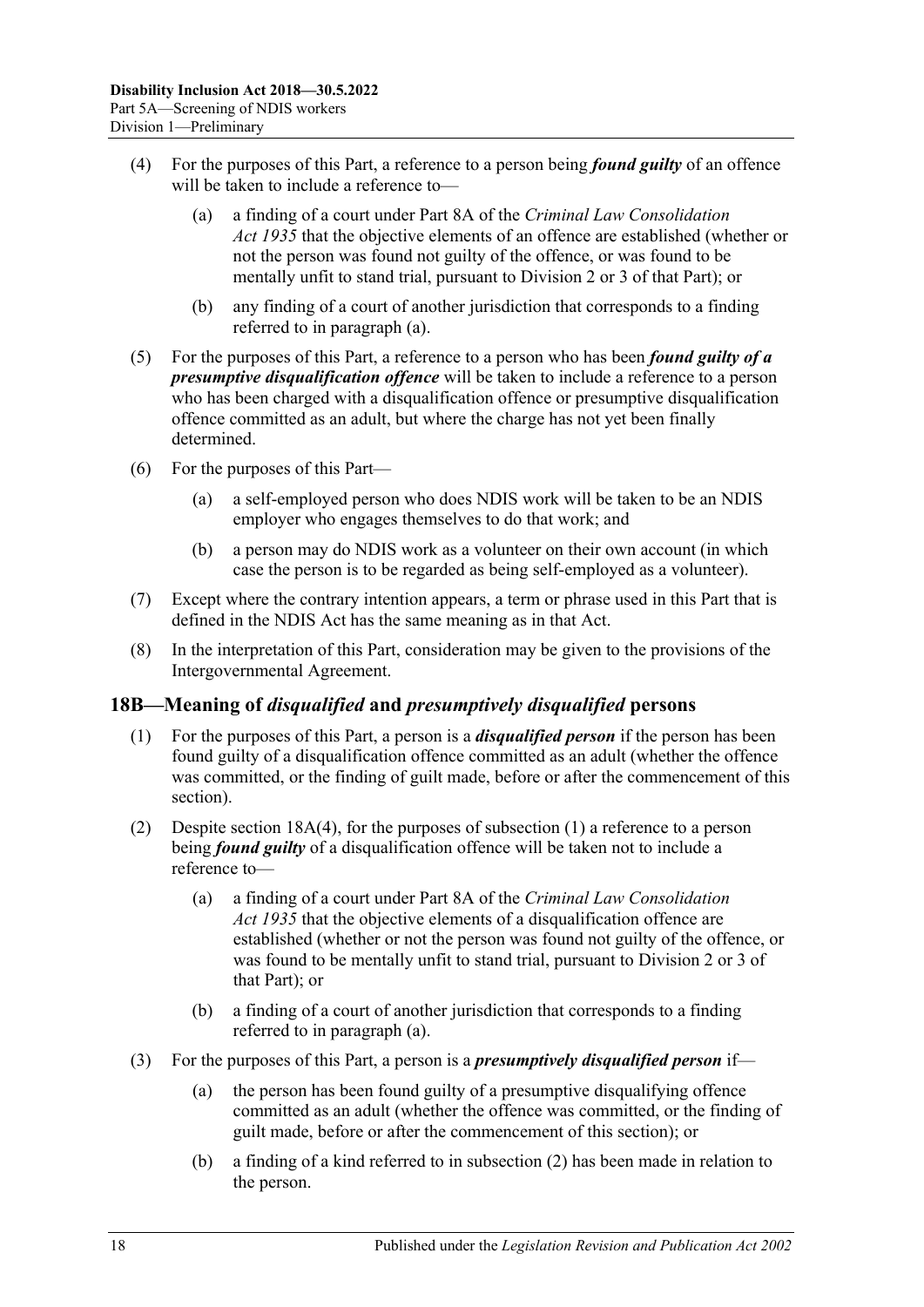## <span id="page-18-0"></span>**18C—Criminal intelligence**

- (1) If the central assessment unit makes a decision under this Part on the basis of information that is classified by the Commissioner of Police as criminal intelligence, the central assessment unit is not required to provide any grounds or reasons for the decision other than that it would be contrary to the public interest to allow the person to work with people with disability.
- (2) In any proceedings under this Part, the court determining the proceedings—
	- (a) must, on the application of the Commissioner of Police, take steps to maintain the confidentiality of information classified by the Commissioner of Police as criminal intelligence, including steps to receive evidence and hear argument about the information in private in the absence of the parties to the proceedings and their representatives; and
	- (b) may take evidence consisting of, or relating to, information that is so classified by the Commissioner of Police by way of affidavit.

## <span id="page-18-1"></span>**18D—Protected information**

- (1) The Registrar may, in accordance with any requirements set out in the regulations, classify specified information as protected information.
- (2) If the central assessment unit makes a decision under this Part on the basis of information that is classified by the Registrar as protected information, the central assessment unit is not required to provide any grounds or reasons for the decision other than that it would be contrary to the public interest to allow the person to work with people with disability.
- (3) In any proceedings under this Act, the court determining the proceedings—
	- (a) must, on the application of the Registrar, take steps to maintain the confidentiality of information classified by the Registrar as protected information, including steps to receive evidence and hear argument about the information in private in the absence of the parties to the proceedings and their representatives; and
	- (b) may take evidence consisting of, or relating to, information that is so classified by the Registrar by way of affidavit.

## <span id="page-18-2"></span>**18E—Powers of delegation**

- (1) The central assessment unit may delegate a function or power under this Part (other than a prescribed function or power) to the Registrar or a specified body or person (including a person for the time being holding or acting in a specified office or position).
- (2) The Registrar may delegate a function or power under this Part (other than a prescribed function or power) to a specified body or person (including a person for the time being holding or acting in a specified office or position).
- (3) A delegation under this section—
	- (a) must be by instrument in writing; and
	- (b) may be absolute or conditional; and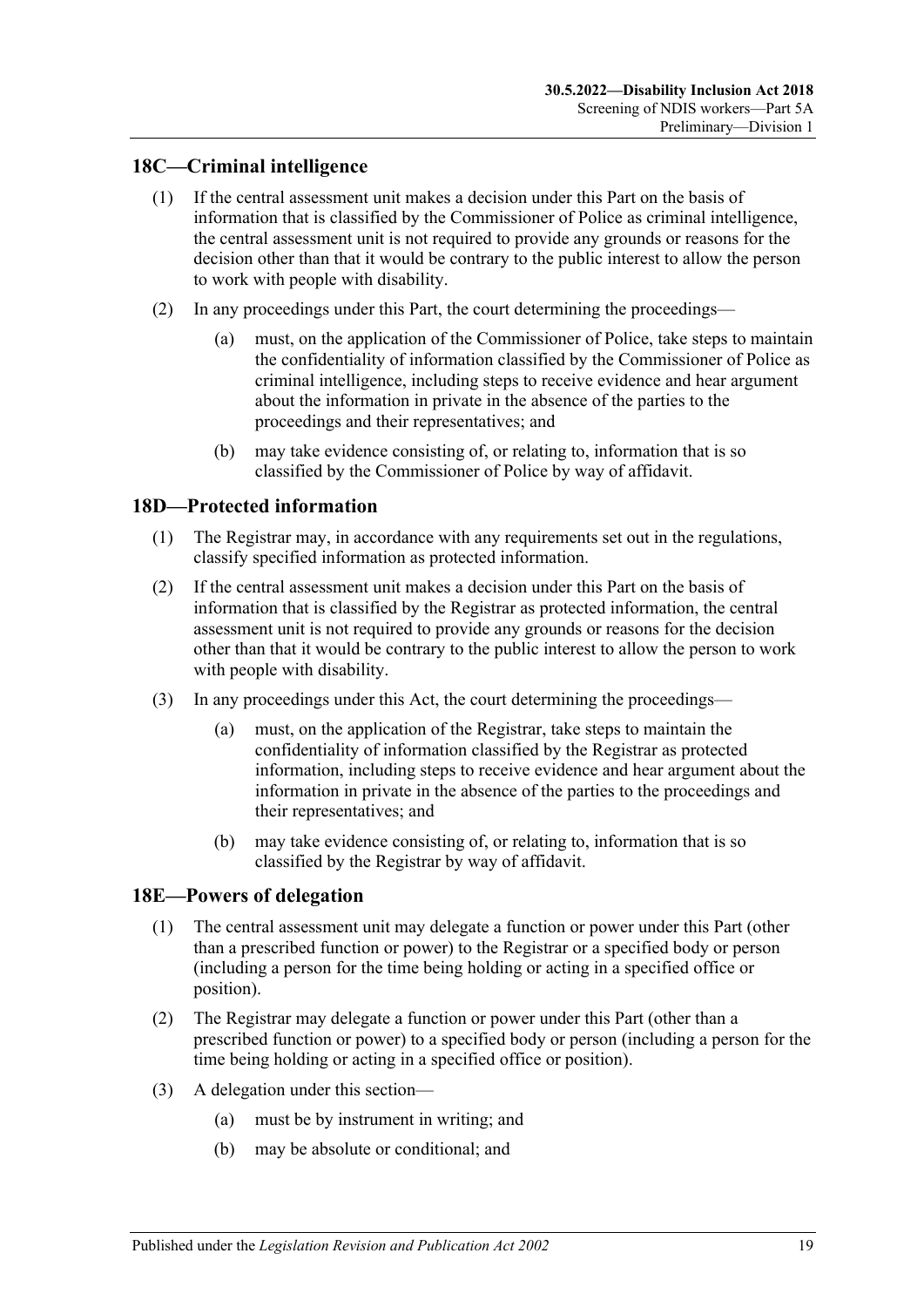- (c) does not derogate from the ability of the central assessment unit or the Registrar (as the case requires) to act in any matter; and
- (d) is revocable at will.
- (4) A function or power delegated under this section may, if the instrument of delegation so provides, be further delegated.

#### <span id="page-19-0"></span>**18F—Pending applications to be disregarded**

For the purposes of this Part—

- (a) a person will be taken not to have been granted an NDIS worker check clearance merely because they have made an application for a clearance that has not yet been determined; and
- (b) nothing in this Part authorises an applicant for an NDIS worker check clearance that has not yet been determined to undertake NDIS work.

## <span id="page-19-1"></span>**Division 2—NDIS worker check clearances and exclusions**

#### <span id="page-19-2"></span>**18G—Application for NDIS worker check clearance**

- (1) A person may apply to the central assessment unit for a clearance in accordance with this section.
- (2) An applicant must—
	- (a) reside, or intend to reside, in this State; or
	- (b) undertake NDIS work, or intend to undertake NDIS work, in this State,

and the central assessment unit may refuse to accept an application if the central assessment unit is not satisfied that the applicant satisfies the requirements under this subsection.

- (3) An application for a clearance must—
	- (a) be made in a manner and form approved by the central assessment unit; and
	- (b) be accompanied by any information required by the central assessment unit; and
	- (c) include, or be accompanied by, proof of the identity of the applicant in a form approved by the central assessment unit; and
	- (d) be accompanied by the prescribed fee.
- (4) The approved form of application for a clearance must provide for the authorisation by the applicant of—
	- (a) the making of inquiries about the applicant by the central assessment unit for an NDIS purpose; and
	- (b) the obtaining of relevant information about the applicant by the central assessment unit from any authorised person for an NDIS purpose; and
	- (c) the disclosure of relevant information about the applicant by the central assessment unit to an authorised person for an authorised purpose.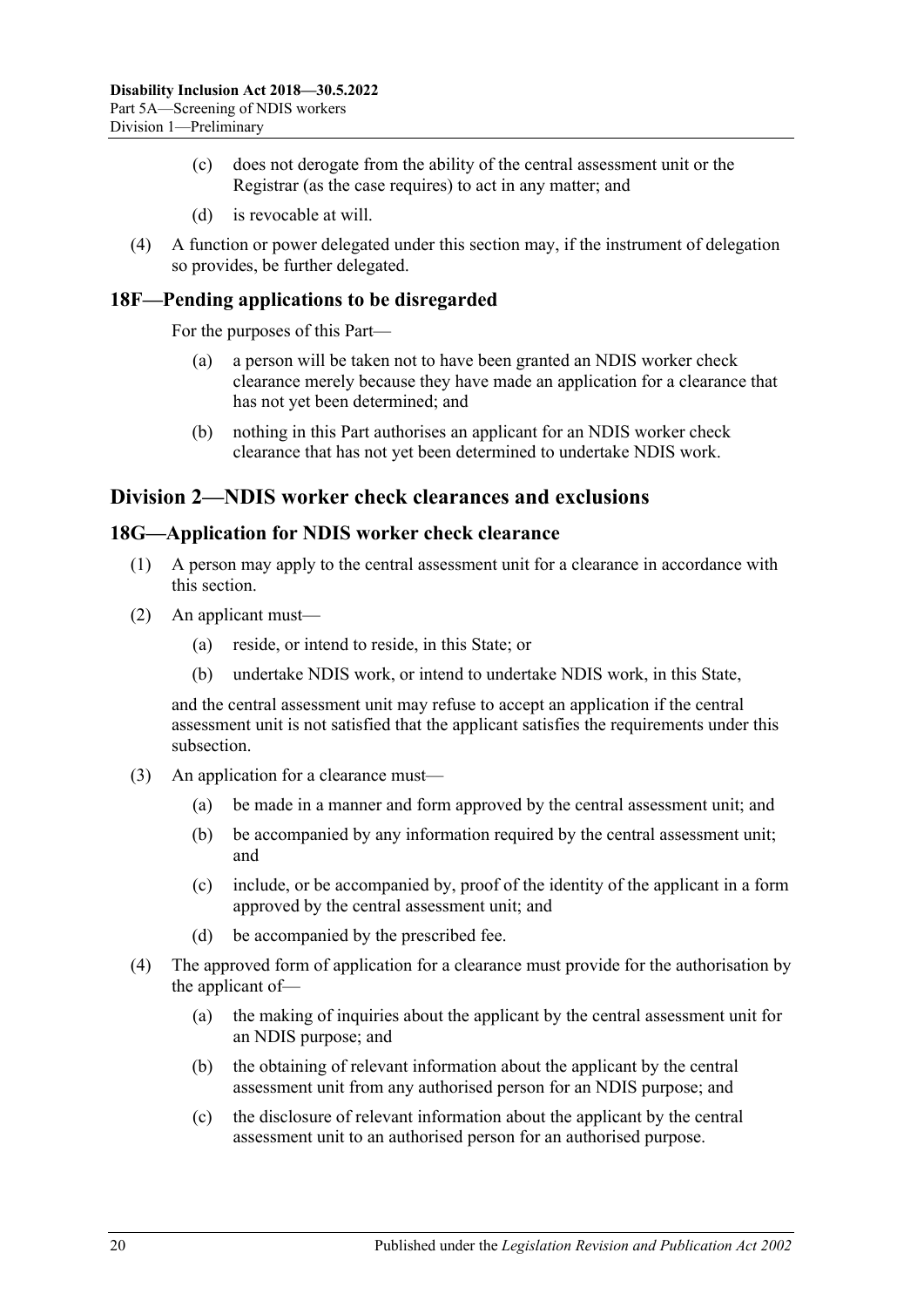- (5) The central assessment unit may require an applicant for a clearance to provide a recent photograph of the applicant, obtained in accordance with arrangements determined by the central assessment unit.
- (6) An applicant may withdraw an application at any time by notice in writing to the central assessment unit in the form approved by the central assessment unit, however the withdrawal only has effect if the central assessment unit consents to the withdrawal.
- (7) The central assessment unit must consent to a withdrawal of an application except in the following circumstances (and must refuse consent in those circumstances):
	- (a) a clearance currently held by the applicant under this Part or a corresponding law is under suspension;
	- (b) the applicant's most recent clearance was cancelled under this Part or a corresponding law (other than cancellation at the request of the holder);
	- (c) the central assessment unit has notified or is proposing to notify the applicant that it proposes to issue an NDIS worker check exclusion to the applicant but has not yet determined the application;
	- (d) the central assessment unit is of the opinion that there is a reasonable likelihood that a risk assessment of the applicant will determine that the applicant poses a risk of harm to people with disability.
- (8) The central assessment unit may give written notice of the withdrawal of an application to any person that the central assessment unit reasonably believes to be a notifiable person in relation to the applicant.
- (9) The regulations may make further provision in relation to applications (including, to avoid doubt, provisions setting out additional circumstances in which an application may be refused or terminated by the central assessment unit).

## <span id="page-20-0"></span>**18H—Certain persons not permitted to apply for NDIS worker check clearance**

- (1) A person cannot apply for a clearance if the person—
	- (a) has made an application for a clearance under this Part or a corresponding law and that application is pending; or
	- (b) currently holds a clearance under this Part or a corresponding law, unless the application is made no more than 3 months before the expiry of the current clearance; or
	- (c) is otherwise subject to a ban on applying for a clearance under this section.
- (2) A person to whom an exclusion is issued under this Part or a corresponding law (being a person who is not a disqualified person) is banned from applying for a clearance for 5 years following the issue of the exclusion except where there has been a relevant change of circumstances.
- (3) A person who has had a clearance cancelled under this Part or a corresponding law is banned from applying for a clearance for 5 years following the cancellation except where—
	- (a) the cancellation was at the request of the person; or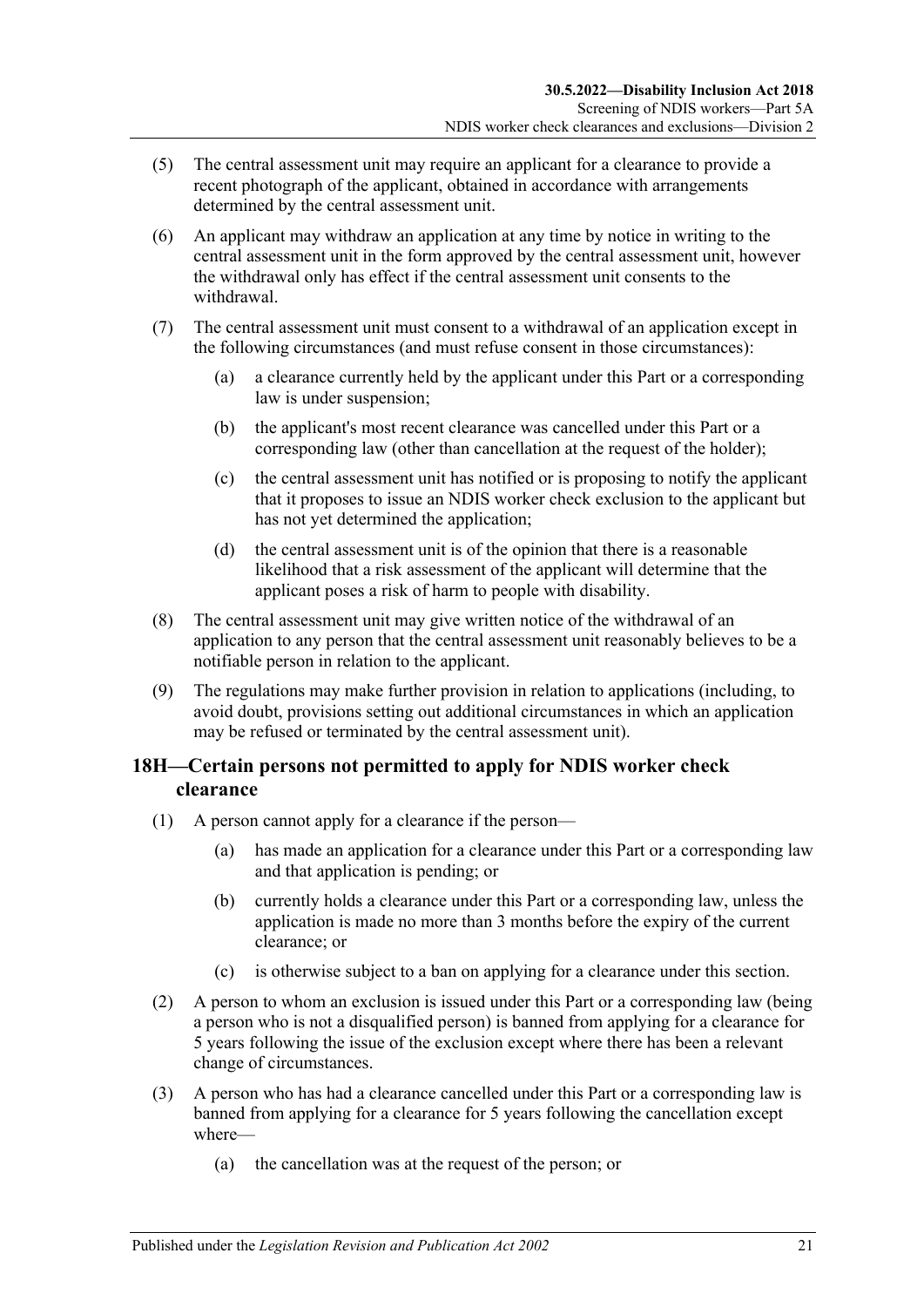- (b) the cancellation occurs under [section](#page-25-2) 18S(2) or [18W\(2\);](#page-26-6) or
- (c) there has been a relevant change of circumstances.
- (4) For the purposes of this section, each of the following is a *relevant change of circumstances* in relation to the issue of an exclusion or cancellation of a clearance:
	- (a) proceedings for an offence on which the exclusion or cancellation was based are withdrawn or dealt with without a finding of guilt in respect of the person;
	- (b) a finding of guilt for an offence on which the exclusion or cancellation was based is quashed or set aside;
	- (c) a finding in respect of a risk assessment on which the exclusion or cancellation was based is quashed or set aside, or otherwise ceases to have effect;
	- (d) any other change of circumstances that the central assessment unit considers should result in the person being permitted to make an application.

#### <span id="page-21-0"></span>**18I—Determination of application—grant of NDIS worker check clearance**

- (1) Except where an NDIS worker check exclusion is issued under [section](#page-21-1) 18J, or an application is refused under [subsection](#page-21-3) (2), an application for a clearance made in accordance with this Part must be granted.
- <span id="page-21-3"></span>(2) An application for a clearance may be refused if the central assessment unit is not satisfied that the applicant is, or will be, engaged to do NDIS work.
- (3) To avoid doubt, a refusal to grant a clearance under [subsection](#page-21-3) (2) does not constitute an NDIS worker check exclusion.

#### <span id="page-21-1"></span>**18J—Determination of application—issue of NDIS worker check exclusion**

- (1) The central assessment unit must issue an NDIS worker check exclusion to an applicant for a clearance if—
	- (a) the applicant is a disqualified person; or
	- (b) a risk assessment of the applicant is required and the risk assessment determines that the applicant poses a risk of harm to people with disability.
- <span id="page-21-4"></span>(2) Subject to this Part, before issuing an exclusion to an applicant referred to in [subsection](#page-21-4) (1)(b), the central assessment unit must notify the applicant in writing of the intention to issue the exclusion and notify the applicant that the applicant may make a submission to the central assessment unit within the period specified in the notice.
- (3) The central assessment unit must consider any submission made by an applicant within the specified period before finally deciding the application.

#### <span id="page-21-2"></span>**18K—Certain persons presumed to pose risk of harm to people with disability**

- (1) The following provisions apply in relation to determination of an application for a clearance in respect of a person who has been found guilty of a presumptive disqualification offence:
	- (a) the person will be presumed to pose a risk of harm to people with disability;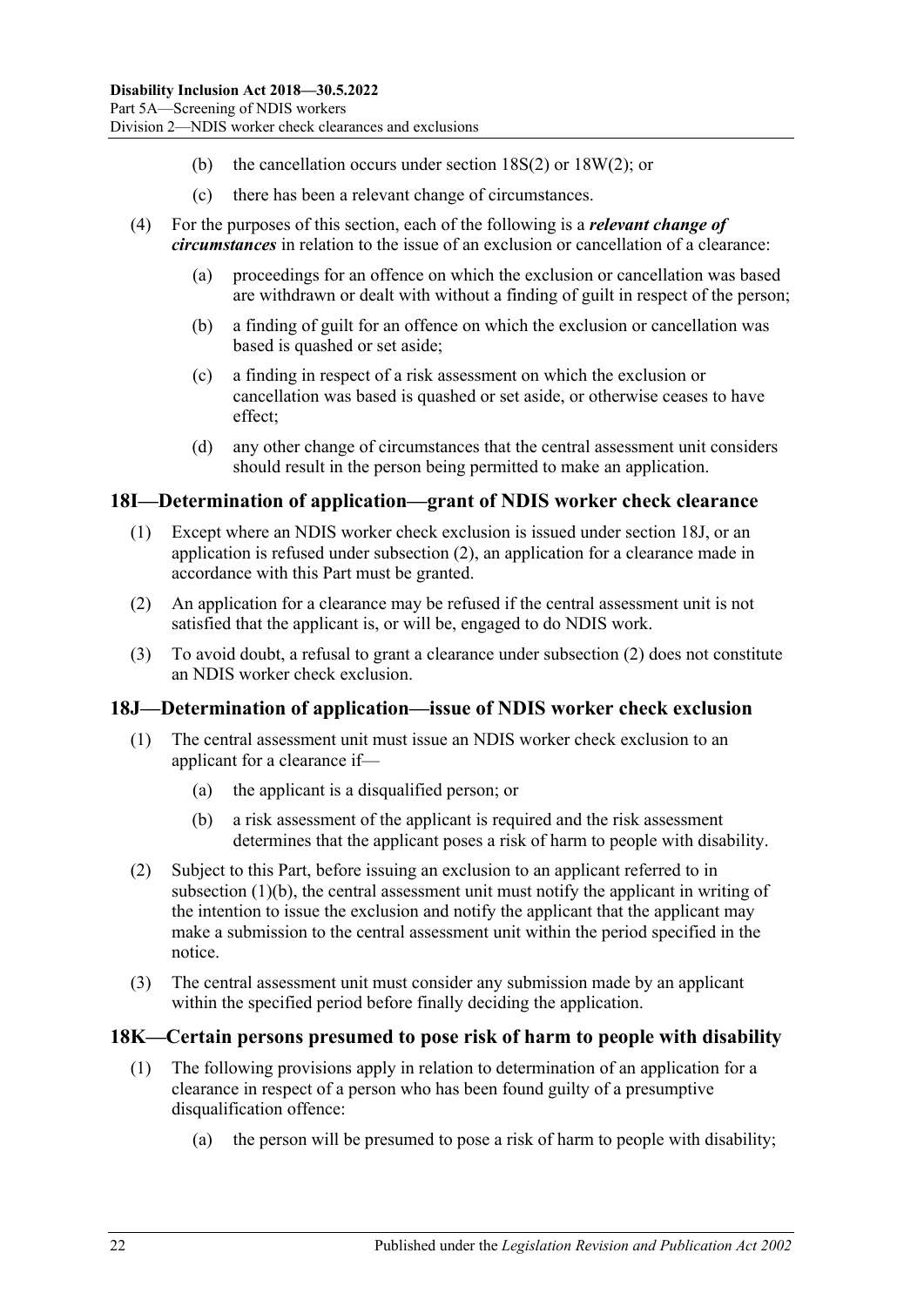- (b) the central assessment unit need not consider or assess any further information in relation to the application;
- (c) the central assessment unit must, for the purposes of [section](#page-21-1) 18J, determine that the person poses a risk of harm to people with disability unless the person satisfies the central assessment unit that—
	- (i) the circumstances of the presumptive disqualification offence committed, or alleged to have been committed, by the person are such that the offence should be disregarded in determining whether the person poses a risk of harm to people with disability; or
	- (ii) such exceptional circumstances exist in relation to the person that the person does not appear, or no longer appears, to pose a risk of harm to people with disability.
- (2) Nothing in this section limits [section](#page-20-0) 18H.

## <span id="page-22-0"></span>**18L—Notice of grant of NDIS worker check clearance or issue of NDIS worker check exclusion**

- (1) The grant of an NDIS worker check clearance, or the issue of an NDIS worker check exclusion, must be by notice in writing and must comply with any requirements set out in the regulations for the purposes of this subsection.
- (2) Subject to this Act, notice of a decision to issue an exclusion must set out the reasons for the decision and any right to seek a review of the decision under this Part.
- (3) The central assessment unit may give written notice of the issue of an exclusion to an applicant to any person that the central assessment unit reasonably believes to be a notifiable person in relation to the applicant.

## <span id="page-22-1"></span>**Division 3—Risk assessment**

#### <span id="page-22-2"></span>**18M—Nature of risk assessment**

- (1) A risk assessment of a person for the purposes of this Part is an assessment and determination by the central assessment unit as to whether the person poses a risk of harm to people with disability.
- (2) For the purposes of this Part, a reference to a *risk of harm to people with disability* is to be interpreted in accordance with the following principles:
	- (a) the risk of harm must be a real and appreciable risk of harm;
	- (b) the risk of harm does not need to be likely or significant;
	- (c) the risk of harm need not arise from recent events.
- (3) In this section—

*harm* includes—

- (a) any detrimental effect on a person's physical, psychological, emotional or financial wellbeing (*personal harm*); and
- (b) non-consensual or inappropriate conduct of a sexual nature with or towards a person (whether or not that conduct poses a risk of personal harm).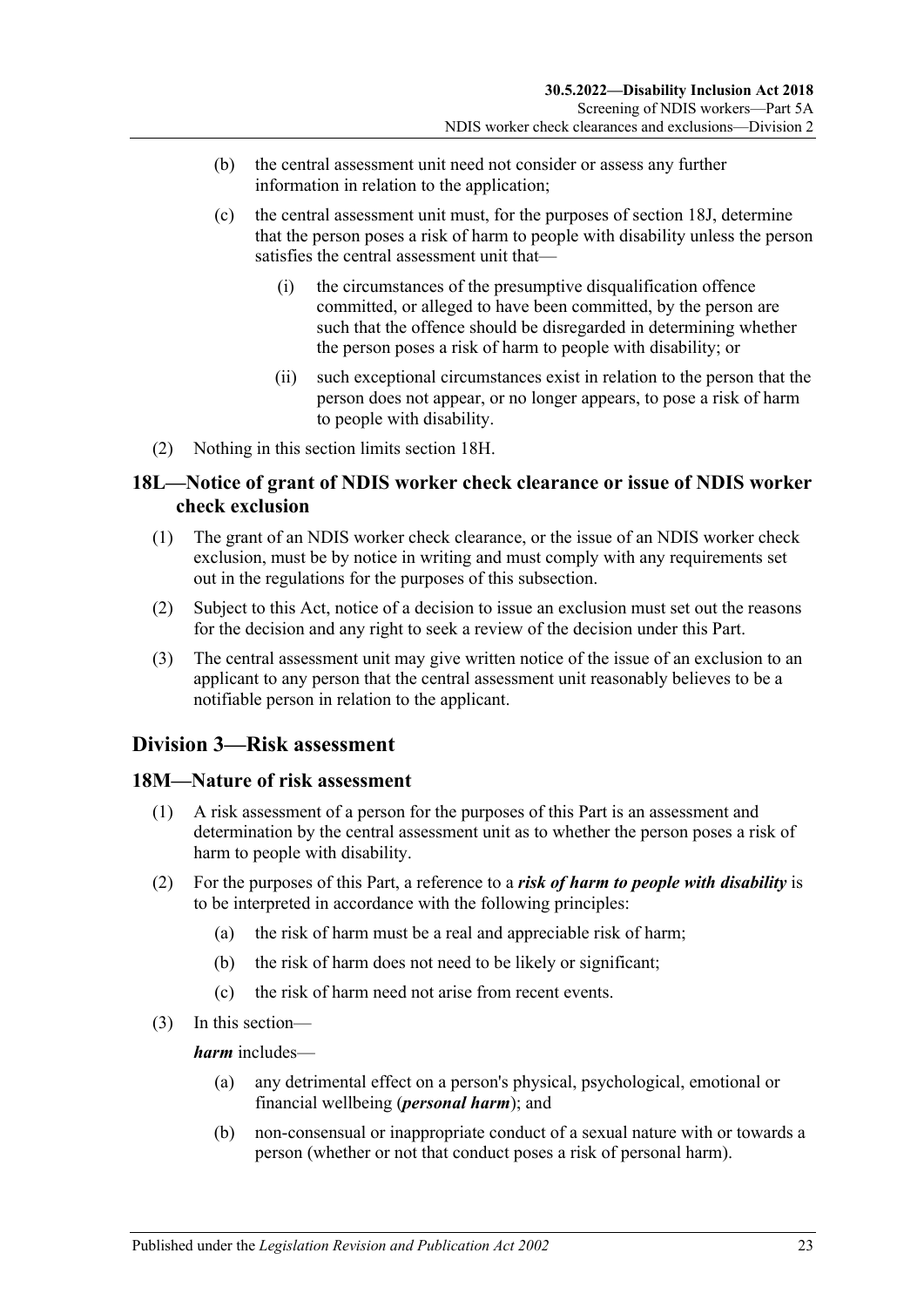#### <span id="page-23-0"></span>**18N—Requirement for risk assessment**

- (1) A risk assessment of an applicant for, or the holder of, a clearance is required in the following circumstances:
	- (a) if the applicant or holder is a presumptively disqualified person;
	- (b) in the circumstances prescribed by the regulations for the purposes of this paragraph;
	- (c) in such other circumstances as the central assessment unit may determine.
- (2) A risk assessment of an applicant for a clearance is required at the time of application if there are circumstances at the time of application that require a risk assessment.
- (3) A risk assessment of the holder of a clearance is required if the central assessment unit becomes aware that there are circumstances that require a risk assessment.

#### <span id="page-23-1"></span>**18O—Matters to be considered in risk assessment**

The central assessment unit is to consider the following for the purposes of a risk assessment:

- (a) the nature, gravity and circumstances of any offence, misconduct or other event that resulted in, or contributed to, the requirement for a risk assessment in relation to the person (a *relevant event*), and how it is relevant to NDIS work;
- (b) the length of time that has passed since a relevant event occurred;
- (c) the vulnerability of any victim of a relevant event at the time of the event and the person's relationship to the victim or position of authority over the victim at the time of the event;
- (d) the person's criminal history, history of misconduct and other relevant history, including whether there is a pattern of concerning behaviour;
- (e) the person's conduct since a relevant event;
- (f) all other circumstances in respect of the person's criminal offending, misconduct and other relevant history and their impact on eligibility to be engaged in NDIS work;
- (g) such other matters as the central assessment unit considers appropriate.

## <span id="page-23-2"></span>**Division 4—Duration and termination of NDIS worker check clearances and exclusions**

#### <span id="page-23-3"></span>**18P—Duration of NDIS worker check clearance**

- (1) A clearance remains in force (unless sooner cancelled) for a period of 5 years starting from whichever of the following start dates is applicable in the circumstances:
	- (a) if the applicant is not the holder of a clearance under this Part or a corresponding law when the application for the clearance is granted, the start date is the date on which the application for the clearance is granted;
	- (b) if the application is granted while the applicant is the holder of a clearance under this Part or a corresponding law, the start date is the date on which the existing clearance expires.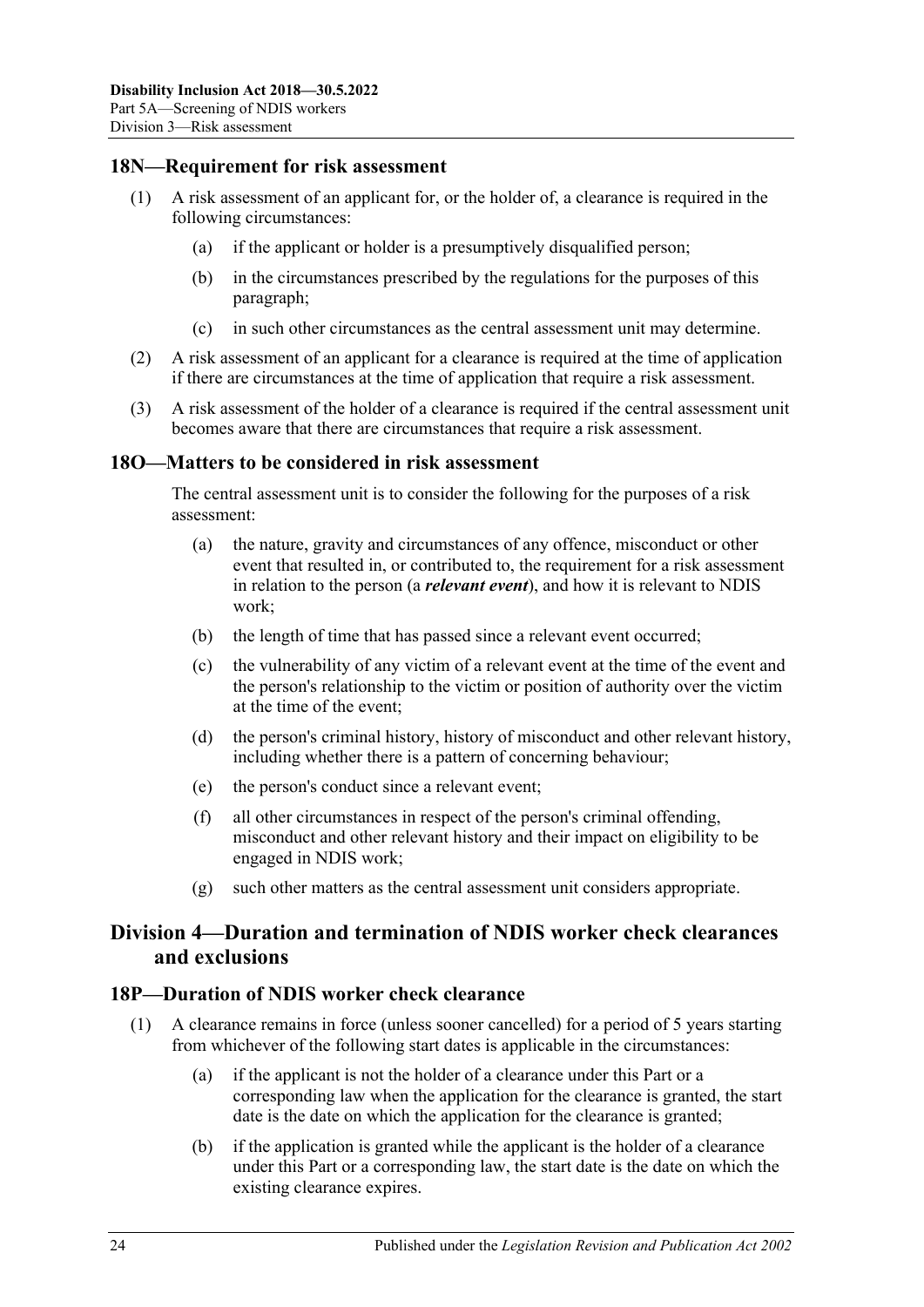- <span id="page-24-2"></span>(2) However, the central assessment unit may extend the period for which a clearance remains in force for a period of up to 6 months after the clearance would otherwise have expired if the holder of the clearance has made a valid application for a clearance under this Part or a corresponding law before the clearance expired and that application has not yet been determined.
- (3) If the period for which a clearance remains in force is extended under [subsection](#page-24-2) (2), the clearance will be taken to have remained in force from the original expiry date until the extension takes effect.
- (4) Despite a provision of this or any other Act, the following arrangements apply for the purpose of facilitating alignment of the periods for which a clearance granted to a person under this Part and a working with children check conducted under the *[Child](http://www.legislation.sa.gov.au/index.aspx?action=legref&type=act&legtitle=Child%20Safety%20(Prohibited%20Persons)%20Act%202016)  [Safety \(Prohibited Persons\) Act](http://www.legislation.sa.gov.au/index.aspx?action=legref&type=act&legtitle=Child%20Safety%20(Prohibited%20Persons)%20Act%202016) 2016* are in force:
	- (a) a clearance may, at the discretion of the central assessment unit and with the agreement of the applicant, be granted so as to be in force for a period of less than 5 years;
	- (b) the period for which a clearance is in force may be shortened after the clearance is granted at the discretion of the central assessment unit and on the application of the holder of the clearance;
	- (c) the holder of a clearance may, with the approval of the central assessment unit, apply for a new clearance earlier than 3 months before the expiry of the clearance;
	- (d) the central assessment unit may approve a reduction in the fee payable, or a refund of part of any fee paid, to reflect any reduction in the period for which a clearance is or is to be in force.

## <span id="page-24-0"></span>**18Q—Duration of NDIS worker check exclusion**

- (1) An exclusion issued to a disqualified person remains in force indefinitely.
- (2) An exclusion issued to person other than a disqualified person remains in force (unless sooner cancelled) for a period of 5 years starting from the issue of the exclusion.

## <span id="page-24-1"></span>**18R—Suspension of NDIS worker check clearance**

- (1) The central assessment unit may, by written notice to the holder of a clearance, suspend the clearance if of the opinion that there is a reasonable likelihood that a risk assessment of the holder will determine that the holder poses a risk of harm to people with disability.
- (2) The central assessment unit may give written notice of the suspension of a clearance to any person that the central assessment unit reasonably believes to be a notifiable person in relation to the holder of the clearance.
- (3) The suspension of a clearance ceases to have effect—
	- (a) on notification in writing by the central assessment unit to the holder that the suspension is revoked; or
	- (b) if the clearance is cancelled,

whichever occurs first.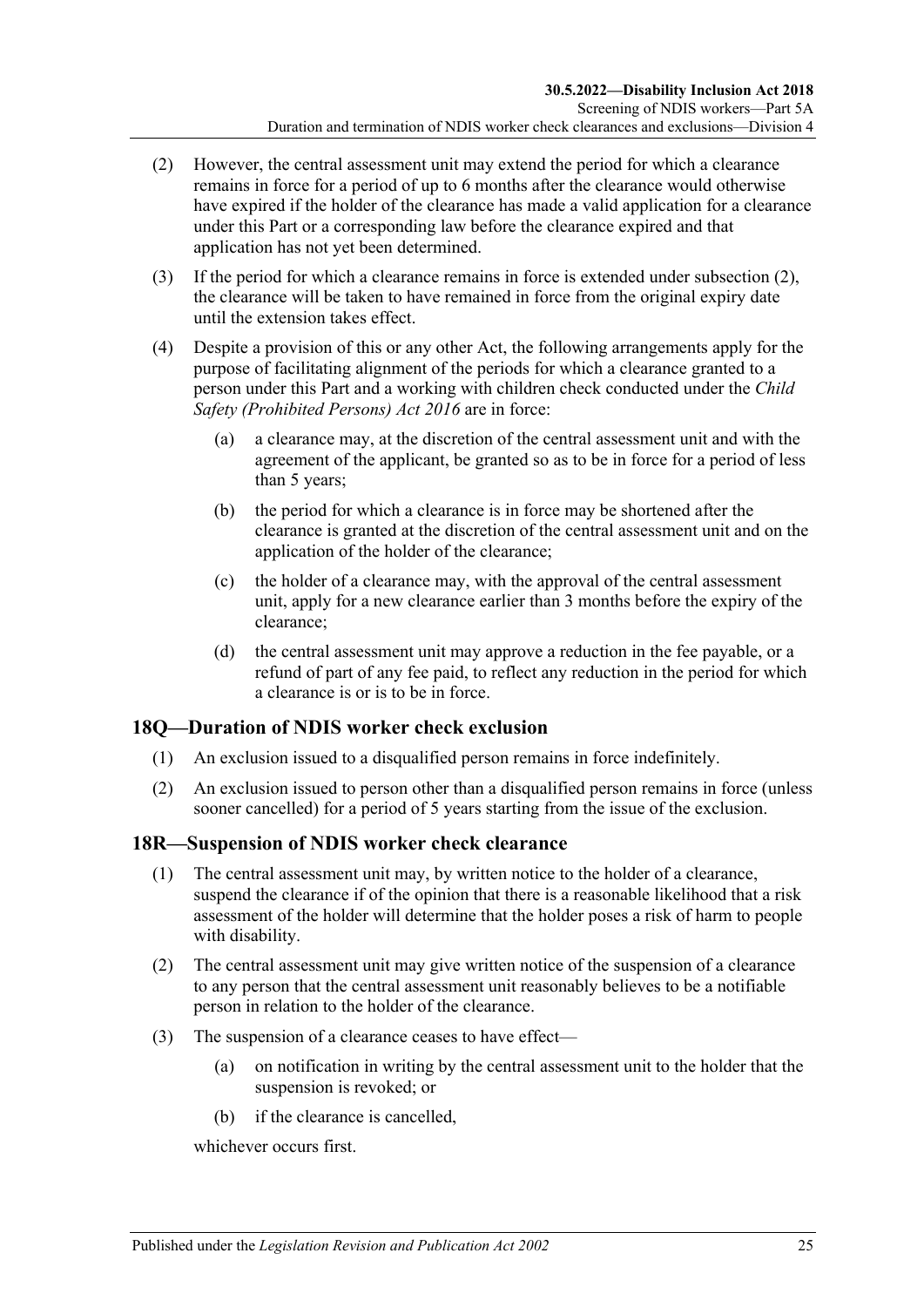## <span id="page-25-3"></span><span id="page-25-0"></span>**18S—Cancellation of NDIS worker check clearance**

(1) The central assessment unit must cancel the clearance of a person if the central assessment unit becomes aware that the person is a disqualified person, or a risk assessment determines that the person poses a risk of harm to people with disability.

**Note—**

See also [section](#page-21-2) 18K.

- <span id="page-25-2"></span>(2) Without limiting [subsection](#page-25-3) (1) or [section](#page-26-4) 18W, the central assessment unit may cancel a clearance for any of the following reasons:
	- (a) the central assessment unit is not satisfied that the person is or will be engaged to do NDIS work;
	- (b) the clearance was granted pursuant to an application that was not valid;
	- (c) the clearance was granted because of a mistake and should not have been granted.
- (3) If the central assessment unit proposes to cancel a clearance other than because the person is a disqualified person, the central assessment unit must notify the person in writing of the proposed cancellation and that the person may make a submission to the central assessment unit within the period specified in the notice.
- (4) The central assessment unit must consider any submission made by the person within the specified period before finally deciding whether to cancel the clearance.
- (5) The central assessment unit must notify the holder of a clearance in writing of the central assessment unit's decision to cancel the clearance.
- (6) Subject to this Part, notice of the decision must set out the reasons for the cancellation and any right to seek a review of the decision under this Part.
- (7) The central assessment unit may give written notice of the cancellation of a clearance to any person that the central assessment unit reasonably believes to be a notifiable person in relation to the holder of the clearance.

#### <span id="page-25-1"></span>**18T—Cancellation of NDIS worker check clearance at request of holder**

- (1) The holder of a clearance may at any time request cancellation of the clearance by notice in writing to the central assessment unit in the form approved by the central assessment unit.
- (2) The central assessment unit must, as soon as practicable after receiving the request, cancel the clearance except in the following circumstances (and must refuse to cancel the clearance in those circumstances):
	- (a) the clearance, or a clearance held by a person under a corresponding law, is suspended;
	- (b) the central assessment unit is undertaking or is proposing to undertake a risk assessment of the holder.
- (3) The central assessment unit may give written notice of the cancellation of a clearance under this section to any person that the central assessment unit reasonably believes to be a notifiable person in relation to the holder of the clearance.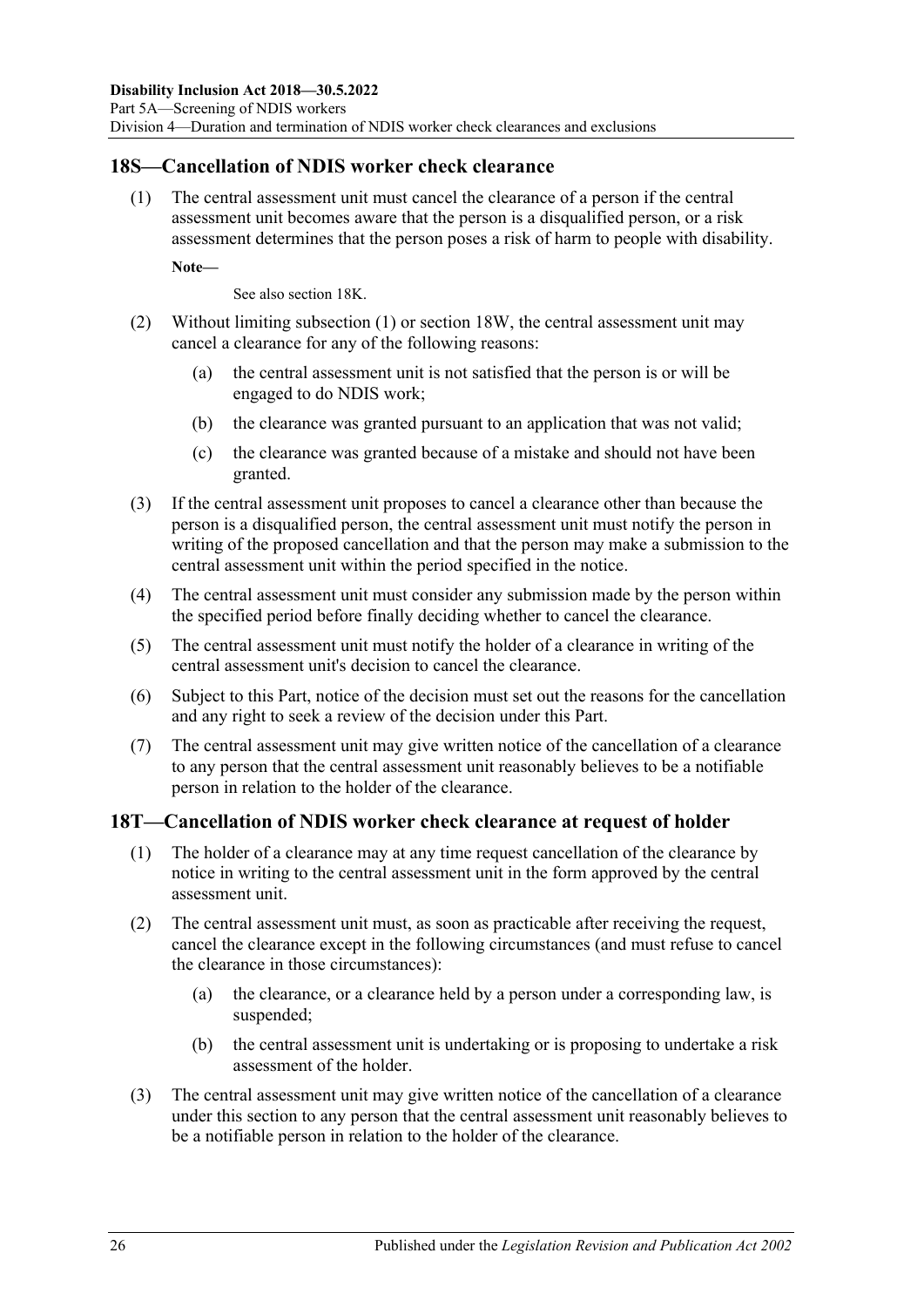## <span id="page-26-1"></span><span id="page-26-0"></span>**Division 5—Information gathering and sharing**

## **Subdivision 1—Information gathering**

## <span id="page-26-2"></span>**18U—Court to provide notice of certain findings of guilt to central assessment unit**

A court that finds a person guilty of a disqualification offence or presumptive disqualification offence must ensure that the prescribed information relating to the finding of guilt is provided, in accordance with the regulations, to the central assessment unit.

## <span id="page-26-3"></span>**18V—Commissioner of Police to provide information to central assessment unit on charging of certain persons**

Without limiting any other Act or law that requires or authorises the Commissioner of Police to disclose information, the Commissioner of Police must ensure that, if a police officer lays a charge of a disqualification offence or presumptive disqualification offence against a person, the prescribed information relating to the charge is provided to the central assessment unit as soon as is reasonably practicable after the person is charged.

## <span id="page-26-4"></span>**18W—Power to require information from applicant or clearance holder**

- (1) The central assessment unit may, by notice in writing to an applicant for a clearance or the holder of a clearance, request the applicant or holder to provide relevant information about the person for an NDIS purpose.
- <span id="page-26-6"></span>(2) The central assessment unit may terminate an application for a clearance or cancel a clearance if the applicant or holder fails, without reasonable excuse, to provide requested information within the period required for compliance with the request (unless the central assessment unit has withdrawn the request).
- (3) The period required for compliance with a request for information is the period of not less than 7 days specified by the central assessment unit in the request (however the central assessment unit may extend and further extend the period required for compliance with the request).
- (4) The central assessment unit must, as soon as practicable after terminating an application or cancelling a clearance under this section, give written notice of the termination or cancellation to the applicant or holder of the clearance.
- (5) The central assessment unit may give written notice of the termination of an application or cancellation of a clearance under this section to any person that the central assessment unit reasonably believes to be a notifiable person in relation to the applicant or holder.

#### <span id="page-26-7"></span><span id="page-26-5"></span>**18X—Power to require information from other persons**

- (1) The central assessment unit may, by notice in writing, for the purposes of—
	- (a) determining an application for a clearance or a risk assessment of an applicant or the holder of a clearance; or
	- (b) a review of a decision in accordance with this Part,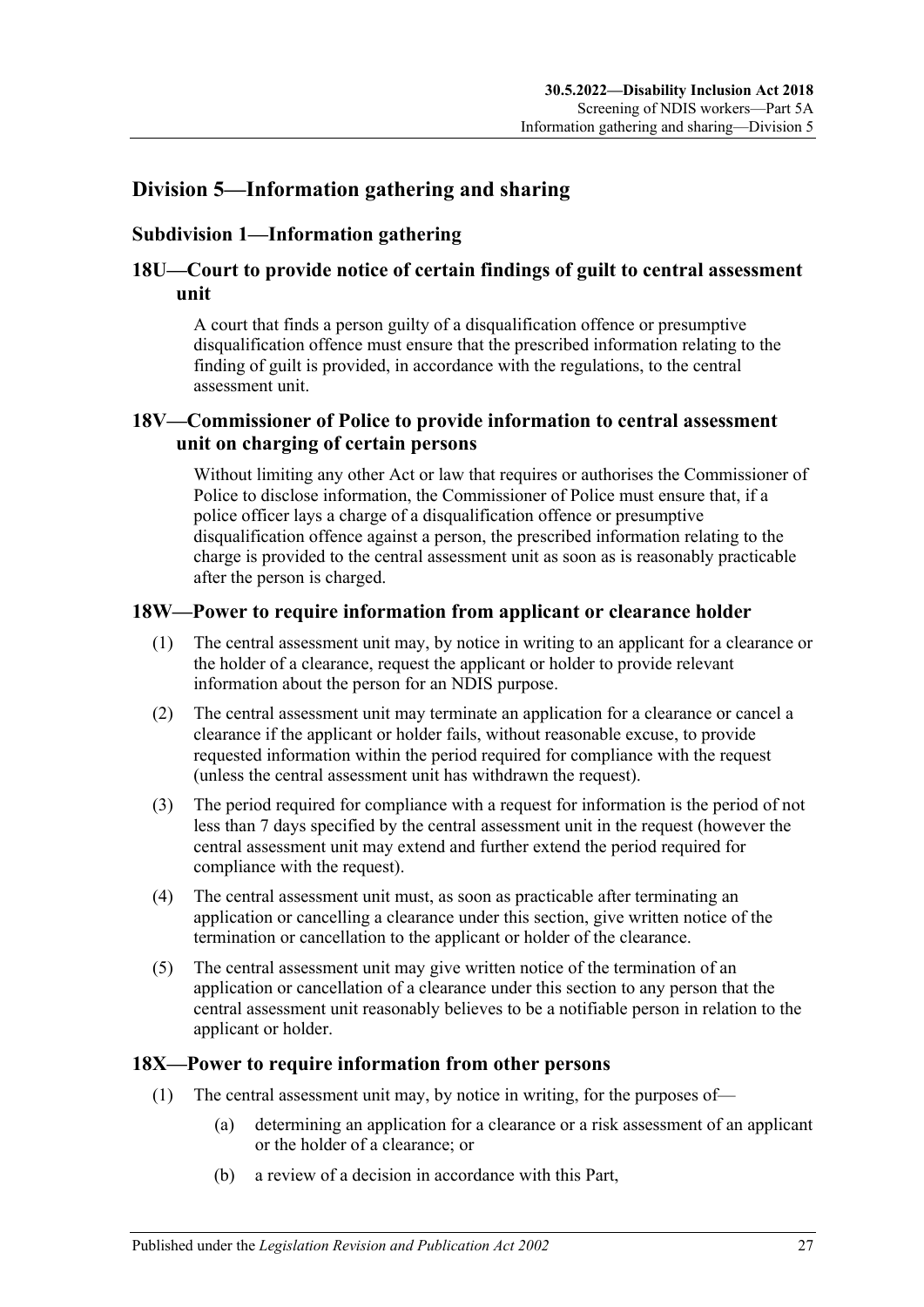require a specified person to provide to the central assessment unit within a specified period such information or documents in their possession as may be relevant to an assessment of whether a specified person poses a risk of harm to people with disability.

- (2) If a person fails to comply with a requirement under [subsection](#page-26-7) (1), the central assessment unit may, by further notice in writing served on the person (an *enforcement notice*), direct the person to comply with a notice under [subsection](#page-26-7) (1) within the period (being not less than 28 days) specified in the notice.
- (3) The central assessment unit may revoke an enforcement notice at any time.
- (4) A person who fails, without reasonable excuse, to comply with an enforcement notice is guilty of an offence.

Maximum penalty: \$50 000.

- (5) If documents are given to the central assessment unit under this section, the central assessment unit—
	- (a) may take possession of, and make copies of or take extracts from, the documents; and
	- (b) may keep possession of the documents for such period as is reasonably necessary; and
	- (c) during that period must permit them to be inspected at all reasonable times by the persons who would be entitled to inspect them if they were not in the possession of the central assessment unit.

## <span id="page-27-0"></span>**Subdivision 2—Information sharing and use**

## <span id="page-27-1"></span>**18Y—Central assessment unit may disclose etc information with other jurisdictions**

- (1) Despite a provision of this or any other Act or law, the central assessment unit is authorised to receive and make use of information relevant to the functions of the central assessment unit under this Part from any person or body in this or any other jurisdiction.
- (2) Despite a provision of this or any other Act or law, the central assessment unit is authorised to disclose information (not being information classified by the Commissioner of Police as criminal intelligence) in the possession of the central assessment unit to a prescribed person or body in another State or Territory for an NDIS purpose.
- (3) In this section—

#### *prescribed person or body* means—

- (a) a person or body whose official function consists of or includes the screening of persons who work with people with disability (however described); or
- (b) any other person or body prescribed by the regulations for the purposes of this paragraph.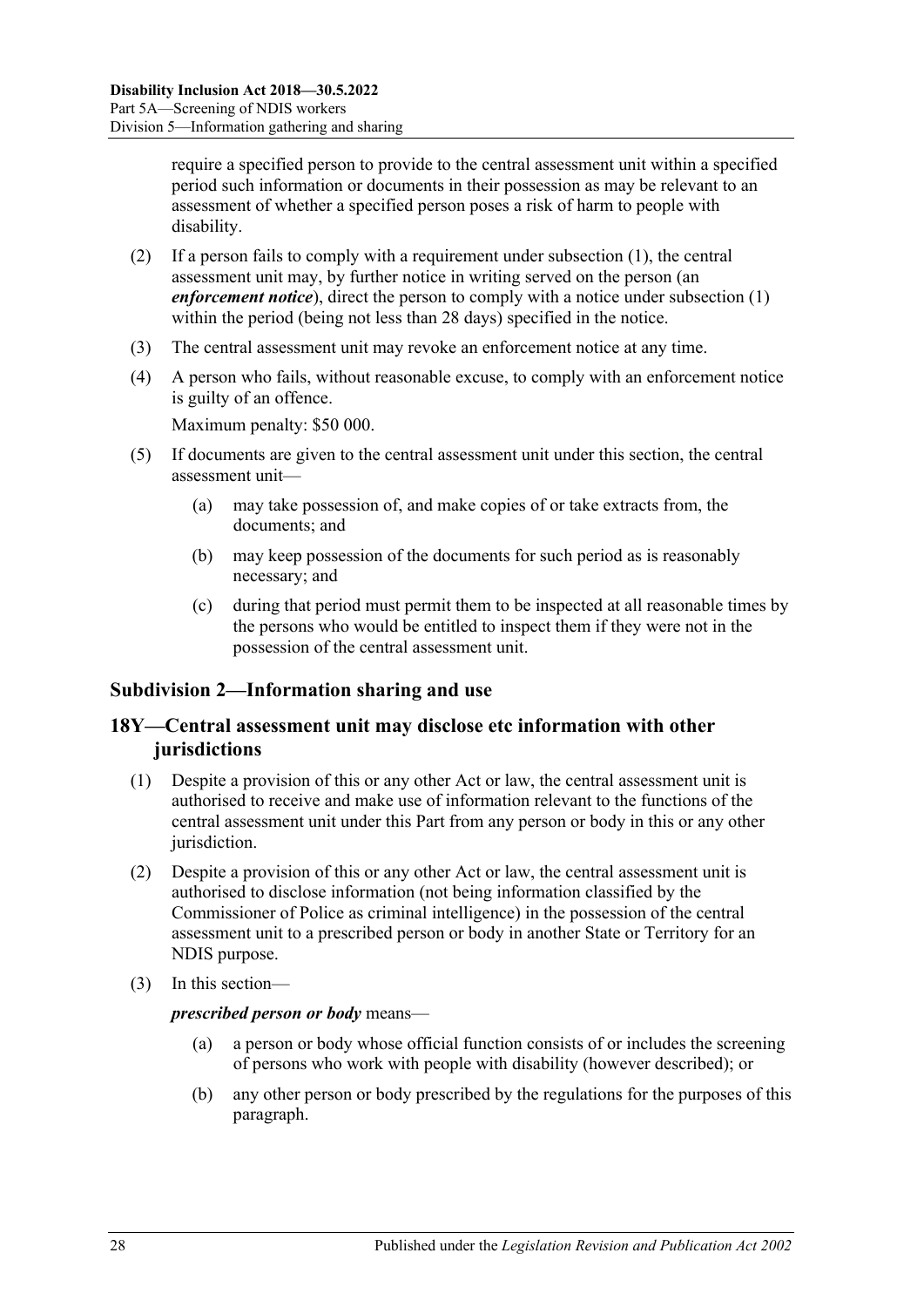## <span id="page-28-0"></span>**18Z—Access to police information**

- (1) The Commissioner of Police is authorised to disclose the following information for the purpose of the use of the information in assessing and determining whether a person who engages or proposes to engage in NDIS work poses a risk of harm to persons with disability:
	- (a) information relating to any matter that may cause a person to be a disqualified person or require a risk assessment of a person under this Part or a corresponding law;
	- (b) information relating to the criminal history of a person;
	- (c) without limiting a preceding paragraph, information relating to the circumstances of an offence or other matter disclosed under this section.
- (2) The disclosure of information under this section is limited to disclosure to any of the following:
	- (a) the central assessment unit;
	- (b) an interstate screening agency;
	- (c) the Australian Criminal Intelligence Commission;
	- (d) a law enforcement agency of the Commonwealth or another State or Territory.
- (3) A person to whom information is disclosed under this section may disclose that information to an interstate screening agency for the purposes of the use of the information in assessing and determining whether a person who engages or proposes to engage in NDIS work poses a risk of harm to persons with disability.
- (4) Information relating to a person's criminal history may be disclosed under this section whether or not the information relates to offences that cause or may cause the person to be a disqualified person or require a risk assessment of the person under this Part or a corresponding law.
- (5) This section does not limit the persons to whom, or the circumstances in which, information relating to the criminal history, including the criminal record, of persons may be disclosed apart from this Part.
- (6) This section does not limit the powers of the Commissioner of Police to disclose relevant information as an authorised person under this Part.
- (7) In this section—

*interstate screening agency* means a person or body exercising functions in the execution or administration of a corresponding law.

#### <span id="page-28-1"></span>**18ZA—Provision of information to central assessment unit**

(1) Despite a provision of this or any other Act or law, a person or body (including, to avoid doubt, a State authority or public sector employee within the meaning of the *[Public Sector Act](http://www.legislation.sa.gov.au/index.aspx?action=legref&type=act&legtitle=Public%20Sector%20Act%202009) 2009*) may provide to the central assessment unit any information that the person or body reasonably believes is relevant to the functions of the central assessment unit under this Part.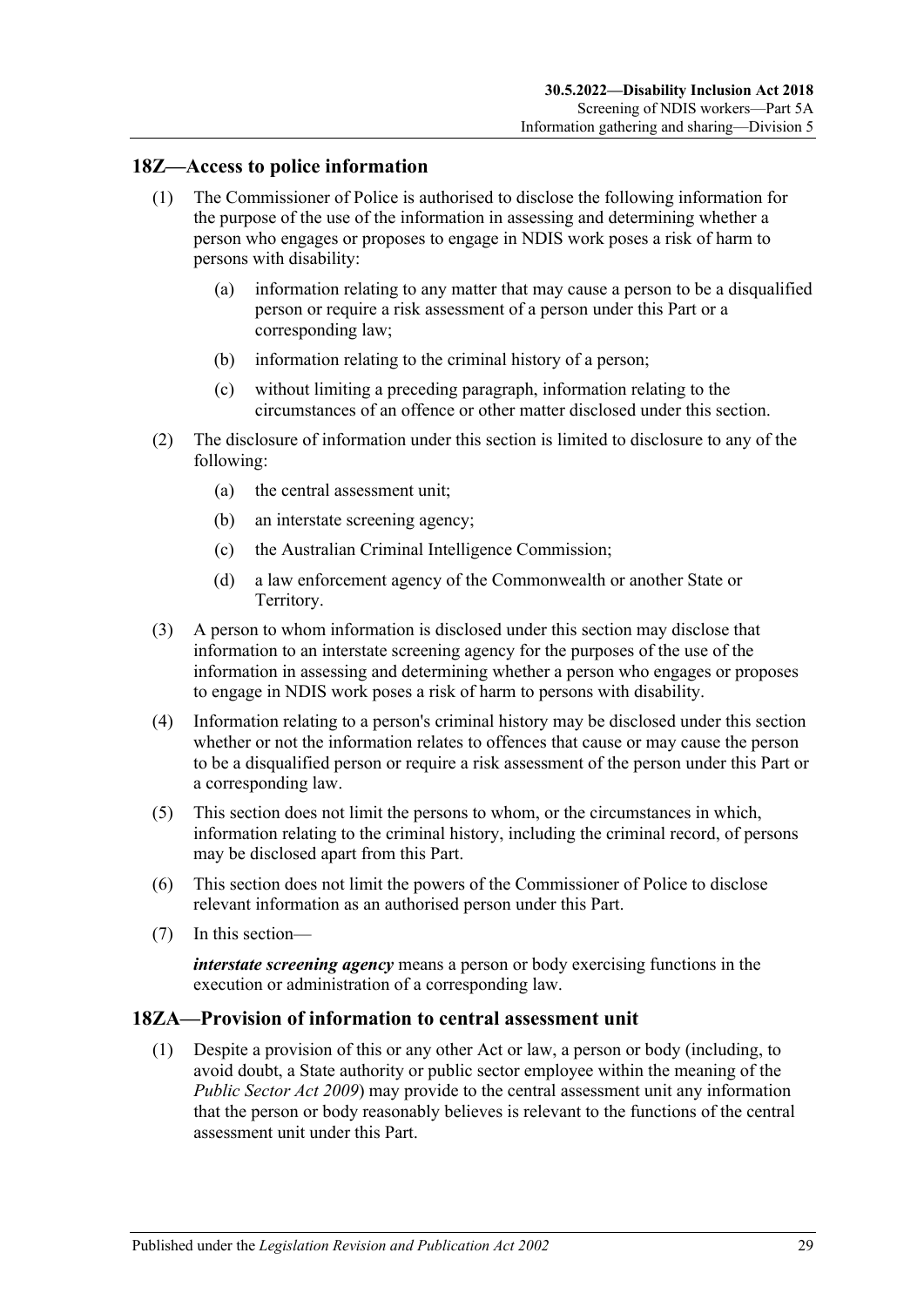(2) A person or body incurs no civil or criminal liability in respect of the provision of information to the central assessment unit in good faith and without negligence under this section.

### <span id="page-29-0"></span>**18ZB—Provision of information to NDIS employers and participants**

Without limiting any other provision of this Part, the central assessment unit may provide the following information about a person to an NDIS employer or participant who engages or proposes to engage the person to do NDIS work:

- (a) information relevant to verification of the identity of the person;
- (b) information about the outcome of any application for a clearance by or risk assessment of the person under this Part or a corresponding law;
- (c) such other information as may be prescribed by the regulations for the purposes of this paragraph.

#### <span id="page-29-1"></span>**18ZC—Power to retain information etc indefinitely**

- (1) The central assessment unit may keep information, documents or other records received by the central assessment unit under this Part indefinitely (however, nothing in this subsection requires the central assessment unit to do so).
- (2) The central assessment unit may, in accordance with any requirements set out in the regulations, dispose of information, documents or other records received by the central assessment unit under this Part.

#### <span id="page-29-2"></span>**Subdivision 3—Miscellaneous**

#### <span id="page-29-4"></span><span id="page-29-3"></span>**18ZD—Notification by reporting bodies of conduct requiring risk assessment**

- (1) A reporting body must notify the central assessment unit of the name and other identifying particulars of any person against whom the reporting body has made a finding that the person has engaged in conduct that constitutes circumstances prescribed by the regulations as requiring a risk assessment of the person.
- (2) [Subsection](#page-29-4) (1) does not apply in relation to findings made before the commencement of this section (however, a reporting body may, but need not, notify the central assessment unit of any such finding made before the commencement of this section).
- (3) A notification under [subsection](#page-29-4) (1) must be made in a manner and form determined by the central assessment unit.
- (4) A reporting body may amend or withdraw a notification under this section at any time by notice in writing to the central assessment unit.
- (5) The regulations may make provision—
	- (a) requiring the provision by reporting bodies of further particulars of any conduct in respect of which a finding is notified under this section; or
	- (b) requiring the keeping of records by reporting bodies of information about findings required to be notified under this section.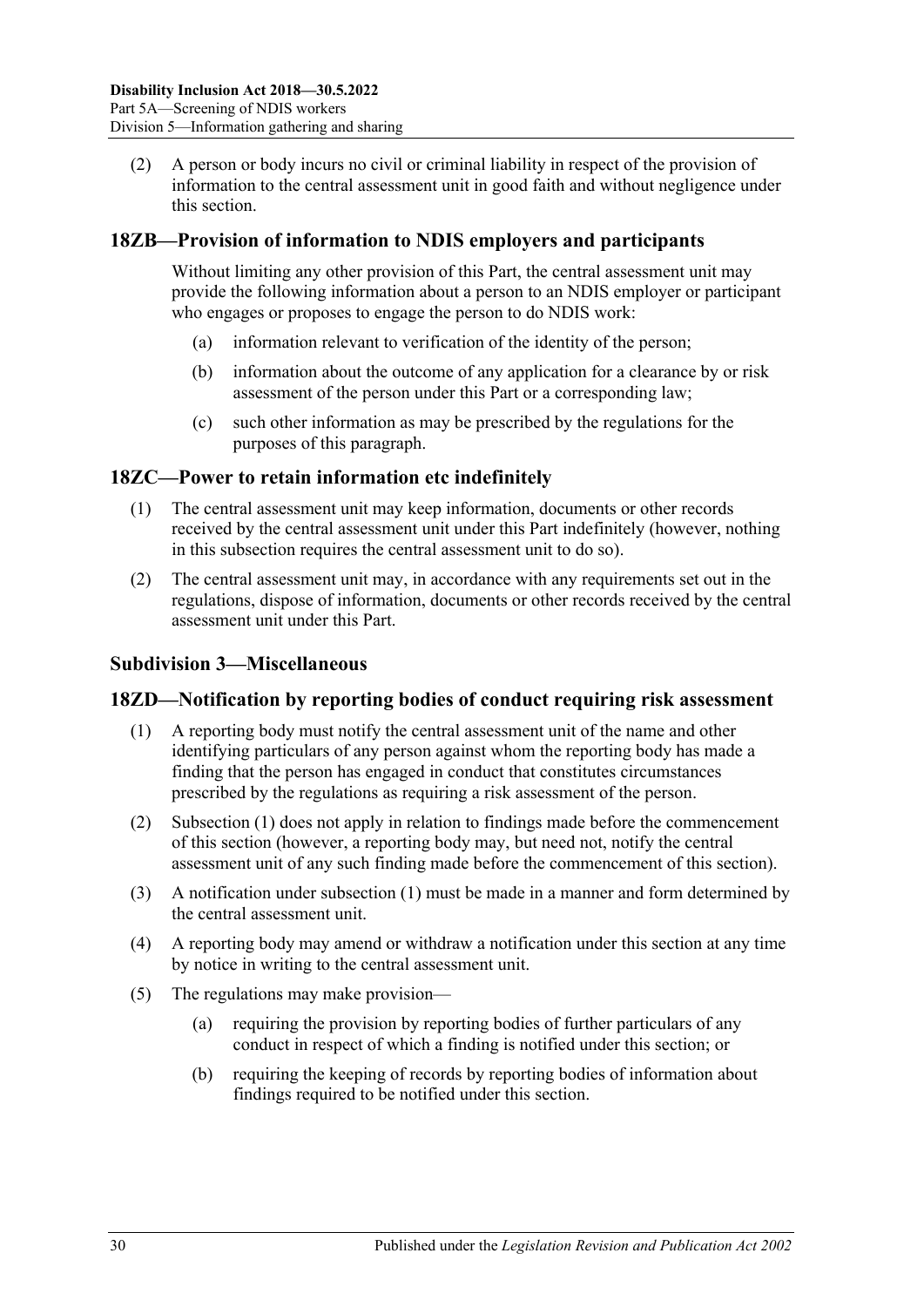(6) In this section—

#### *reporting body* means—

- (a) a State authority that is prescribed by the regulations for the purposes of this section; or
- (b) a registration or other licensing authority that is constituted under an Act and that is prescribed by the regulations for the purposes of this section; or
- (c) any other employer or professional or other body that supervises the conduct of an employee and that is prescribed by the regulations for the purposes of this section.

#### <span id="page-30-0"></span>**18ZE—Information sharing for national register or database**

Despite a provision of this or any other Act or law, the central assessment unit may disclose information obtained in the operation or administration of this Part to an authorised person for the purpose of providing relevant information for entry in a national register or database established under the NDIS Act.

#### <span id="page-30-1"></span>**18ZF—Information sharing for research, monitoring and auditing purposes**

Despite a provision of this or any other Act or law, the central assessment unit may disclose information obtained in the operation or administration of this Part to an authorised person for the purpose of providing relevant information for use for the purposes of research into the operation of a relevant law, or auditing of compliance with such laws.

#### <span id="page-30-2"></span>**18ZG—Disclosure of information about offences**

- (1) An authorised person may disclose to a law enforcement agency of the State or any other jurisdiction (including a jurisdiction outside Australia) any information obtained as a result of the exercise of a function under this Part that indicates that a relevant offence may have been committed or that constitutes evidence of a relevant offence.
- (2) In this section—

*relevant offence* means a disqualification offence or presumptive disqualification offence, or any other offence prescribed by the regulations for the purposes of this definition.

#### <span id="page-30-3"></span>**18ZH—Disclosure of information to prevent significant harm**

Despite a provision of this or any other Act or law, an authorised person may disclose to an appropriate person or body any information obtained in the operation or administration of this Part if there are reasonable grounds to suspect that there is a risk of significant harm to a person with disability, or to a child or other vulnerable person, or to a class of such persons, and the disclosure is reasonably necessary to prevent that harm.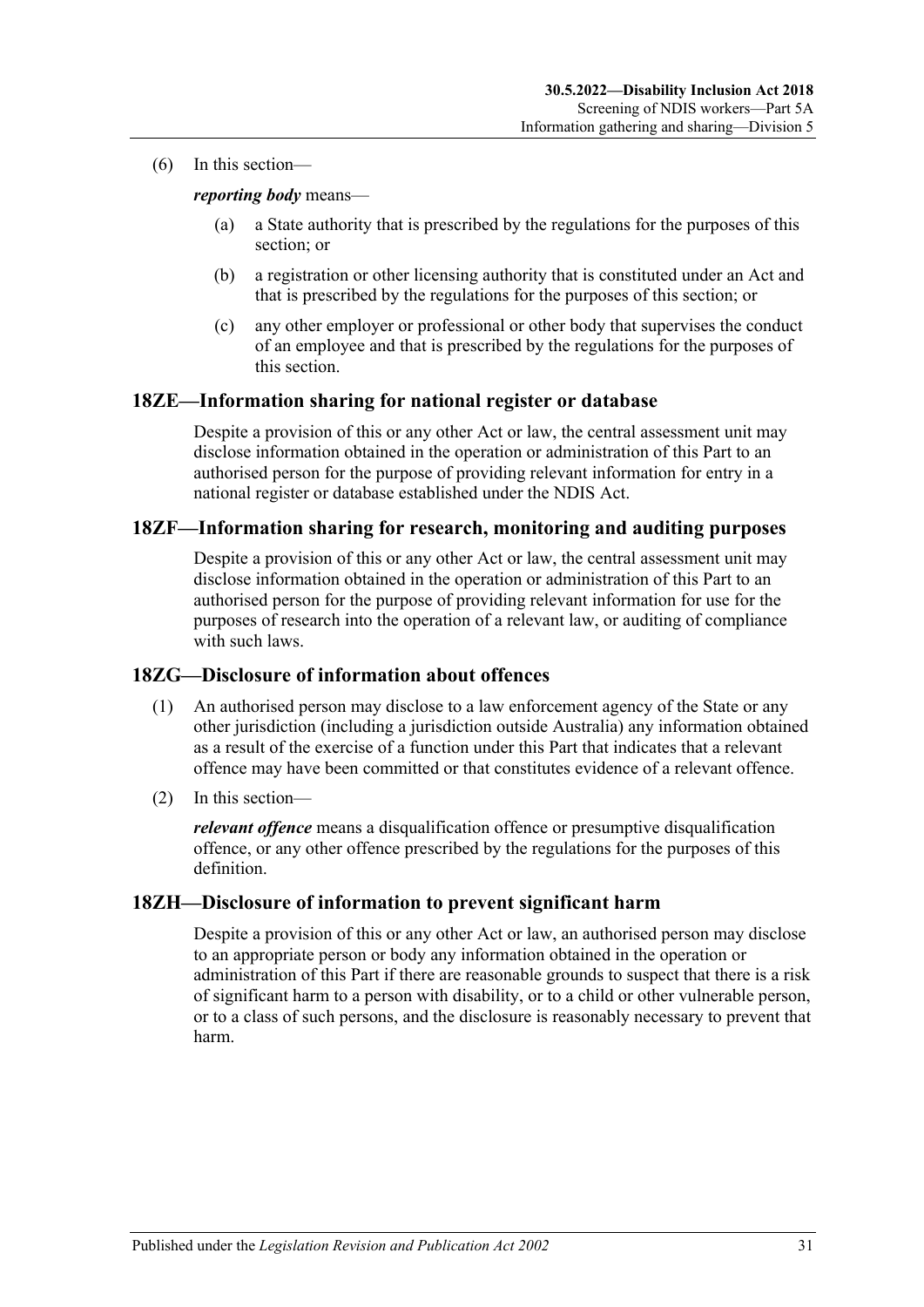## <span id="page-31-0"></span>**Division 6—Review of decisions by South Australian Civil and Administrative Tribunal**

## <span id="page-31-1"></span>**18ZI—Review of decisions by South Australian Civil and Administrative Tribunal**

- (1) The South Australian Civil and Administrative Tribunal is, by force of this section, conferred with jurisdiction to deal with matters consisting of the review of a reviewable decision.
- <span id="page-31-2"></span>(2) Subject to this section, an application for review of a reviewable decision may be made to the South Australian Civil and Administrative Tribunal within 14 days after the applicant receives notice of the relevant decision (or such longer period as the Tribunal may allow).
- (3) An application for review of a decision to suspend a clearance cannot be made until the suspension has been in force for at least 6 months.
- (4) The South Australian Civil and Administrative Tribunal may only allow an extension of time under [subsection](#page-31-2) (2) if satisfied that—
	- (a) special circumstances exist; and
	- (b) another party will not be unreasonably disadvantaged because of the delay in commencing the proceedings.
- (5) In this section—

*non-reviewable decision*—the following decisions are non-reviewable decisions:

- (a) a decision to issue an exclusion, or to cancel a clearance, where the applicant or holder is a disqualified person;
- (b) a decision to issue an exclusion, or to cancel a clearance, where the applicant or holder is a presumptively disqualified person as a result of there being pending criminal charges against the person;
- (c) any other decision under this Part of a kind declared by the regulations to be included in the ambit of this definition;

*reviewable decision*—the following decisions (other than a decision that is a non-reviewable decision) are reviewable decisions:

- (a) a decision to issue an exclusion;
- (b) a decision to terminate an application for a clearance;
- (c) a decision to suspend a clearance;
- (d) a decision to cancel a clearance (other than a cancellation at the request of the holder of the clearance);
- (e) any other decision under this Part of a kind declared by the regulations to be included in the ambit of this definition.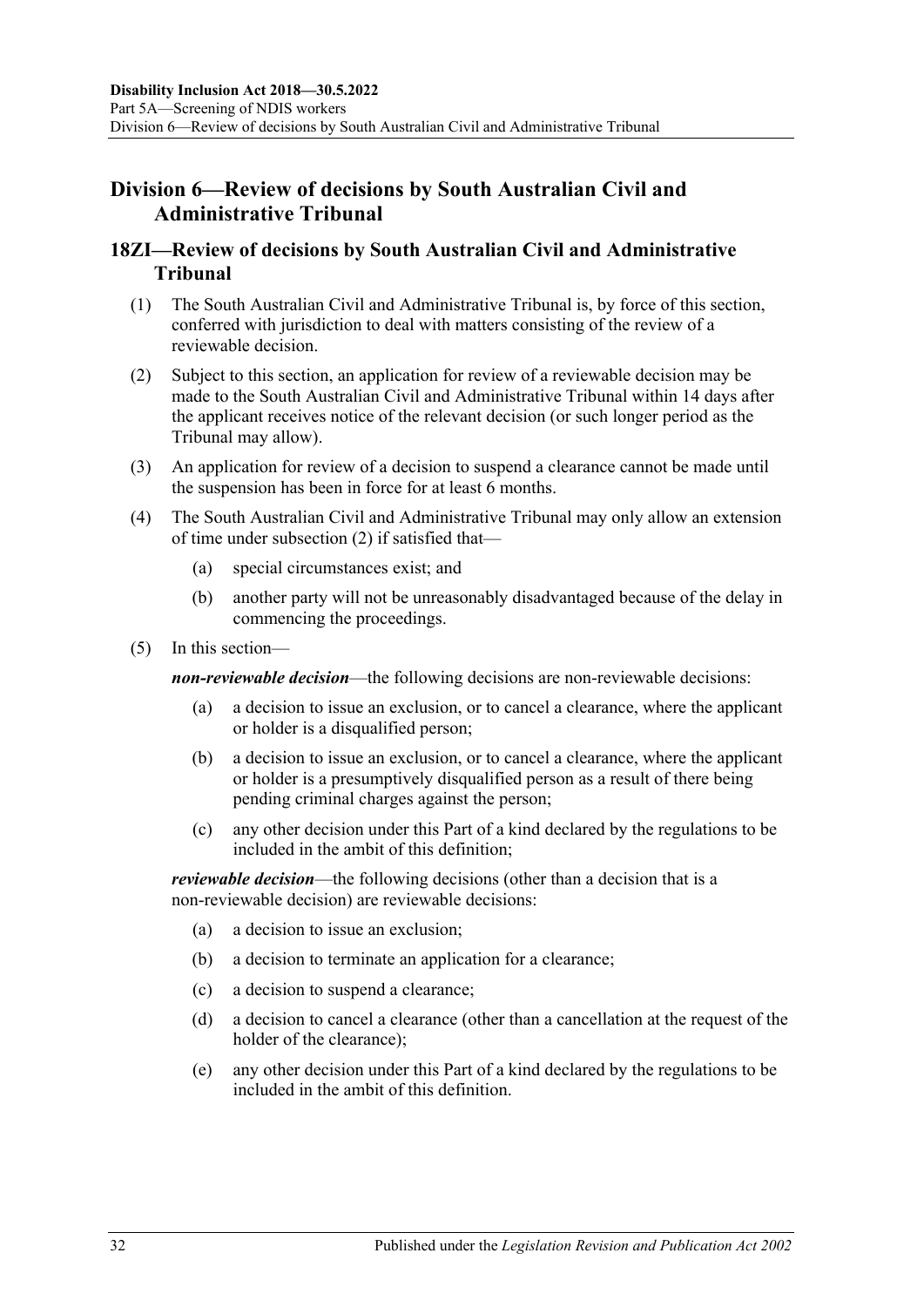## <span id="page-32-0"></span>**Division 7—Miscellaneous**

### <span id="page-32-4"></span><span id="page-32-1"></span>**18ZJ—Fee payable where volunteer undertakes paid employment**

- $(1)$  If—
	- (a) a clearance is granted in respect of a person; and
	- (b) the person satisfies the central assessment unit that the person is a volunteer and so pays no fee in relation to the clearance; and
	- (c) the person uses that clearance to perform NDIS work other than as a volunteer,

the person must, unless the fee is waived by the central assessment unit, pay to the central assessment unit the prescribed fee.

- (2) However, [subsection](#page-32-4) (1) does not apply in relation to a person who performs NDIS work other than as a volunteer on less than 7 days in any 12 month period (whether or not the person also performs NDIS work on a volunteer basis during that period).
- (3) A payment under [subsection](#page-32-4) (1) must be made as soon as is reasonably practicable (and in any case within 28 days) after the person commences NDIS work other than as a volunteer.
- (4) A person who fails to comply with [subsection](#page-32-4) (1) is guilty of an offence. Maximum penalty: \$5 000.

Expiation fee: \$315.

(5) However, a failure to comply with [subsection](#page-32-4) (1) does not affect the validity of a clearance.

#### <span id="page-32-2"></span>**18ZK—Effect of Part on other rights and procedures**

- (1) Subject to this section, nothing in this Part affects any statutory right that an employee may have in relation to employment or termination of employment.
- (2) However, any court or tribunal exercising jurisdiction with respect to any such right must have regard to the results of any determination of an application for a clearance or risk assessment carried out under this Part in connection with the work concerned and the welfare of people with disability as the paramount consideration in that determination or assessment.
- (3) Despite a provision of any other Act or law, the South Australian Employment Tribunal and any other court or tribunal will be taken not to have jurisdiction to order the payment of damages or compensation for any removal from employment of a person in connection with the operation of this Part.

#### <span id="page-32-3"></span>**18ZL—Limitation of liability**

Except as is specifically provided in this Part, no civil or criminal liability attaches to—

- (a) the central assessment unit or any other person exercising powers and functions under this Part; or
- (b) the Crown,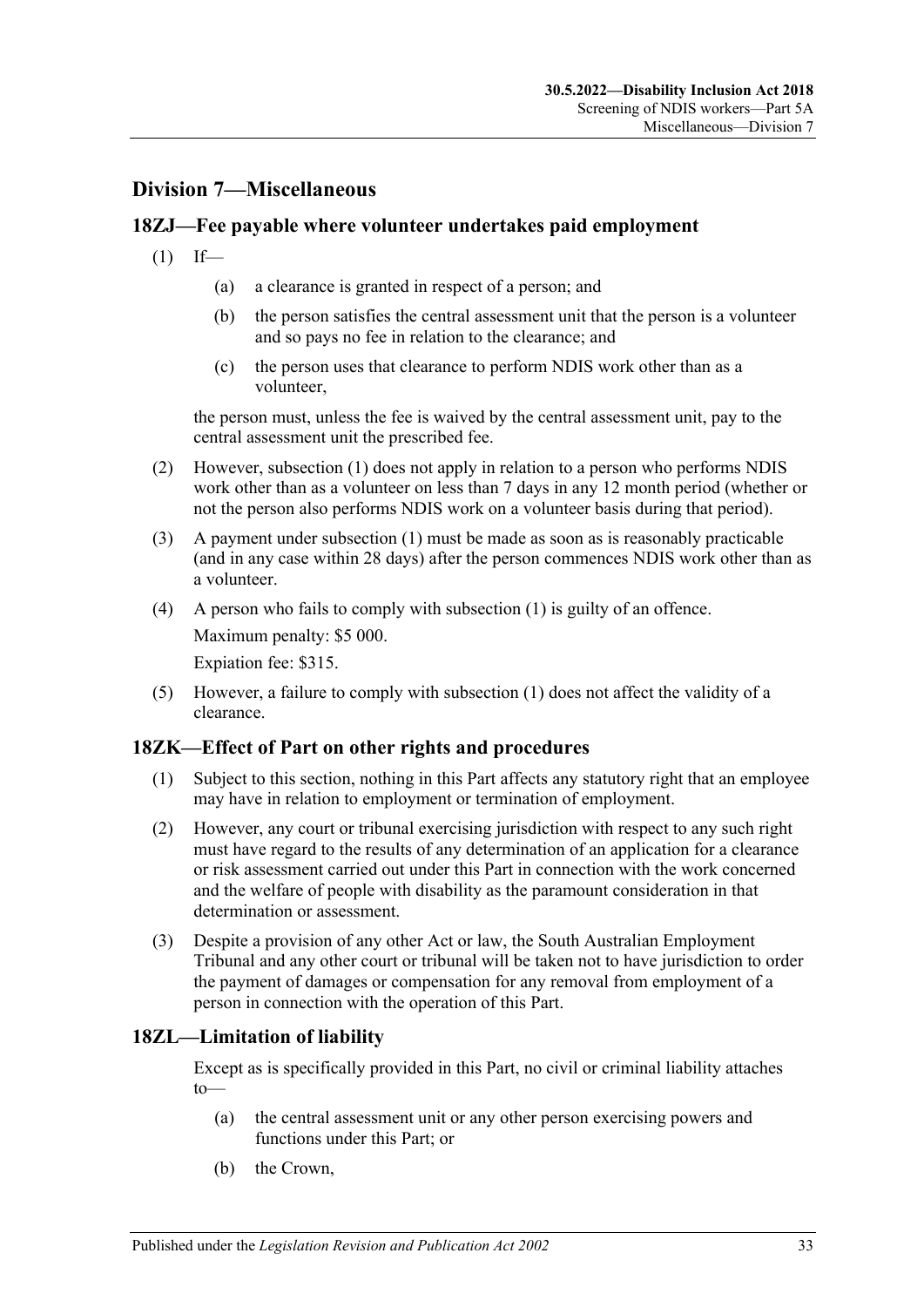in respect of an act or omission in good faith in the performance or exercise, or purported performance or exercise, of a function or power under this Part.

#### <span id="page-33-0"></span>**18ZM—False or misleading statements**

A person must not make a statement knowing that it is false or misleading in a material particular (whether by reason of the inclusion or omission of a particular) in information provided under this Part.

Maximum penalty: \$20 000.

#### <span id="page-33-1"></span>**18ZN—Evidentiary provision**

In any legal proceedings, a certificate issued by the central assessment unit and certifying that, on a specified day or within a specified period—

- (a) a specified person was, or was not, the holder of an NDIS worker check clearance; or
- (b) a specified person was, or was not, the subject of an NDIS worker check exclusion; or
- (c) a specified person had, or had not, made an application for an NDIS worker check clearance; or
- (d) an NDIS worker check clearance held by a specified person was, or was not, suspended; or
- (e) an NDIS worker check clearance held by a specified person was, or was not, cancelled,

must be accepted as proved in the absence of evidence to the contrary.

#### <span id="page-33-2"></span>**18ZO—Failure to give notice of decisions**

A failure to give notice of a decision as required by this Part does not, of itself, affect the validity or effect of the decision.

#### <span id="page-33-5"></span><span id="page-33-3"></span>**18ZP—Central assessment unit may seek external advice**

- (1) Despite a provision of this or any other Act or law, the central assessment unit may, in relation to any decision or determination under this Part, seek such medical, legal or other professional advice as it thinks necessary or appropriate to make the decision or determination.
- (2) Without limiting [subsection](#page-33-5) (1), the regulations may provide for the establishment of an advisory panel to advise or assist the central assessment unit in the performance of its functions under this Part.

## <span id="page-33-4"></span>*Part 6—Screening of persons working with people with disability*

#### *Editorial note—*

*Part 6 had not come into operation at the date of the publication of this version.*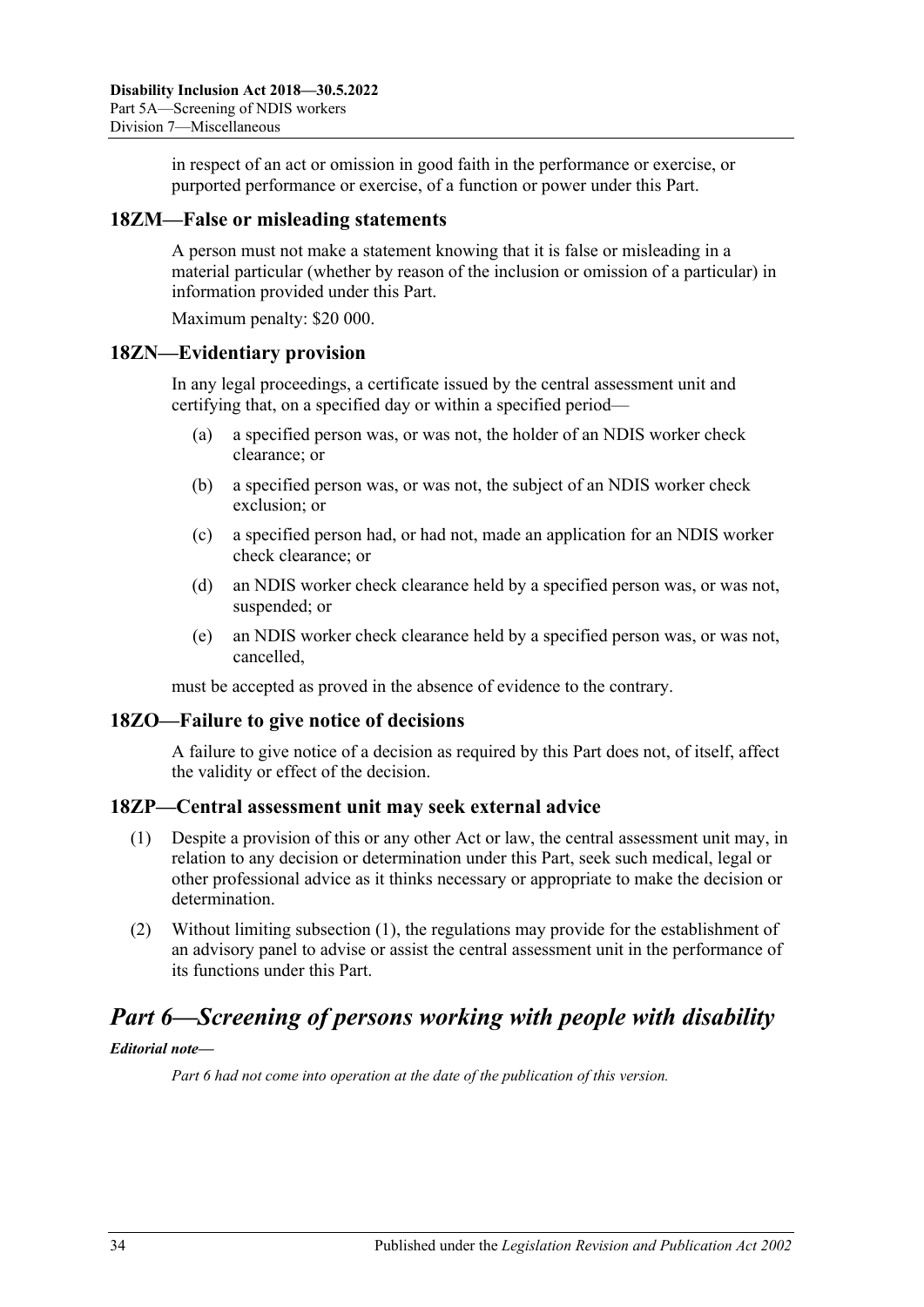### <span id="page-34-0"></span>*19—Interpretation*

*(1) In this Part—*

*assessable information means information declared by the regulations to be assessable information for the purposes of this Part;*

*excluded person means a person, or a person of a class, declared by the regulations to be an excluded person for the purposes of this definition;*

*prescribed offence means an offence, or offence of a class, prescribed by the regulations for the purposes of this Part;*

*prescribed position means—*

- *(a) a position in which a person works, or is likely to work, with people with disability; or*
- *(b) any other position, or a position of a class, prescribed by the regulations for the purposes of this definition;*

*prohibition notice means a notice prohibiting a specified person from working with people with disability issued to a person in accordance with the regulations;*

*records management system means the records management system established under section 22D;*

*screening check—see [section](#page-37-3) 23(1);*

*unique identifier, in relation to a person, means the unique identifier issued or recognised in respect of the person under the regulations.*

- *(2) For the purposes of this Part, a reference to a person being employed will be taken to include a reference to a person who—*
	- *(a) is a self-employed person; or*
	- *(b) carries out work under a contract for services; or*
	- *(c) carries out work as a minister of religion or as part of the duties of a religious or spiritual vocation; or*
	- *(d) undertakes practical training as part of an educational or vocational course; or*
	- *(e) carries out work as a volunteer; or*
	- *(f) performs unpaid community work in accordance with an order of a court,*

*and a reference to an employer, employee or employment is to be construed accordingly.*

#### <span id="page-34-2"></span><span id="page-34-1"></span>*20—Working with people with disability*

*For the purposes of this Act, a person works with people with disability if the person—*

*(a) in the course of their employment provides a service, or undertakes an activity, of a kind prescribed by the regulations for the purposes of this section; or*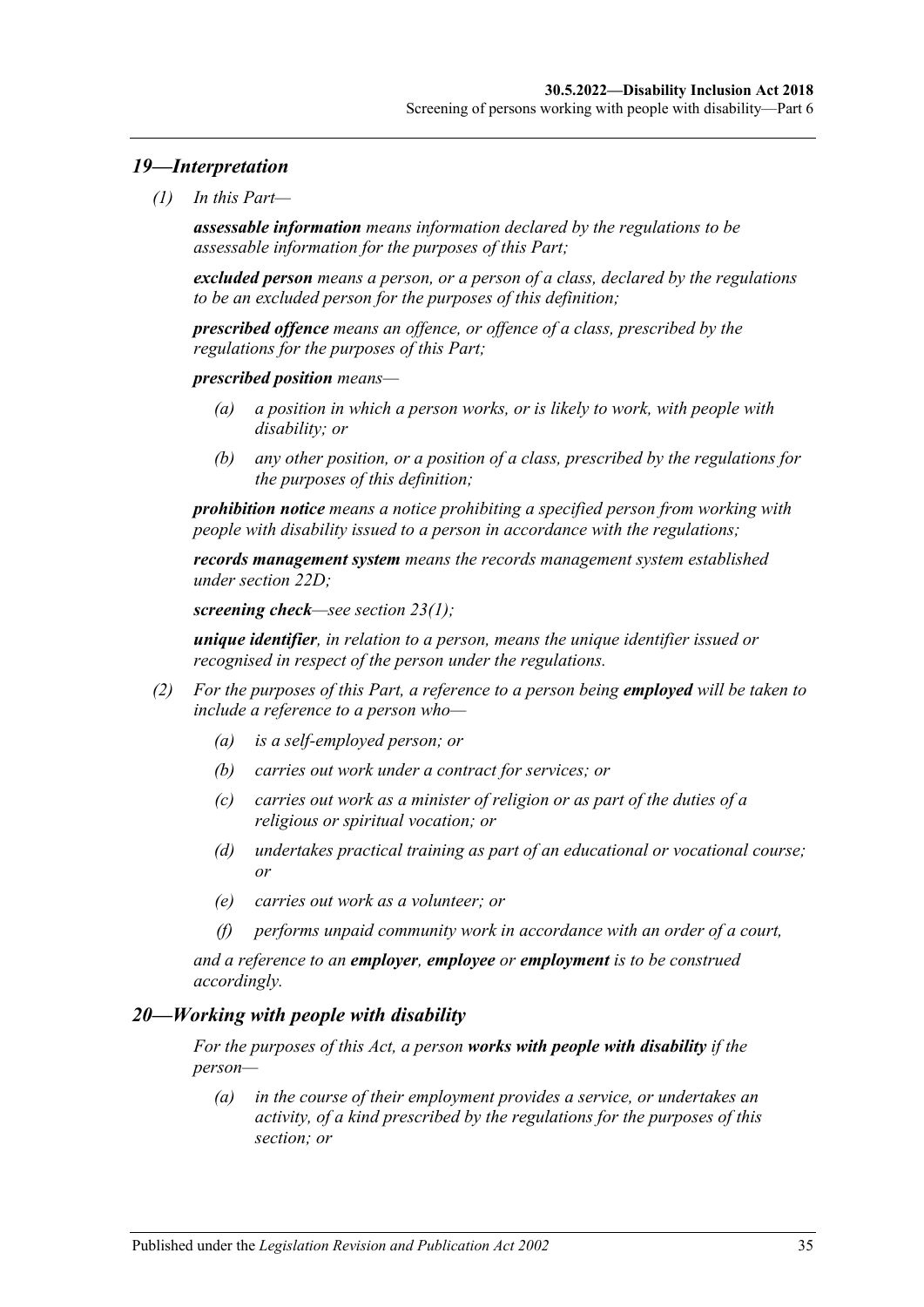Part 6—Screening of persons working with people with disability

*(b) carries on a business in the course of which an employee provides a service, or undertakes an activity, of a kind referred to in [paragraph](#page-34-2) (a) (whether or not the person themself provides such a service, or undertakes such an activity).*

#### <span id="page-35-4"></span><span id="page-35-0"></span>*21—Certain persons prohibited from working with people with disability*

- *(1) The following persons (prohibited persons) are prohibited from working with people with disability:*
	- *(a) a person to whom a prohibition notice has been issued;*
	- *(b) a person who, under a law of the Commonwealth, or of another State or Territory, is prohibited from working with people with disability (however described);*
	- *(c) a person who has been found guilty of a prescribed offence committed as an adult.*
- <span id="page-35-3"></span>*(2) [Subsection](#page-35-3) (1)(c) applies in relation to a prescribed offence—*
	- *(a) whether the offence was committed before or after the commencement of this section; and*
	- *(b) whether the finding of guilt was made before or after the commencement of this section.*
- *(3) A person who works with a person with disability in contravention of [subsection](#page-35-4) (1) is guilty of an offence.*

*Maximum penalty: \$50 000 or imprisonment for 1 year.*

*(4) An employer who employs, or continues to employ, a prohibited person in a prescribed position is guilty of an offence.*

*Maximum penalty:* 

- *(a) in the case of a natural person—\$50 000 or imprisonment for 1 year; or*
- *(b) in the case of a body corporate—\$120 000.*

## <span id="page-35-1"></span>*22—Working with people with disability without current screening check prohibited*

<span id="page-35-5"></span>*(1) Subject to this section, a person must not work with people with disability unless a screening check has been conducted in relation to the person within the preceding 5 years.*

*Maximum penalty:* 

- *(a) for a first or second offence—\$20 000;*
- *(b) for a third or subsequent offence—\$50 000 or imprisonment for 1 year.*
- *(2) [Subsection](#page-35-5) (1) does not apply to an excluded person.*

#### <span id="page-35-6"></span><span id="page-35-2"></span>*22A—Steps employers must take before employing person in prescribed position*

- *(1) An employer must not employ a person in a prescribed position unless the employer has—*
	- *(a) obtained from the person their full name, address, date of birth and unique identifier; and*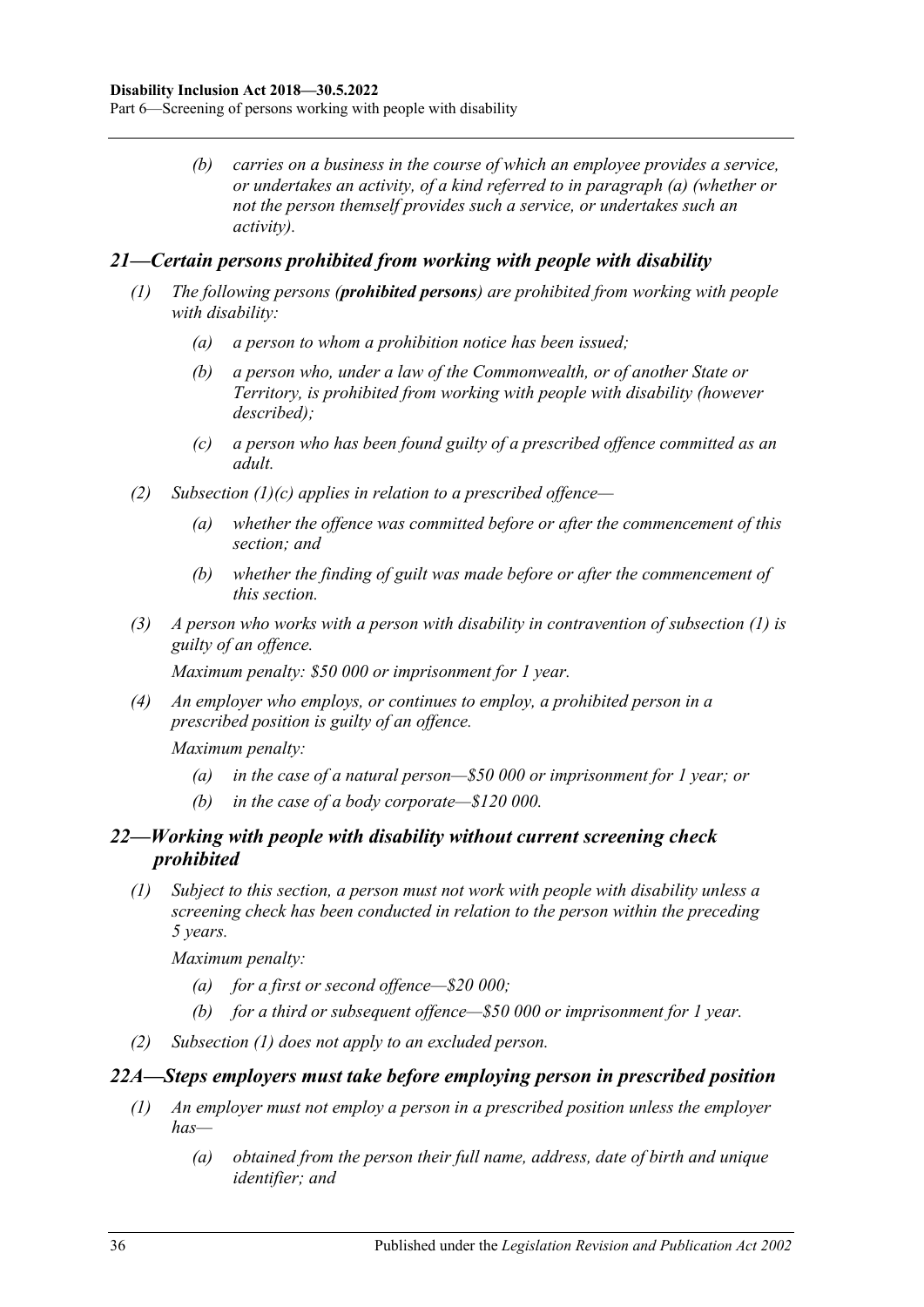- <span id="page-36-2"></span>*(b) verified, in accordance with the regulations, that—*
	- *(i) a screening check has been conducted in relation to the person within the preceding 5 years; and*
	- *(ii) the person is not a prohibited person; and*
- *(c) provided to the central assessment unit—*
	- *(i) the name, address, telephone number and email address of the business at which the person is to be employed; and*
	- *(ii) the name and contact details of the person who verified the matters referred to in [paragraph](#page-36-2) (b).*

*Maximum penalty: \$50 000.*

*(2) [Subsection](#page-35-6) (1) does not apply in relation to a prospective employee who is an excluded person.*

#### <span id="page-36-3"></span><span id="page-36-0"></span>*22B—Employer to ensure screening check conducted at least every 5 years*

*(1) An employer must not continue to employ a person in a prescribed position unless a screening check has been conducted in relation to the person within the preceding 5 years.*

*Maximum penalty: \$50 000.*

- <span id="page-36-4"></span>*(2) An employer who employs a person in a prescribed position must, at least once in every 5 year period, verify, in accordance with the regulations, that—*
	- *(a) a screening check has been conducted in relation to the person within the preceding 5 years; and*
	- *(b) the person is not a prohibited person.*

*Maximum penalty: \$50 000.*

*(3) [Subsections](#page-36-3) (1) and [\(2\)](#page-36-4) do not apply in relation to an employee who is an excluded person.*

#### <span id="page-36-5"></span><span id="page-36-1"></span>*22C—Employer to advise central assessment unit of certain information*

- *(1) The employer of a person employed in a prescribed position must notify the central assessment unit if—*
	- *(a) the employer becomes aware of any assessable information in relation to the person; or*
	- *(b) the employer becomes aware that the person is prohibited from working with people with disability under a law of the Commonwealth, or of another State or Territory.*
- *(2) A notice under [subsection](#page-36-5) (1)—*
	- *(a) must be given in a manner and form determined by the central assessment unit; and*
	- *(b) must be given as soon as is reasonably practicable after the employer becomes aware of the relevant matter; and*
	- *(c) must contain the information required by the regulations for the purposes of this paragraph.*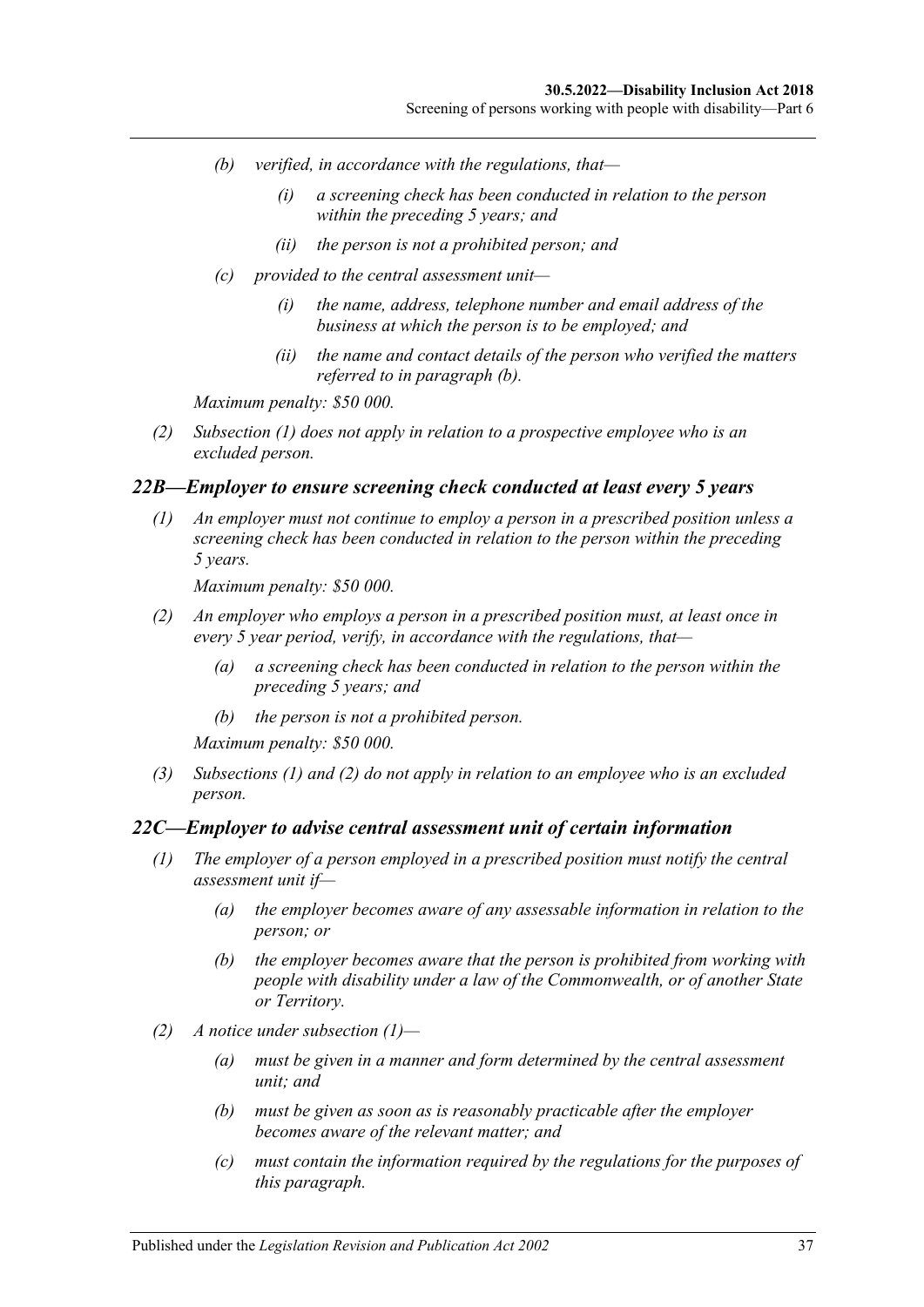#### **Disability Inclusion Act 2018—30.5.2022**

Part 6—Screening of persons working with people with disability

- *(3) An employer must not refuse or fail to comply with [subsection](#page-36-5) (1). Maximum penalty: \$25 000.*
- *(4) [Subsection](#page-36-5) (1) does not apply in relation to an employee who is an excluded person.*

#### <span id="page-37-0"></span>*22D—Records management system*

- *(1) Subject to this section, the Registrar must establish and maintain a records management system for the purposes of this Act.*
- *(2) The records management system must include the information required by the regulations, and may contain such information as the Registrar thinks appropriate.*
- *(3) The Registrar must correct an entry in the records management system that is not, or has ceased to be, correct.*
- *(4) The Registrar must ensure that the records management system is such as to enable a person to inspect the records management system in accordance with the regulations.*
- *(5) The Registrar must ensure that the records management system is such as to enable a person to obtain, in accordance with any requirements set out in the regulations, evidence of the fact that the person has inspected or interrogated the records management system.*
- *(6) The Registrar must ensure that the records management system is such as to enable a person to whom a unique identifier is issued to obtain without charge that identifier, or evidence of that identifier.*
- *(7) The records management system under this Part may be combined with the records management system under the [Child Safety \(Prohibited Persons\) Act](http://www.legislation.sa.gov.au/index.aspx?action=legref&type=act&legtitle=Child%20Safety%20(Prohibited%20Persons)%20Act%202016) 2016.*

#### <span id="page-37-1"></span>*22E—Inspection of records management system*

- *(1) The Registrar must ensure that the central assessment unit has direct and unrestricted access to the records management system for the purposes of its functions under this Act.*
- *(2) The records management system may be inspected (without charge) by any person.*
- *(3) A person who interrogates the records management system under this Act must be provided with evidence of that fact in accordance with the regulations.*
- *(4) The regulations may make further provision in respect of inspection of the records management system (including provisions limiting access to specified parts of the system, or to information of a specified kind).*

#### <span id="page-37-3"></span><span id="page-37-2"></span>*23—Regulations to set out scheme for screening checks*

- *(1) The Governor may, by regulation, establish a scheme for the screening of persons working with, or who are to work with, people with disability (a <i>screening check*).
- *(2) Without limiting the matters that may be the subject of regulations under this section, the regulations may make provisions—*
	- *(a) requiring that screening checks be undertaken by a specified person or body;*
	- *(b) exempting a specified person, or specified class of persons, from the operation of [section](#page-35-5) 22(1) in specified circumstances (including, to avoid doubt, where an application for a screening check is not processed within a specified period);*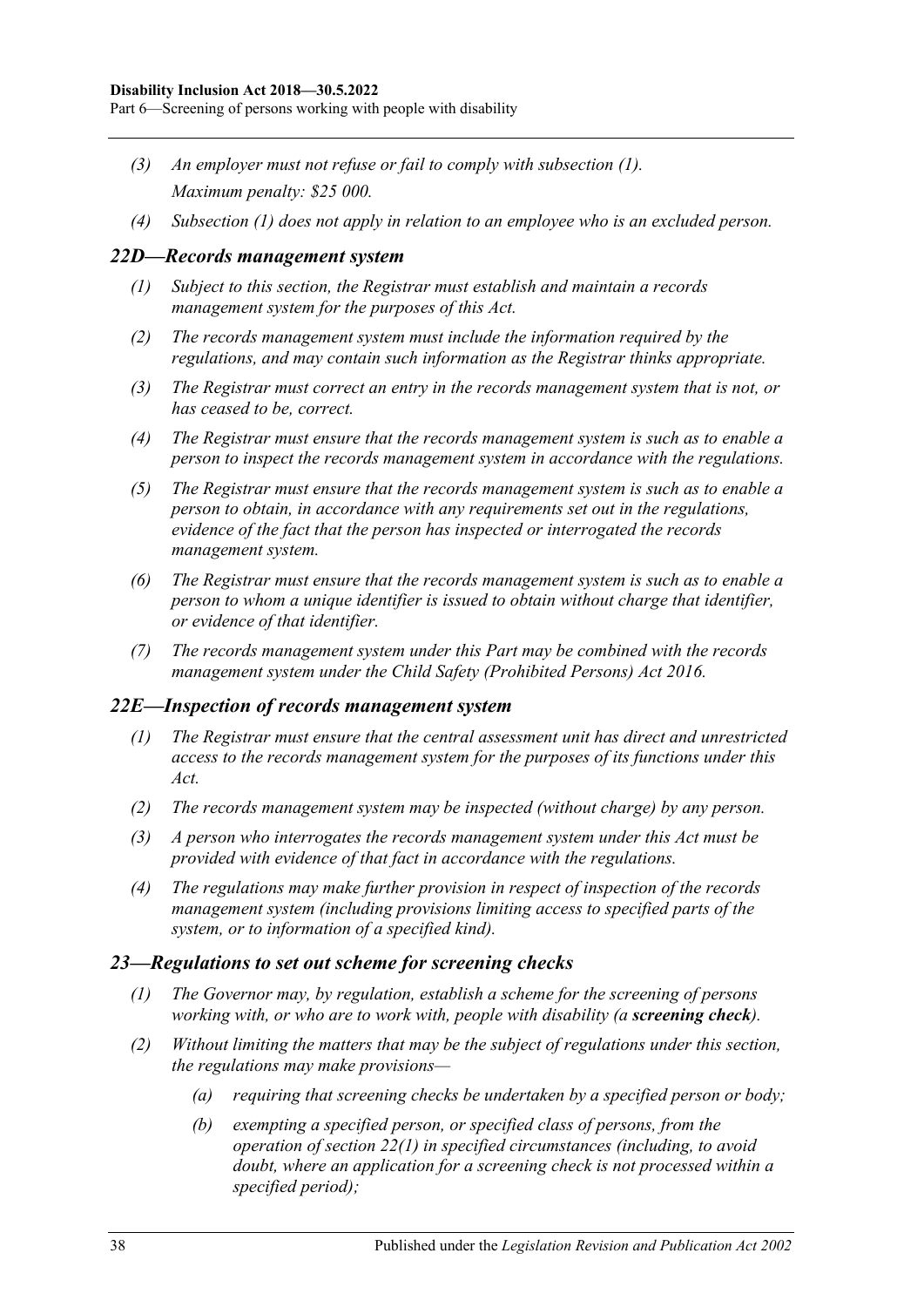- *(c) prescribing information, or classes of information, that may or must, or must not, be assessed in the course of a screening check;*
- *(d) recognising working with children checks under the [Child Safety \(Prohibited](http://www.legislation.sa.gov.au/index.aspx?action=legref&type=act&legtitle=Child%20Safety%20(Prohibited%20Persons)%20Act%202016)  [Persons\) Act](http://www.legislation.sa.gov.au/index.aspx?action=legref&type=act&legtitle=Child%20Safety%20(Prohibited%20Persons)%20Act%202016) 2016, or other assessments of a person's criminal or other history under any other Act, as a screening check for the purposes of this Part;*
- *(da) recognising NDIS worker check clearances or NDIS worker check exclusions (both within the meaning of Part 5A) as a screening check or prohibition notice for the purposes of this Part;*
- *(e) providing for, or limiting, procedural fairness to be afforded in the conduct of screening checks;*
- *(ea) imposing requirements relating to the provision of information to the central assessment unit, and the disclosure and use of such information;*
- *(f) imposing requirements in relation to the confidentiality of information;*
- *(g) imposing requirements in respect of the keeping of records;*
- *(h) providing for reviews of, or appeals against, decisions made in the course of a screening check;*
- *(i) of an evidentiary nature relating to the operation of this Part.*
- *(3) Without limiting a preceding subsection, the regulations may make such provisions as may be necessary or appropriate to make the screening check scheme under this Part consistent with the working with children check scheme under the [Child Safety](http://www.legislation.sa.gov.au/index.aspx?action=legref&type=act&legtitle=Child%20Safety%20(Prohibited%20Persons)%20Act%202016)  [\(Prohibited Persons\) Act](http://www.legislation.sa.gov.au/index.aspx?action=legref&type=act&legtitle=Child%20Safety%20(Prohibited%20Persons)%20Act%202016) 2016.*

## <span id="page-38-1"></span><span id="page-38-0"></span>**Part 6A—Restrictive practices**

## **Division 1—Preliminary**

#### <span id="page-38-2"></span>**23A—Application of Part**

- (1) This Part applies to the use of restrictive practices by a prescribed NDIS provider in relation to a prescribed person or class of prescribed persons.
- <span id="page-38-3"></span>(2) For the purposes of this Part, the following persons are *prescribed NDIS providers*:
	- (a) a registered NDIS provider who uses, or is reasonably likely to use, restrictive practices in the course of delivering NDIS supports to an NDIS participant;
	- (b) any other registered NDIS provider, or registered NDIS provider of a class, prescribed by the regulations for the purposes of this paragraph;
	- (c) any other person, or person of a class, prescribed by the regulations for the purposes of this paragraph (being a person who provides services to NDIS participants but is not a registered NDIS provider).
- <span id="page-38-4"></span>(3) For the purposes of this Part, the following persons are *prescribed persons*:
	- (a) an NDIS participant;
	- (b) a person who receives NDIS supports;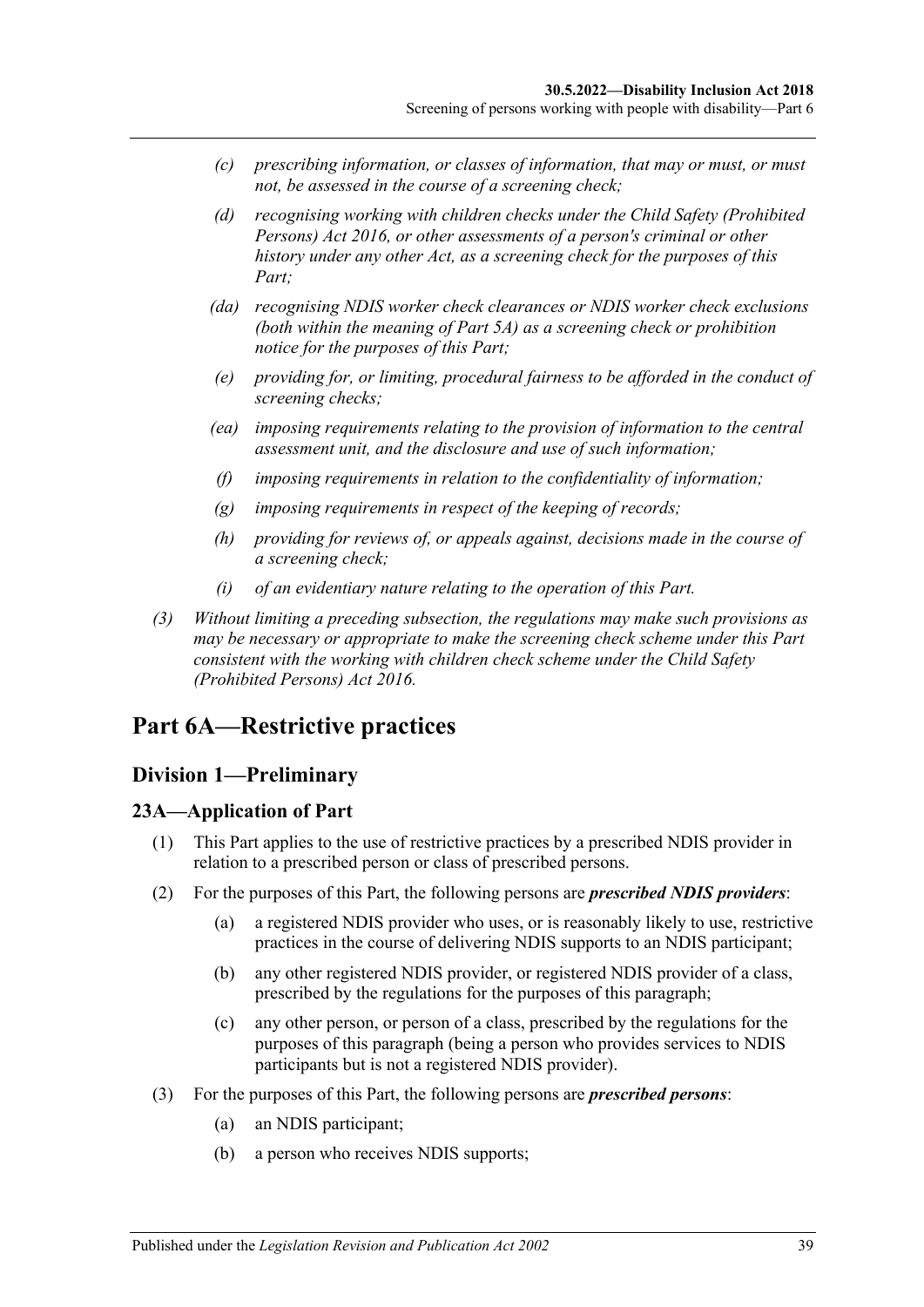- (c) any other person, or person of a class, prescribed by the regulations for the purposes of this paragraph.
- (4) Nothing in this Part authorises the use of restrictive practices other than in accordance with this Part.

#### <span id="page-39-0"></span>**23B—Interpretation**

(1) In this Part, unless the contrary intention appears—

*Authorised Program Officer*, in respect of a prescribed NDIS provider, means a person authorised as an Authorised Program Officer in respect of the prescribed NDIS provider under [section](#page-44-1) 23L;

*behaviour support plan*, in relation to a prescribed person, means—

(a) a behaviour support plan for the prescribed person within the meaning of the NDIS Rules, as in force from time to time; or

**Note—**

A behaviour support plan under the NDIS Rules includes an interim behaviour support plan.

(b) any other behaviour support plan or interim behaviour support plan (however described) prescribed by the regulations for the purposes of this paragraph;

*detention*—see [section](#page-41-0) 23C;

*level 1 restrictive practice* means a restrictive practice (not being a restrictive practice consisting of or involving the detention of a person) declared by the regulations to be a level 1 restrictive practice;

*level 2 restrictive practice* means a restrictive practice, or combination of restrictive practices, (not being a restrictive practice consisting of or involving the detention of a person) declared by the regulations to be a level 2 restrictive practice;

*NDIA* means the National Disability Insurance Agency;

*NDIS participant* means a participant within the meaning of the *National Disability Insurance Scheme Act 2013*;

*NDIS Quality and Safeguards Commission* means the NDIS Quality and Safeguards Commission under the *National Disability Insurance Scheme Act 2013*;

#### <span id="page-39-1"></span>*NDIS Rules* means—

- (a) the *National Disability Insurance Scheme (Restrictive Practices and Behaviour Support) Rules 2018*; or
- (b) if the rules referred to in [paragraph](#page-39-1) (a) are revoked or replaced by rules made under the *National Disability Insurance Scheme Act 2013* dealing with restrictive practices—those rules,

as in force from time to time;

*NDIS supports* means supports within the meaning of the *National Disability Insurance Scheme Act 2013*;

*premises* includes a part of premises;

*prescribed NDIS provider*—see section [23A\(2\);](#page-38-3)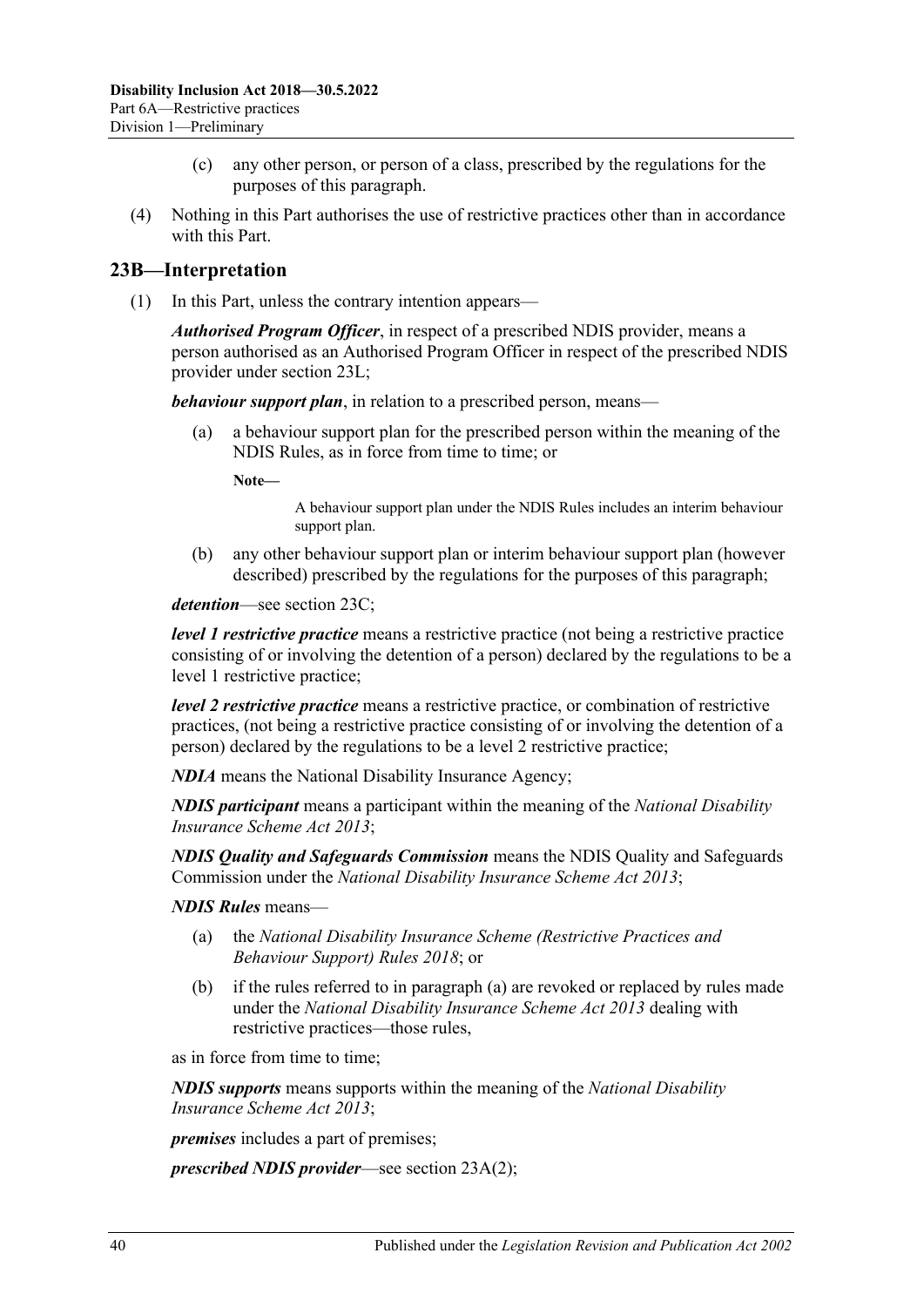*prescribed person*—see section [23A\(3\);](#page-38-4)

*prohibited restrictive practices*—see [section](#page-41-1) 23D;

*registered NDIS provider* has the same meaning as in the *National Disability Insurance Scheme Act 2013*;

*restrictive practice* means a regulated restrictive practice (within the meaning of the NDIS Rules);

**Note—**

Section 6 of the NDIS rules defines a regulated restrictive practice as follows:

- (a) seclusion, which is the sole confinement of a person with disability in a room or a physical space at any hour of the day or night where voluntary exit is prevented, or not facilitated, or it is implied that voluntary exit is not permitted;
- (b) chemical restraint, which is the use of medication or chemical substance for the primary purpose of influencing a person's behaviour. It does not include the use of medication prescribed by a medical practitioner for the treatment of, or to enable treatment of, a diagnosed mental disorder, a physical illness or a physical condition;
- (c) mechanical restraint, which is the use of a device to prevent, restrict, or subdue a person's movement for the primary purpose of influencing a person's behaviour but does not include the use of devices for therapeutic or non-behavioural purposes;
- (d) physical restraint, which is the use or action of physical force to prevent, restrict or subdue movement of a person's body, or part of their body, for the primary purpose of influencing their behaviour. Physical restraint does not include the use of a hands-on technique in a reflexive way to guide or redirect a person away from potential harm/injury, consistent with what could reasonably be considered the exercise of care towards a person;
- (e) environmental restraint, which restricts a person's free access to all parts of their environment, including items or activities.

However, care should be taken to check the current form of the NDIS Rules before relying on that definition.

*restrictive practices guidelines* means the restrictive practices guidelines published under [section](#page-42-1) 23H, as in force from time to time;

*risk of harm*—see [subsection](#page-40-0) (2);

*Senior Authorising Officer* means the person from time to time appointed as the Senior Authorising Officer under [section](#page-43-1) 23I.

- <span id="page-40-0"></span>(2) For the purposes of this Part, a reference to behaviour of a person that constitutes a *risk of harm* will be taken to be a reference to any of the following behaviours, or a combination of any of the following behaviours:
	- (a) the use of force against another person, or an express or implied threat that force will be used against another person;
	- (b) self-harm, or an express or implied threat of self-harm;
	- (c) behaviour that substantially increases the likelihood that physical or mental harm will be caused to the person or to any other person (whether intentionally or unintentionally);
	- (d) any other behaviour of a kind prescribed by the regulations.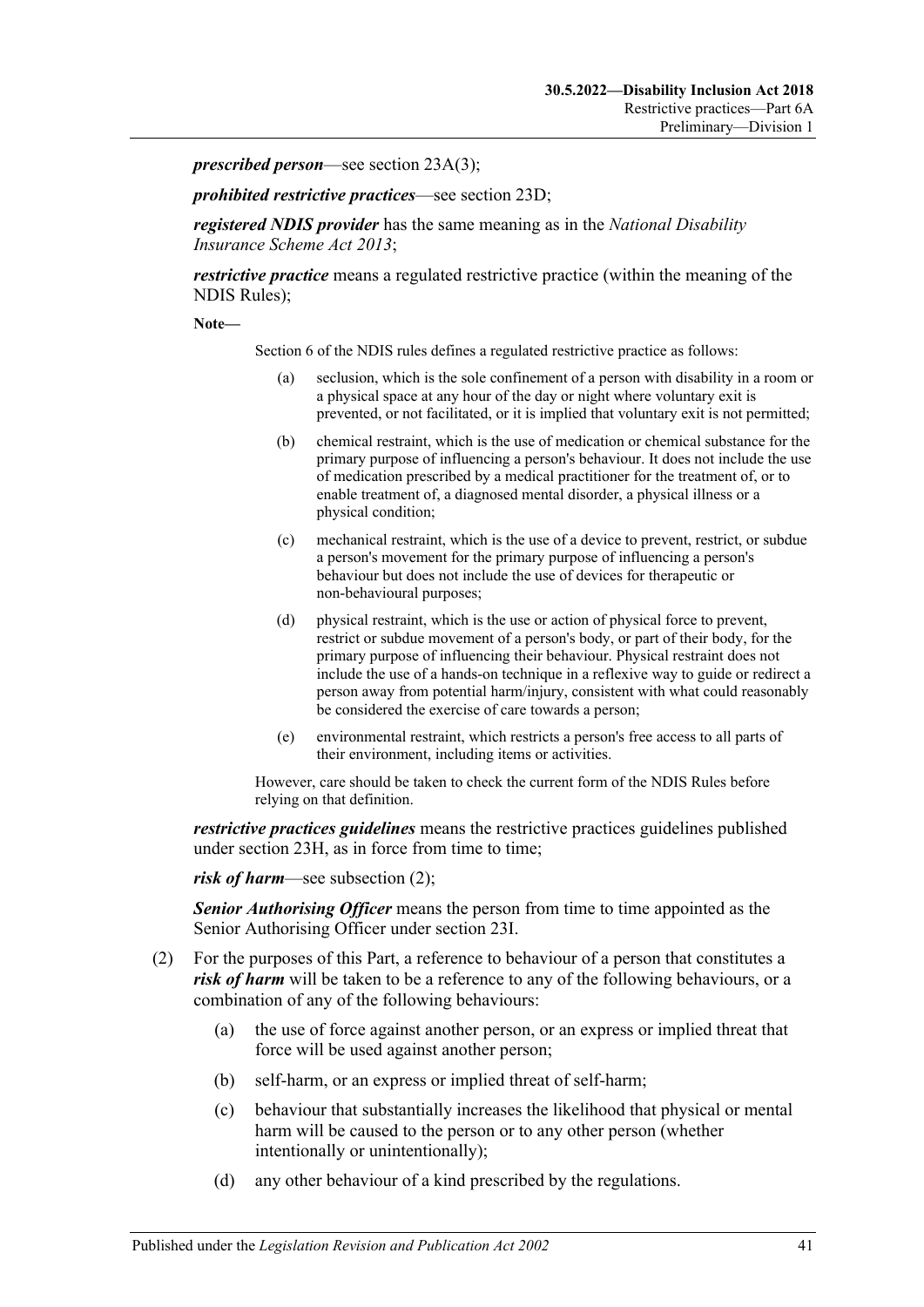### <span id="page-41-0"></span>**23C—Meaning of** *detention*

- (1) For the purposes of this Part, a reference to the *detention* of a person will be taken to be a reference to—
	- (a) any direct or indirect curtailment of the person's ability to leave particular premises or a particular part of particular premises (whether by physical means, by force of policy or rules, by the withholding of information (such as an access code), by an omission or otherwise); or
	- (b) a requirement that the person be and remain in particular premises or a particular part of particular premises (whether on a residential basis or otherwise); or
	- (c) the refusal or limitation of access to means of leaving particular premises or a particular part of particular premises (being means (such as a wheelchair) that the person is otherwise lawfully entitled to access and without which it is not reasonably possible for the person to leave the premises or part of premises); or
	- (d) any other act or omission of a kind declared by the regulations to be included in the ambit of this paragraph,

but does not include an act or omission of a kind declared by the regulations not to constitute the detention of a person.

- (2) For the purposes of this section, the fact that a person may leave premises or a part of particular premises, or access means of leaving premises or a part of premises, with the permission of a specified person does not, of itself, mean that the person is not detained.
- (3) However, the detention of a person pursuant to another Act or law will be taken not to constitute detention for the purposes of this Part.

#### <span id="page-41-1"></span>**23D—Prohibited restrictive practices**

- (1) The Governor may, by regulation, prohibit the use of restrictive practices of a specified kind (*prohibited restrictive practices*) for the purposes of this Part.
- (2) Nothing in this Part authorises the use of a prohibited restrictive practice.

## <span id="page-41-2"></span>**23E—Limits on kinds of restrictive practices that may be used by person**

Nothing in this Part authorises a person to use a restrictive practice of a particular kind if—

- (a) a condition or limitation on the authorisation of the person under this Part prevents the person from using such a restrictive practice; or
- (b) the person does not hold an authorisation (however described) required under any other Act or law to use such a restrictive practice.

#### <span id="page-41-3"></span>**23F—Interaction with other Acts and laws**

- (1) To avoid doubt, nothing in this Part limits the operation of the *National Disability Insurance Scheme (Restrictive Practices and Behaviour Support) Rules 2018*, or any other rules under the *National Disability Insurance Scheme Act 2013*.
- (2) To avoid doubt, nothing in this Part limits the operation of a behaviour support plan.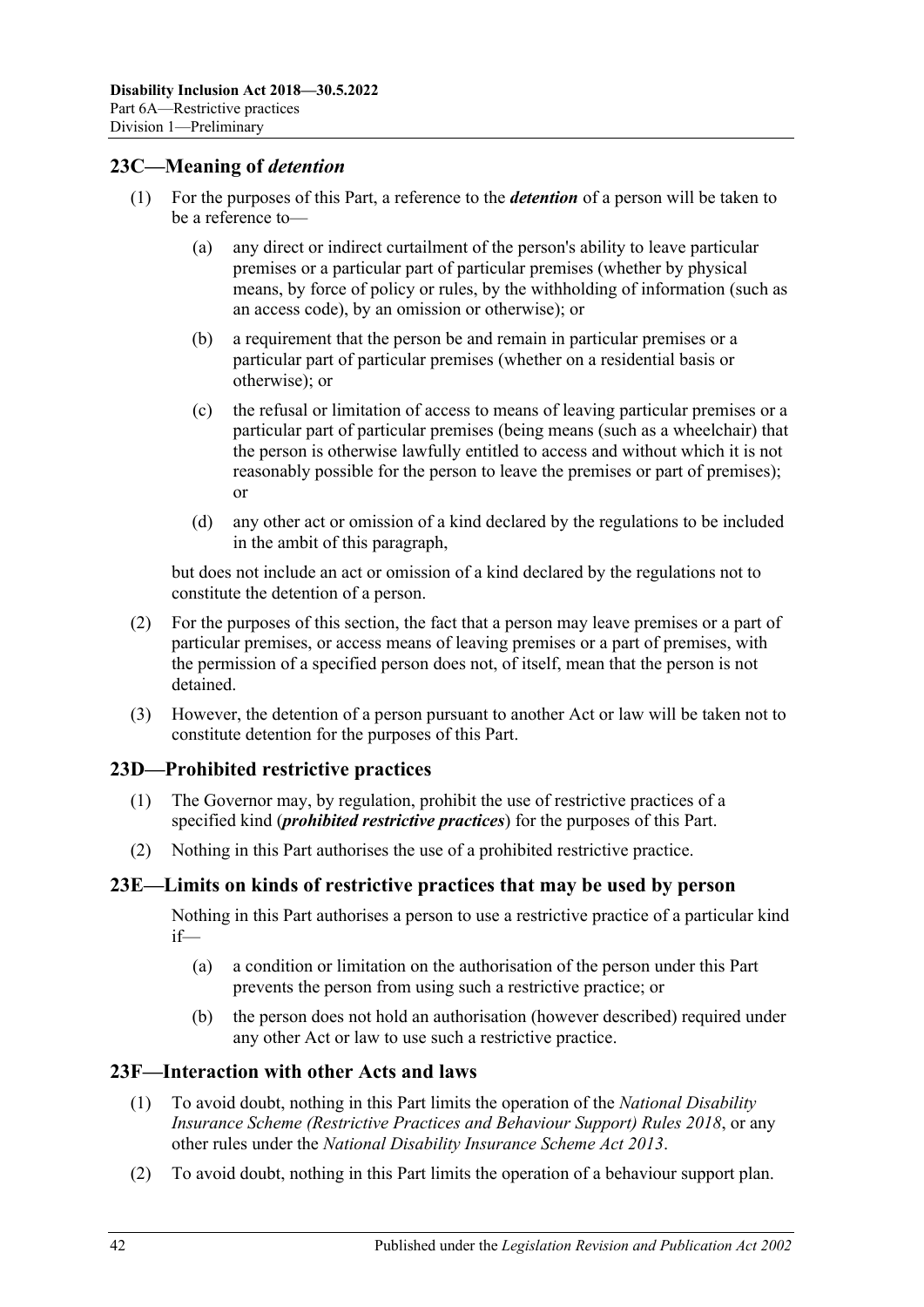- (3) This Part is in addition to, and does not derogate from, the *[Mental Health Act](http://www.legislation.sa.gov.au/index.aspx?action=legref&type=act&legtitle=Mental%20Health%20Act%202009) 2009*, the *[Guardianship and Administration Act](http://www.legislation.sa.gov.au/index.aspx?action=legref&type=act&legtitle=Guardianship%20and%20Administration%20Act%201993) 1993* or any other Act or law that authorises the use of restrictive practices.
- (4) Nothing in this Part limits the operation of the *[Controlled Substances Act](http://www.legislation.sa.gov.au/index.aspx?action=legref&type=act&legtitle=Controlled%20Substances%20Act%201984) 1984* (and, in particular, a drug may only be administered in the course of a restrictive practice or administration of medical treatment by a person authorised to do so in accordance with that Act).

## <span id="page-42-0"></span>**23G—Principles**

The following principles are to be observed in the operation of this Part:

- (a) restrictive practices should only be used by prescribed NDIS providers in limited circumstances, as a last resort, in the least restrictive way and for the shortest period possible in the circumstances;
- (b) the use of restrictive practices is to be limited to circumstances in which prescribed persons cause, or may cause, harm to themselves or others;
- (c) the use of restrictive practices in relation to a prescribed person must be done in a manner that—
	- (i) is, as far as is practicable, consistent with the prescribed person's human rights; and
	- (ii) safeguards the prescribed person and others from harm; and
	- (iii) is proportionate to the potential negative consequence or risk of harm; and
	- (iv) maximises the opportunity for positive outcomes and aims to reduce or eliminate the need for use of restrictive practices; and
	- (v) ensures transparency and accountability; and
	- (vi) ensures, where relevant, that restrictive practices are used in relation to a prescribed person in a way that is consistent with a behaviour support plan for the prescribed person;
- (d) the use of restrictive practices must not be used—
	- (i) as a punishment or for the convenience of others; or
	- (ii) to address inadequate levels of staffing, equipment or facilities.

## <span id="page-42-2"></span><span id="page-42-1"></span>**23H—Minister to publish restrictive practices guidelines**

- (1) The Minister must, by notice in the Gazette, publish guidelines (the *restrictive practices guidelines*) for the purposes of this Part.
- (2) The Minister may, by subsequent notice in the Gazette, vary, substitute or revoke the restrictive practices guidelines published under [subsection](#page-42-2) (1).
- (3) In preparing, varying or substituting the restrictive practices guidelines, the Minister—
	- (a) must seek submissions from the Senior Authorising Officer and have regard to those submissions; and
	- (b) must undertake such consultation as may be required by the regulations (and may undertake such other consultation as the Minister thinks fit); and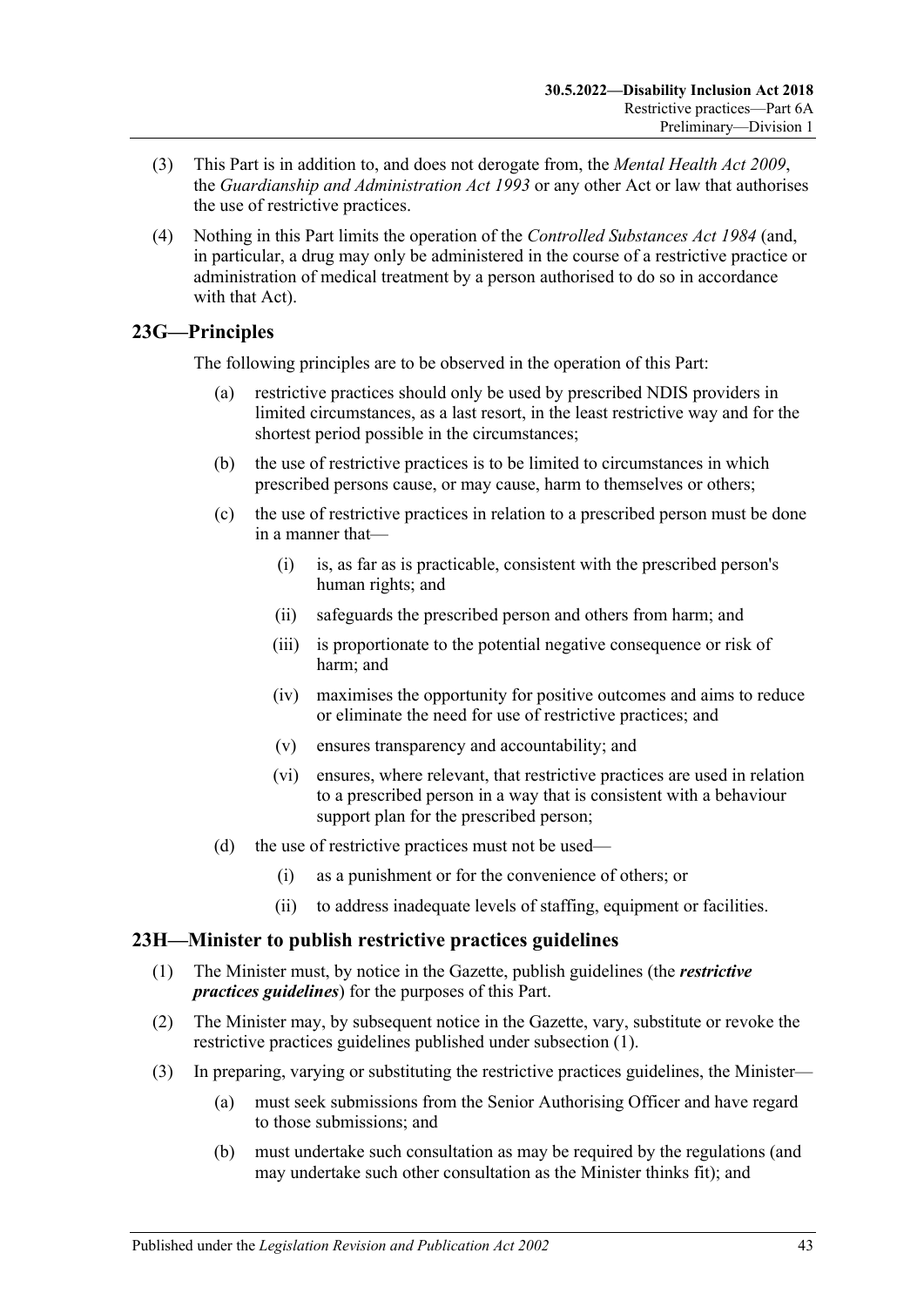- (c) must comply with any other requirements set out in the regulations.
- (4) The Minister must, within 6 sitting days after publishing the restrictive practices guidelines, lay a copy of the guidelines (or the guidelines as varied) before both Houses of Parliament.
- (5) The Minister must cause the restrictive practices guidelines to be published on a website determined by the Minister.

## <span id="page-43-0"></span>**Division 2—Senior Authorising Officer**

#### <span id="page-43-1"></span>**23I—Senior Authorising Officer**

- (1) The Chief Executive may, by notice in writing, appoint a person who holds the qualifications, and has the experience, prescribed by the regulations to be the Senior Authorising Officer.
- (2) The Senior Authorising Officer is to be a member of the Public Service and holds office for a term, and on conditions, determined by the Chief Executive.
- (3) The Senior Authorising Officer is subject to the direction and control of the Chief Executive.
- (4) The Chief Executive may vary or revoke an appointment under this section for any reason the Chief Executive thinks fit.

#### <span id="page-43-2"></span>**23J—Functions of Senior Authorising Officer**

- (1) The Senior Authorising Officer has the following functions under this Part:
	- (a) to assist the Minister in the preparation, variation or substitution of the restrictive practices guidelines;
	- (b) to keep the restrictive practices guidelines under review;
	- (c) to authorise specified persons to authorise the use of level 1 restrictive practices by a prescribed NDIS provider;
	- (d) to authorise the use of level 1 or 2 restrictive practices (or both);
	- (e) to promote the reduction and, where possible, the elimination of the use of restrictive practices in the disability sector;
	- (f) to provide education and training relating to the use of restrictive practices;
	- (g) to advise the Minister and other persons in relation to the use of restrictive practices in the disability sector;
	- (h) such other functions as may be assigned to the Senior Authorising Officer by or under this Act or by the Minister.
- (2) The Senior Authorising Officer has such powers as may be necessary or expedient for the purposes of performing the Senior Authorising Officer's functions under this Part.

#### <span id="page-43-3"></span>**23K—Power of delegation**

(1) The Senior Authorising Officer may delegate a function or power under this Part (other than a prescribed function or power) to a specified person or body.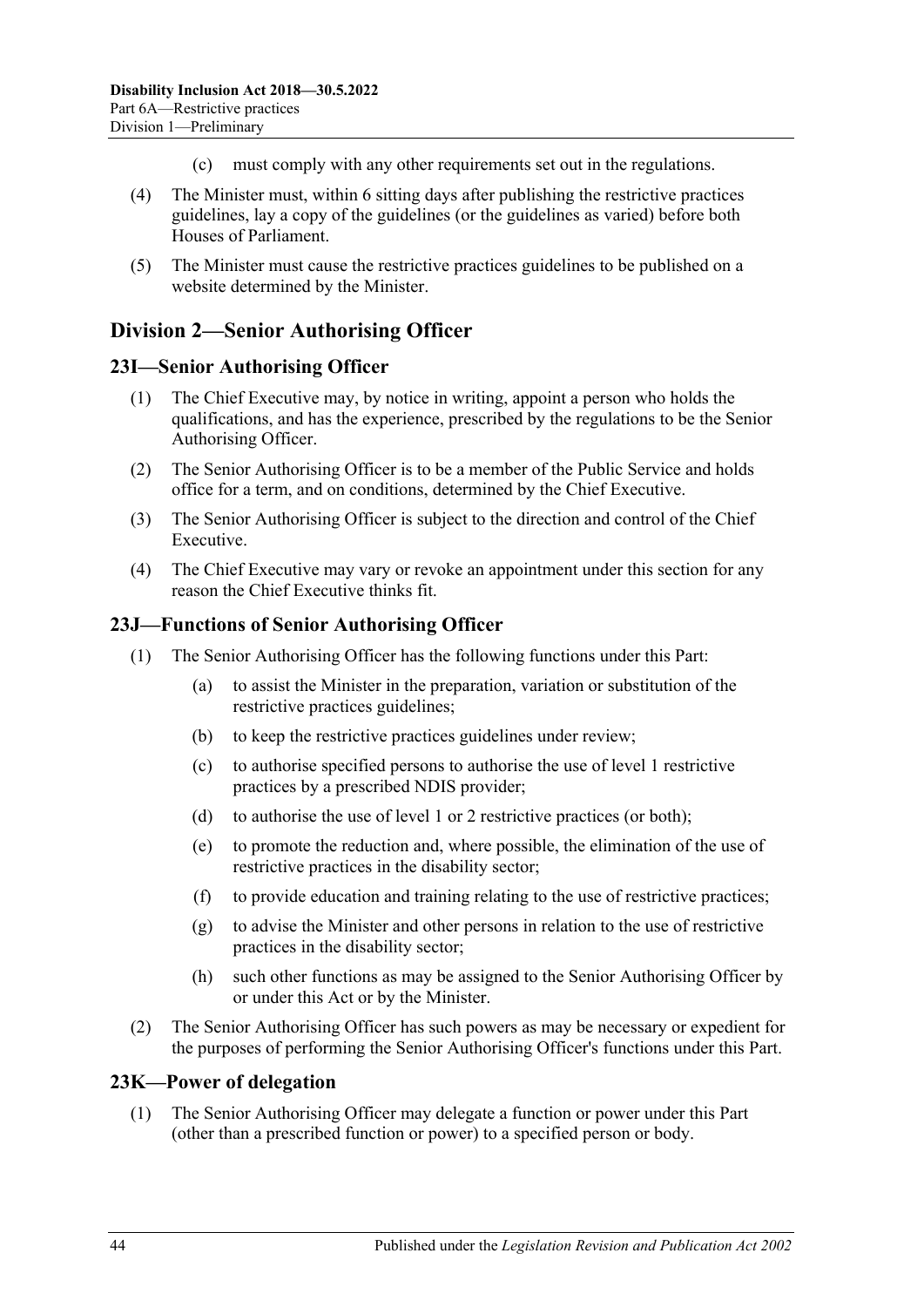- (2) A delegation under this section—
	- (a) must be by instrument in writing; and
	- (b) may be absolute or conditional; and
	- (c) does not derogate from the ability of the Senior Authorising Officer to act in any matter; and
	- (d) is revocable at will.
- (3) A function or power delegated under this section may, if the instrument of delegation so provides, be further delegated.

## <span id="page-44-0"></span>**Division 3—Authorised Program Officers**

#### <span id="page-44-2"></span><span id="page-44-1"></span>**23L—Authorised Program Officers in respect of prescribed NDIS providers**

- (1) The Senior Authorising Officer may, in accordance with any requirements set out in the regulations or the restrictive practices guidelines, by written instrument, authorise a person who holds the qualifications, and has the experience, prescribed by the regulations as an *Authorised Program Officer* in respect of a specified prescribed NDIS provider.
- (2) An authorisation under [subsection](#page-44-2) (1) must set out—
	- (a) the prescribed NDIS provider in respect of whom the Authorised Program Officer is authorised under this section; and
	- (b) the restrictive practices the Authorised Program Officer may authorise the prescribed NDIS provider to use; and
	- (c) any conditions or limitations that apply to the authorisation in relation to the use of restrictive practices, or restrictive practices of a specified kind; and
	- (d) the date (if any) on which the authorisation ceases to have effect; and
	- (e) any other information required by the regulations,

and may set out any other information the Senior Authorising Officer considers appropriate.

- (3) An authorisation under [subsection](#page-44-2) (1)—
	- (a) may be conditional or unconditional; and
	- (b) has effect for—
		- (i) if a period is specified in the notice—that period; or
		- (ii) if no such period is specified—until it is revoked under this section.
- (4) The Senior Authorising Officer may, by notice in the Gazette, vary or revoke an authorisation under this section, or a condition or limitation of the authorisation, on any grounds the Senior Authorising Officer thinks fit (including, without limiting this subsection, for a contravention of this Part or the restrictive practices guidelines).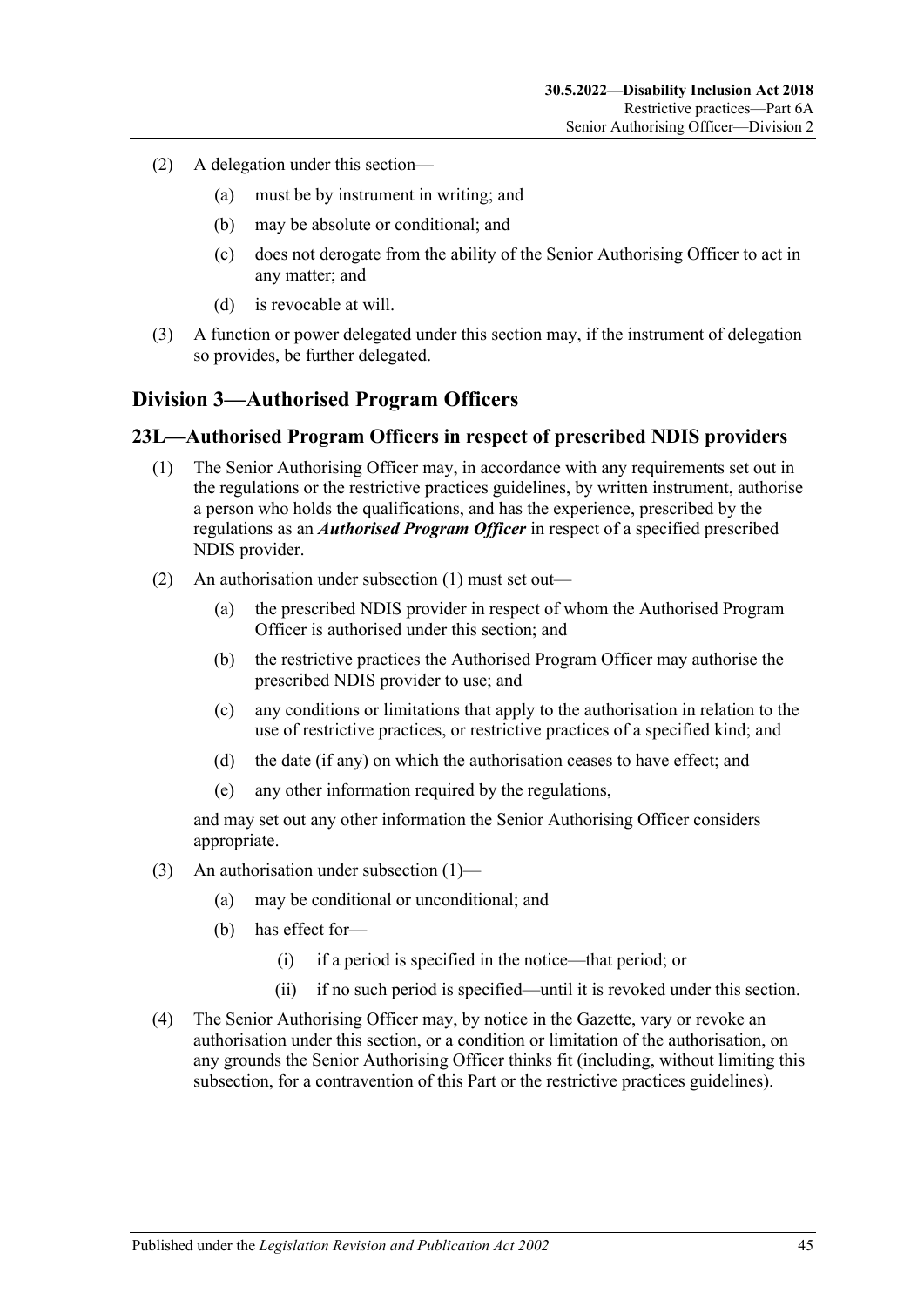## <span id="page-45-0"></span>**Division 4—Use of restrictive practices other than those involving detention**

### <span id="page-45-1"></span>**23M—General provisions relating to use of restrictive practices**

- (1) Nothing in this Part authorises the use of restrictive practices—
	- (a) as a punishment or for the convenience of others; or
	- (b) to address inadequate levels of staffing, equipment or facilities.
- (2) A prescribed NDIS provider may only use restrictive practices (including restrictive practices of a particular kind) if, in the opinion of the prescribed NDIS provider, there is no other way to minimise the risk of harm, or to prevent further harm from being caused, that is reasonably available in the circumstances.
- (3) A prescribed NDIS provider may be assisted in the use of restrictive practices by such persons as the prescribed NDIS provider thinks fit.
- (4) A person may use reasonable force in the course of using restrictive practices under this Part (however, the use of force is to be a last resort and must be reasonably necessary to enable the use of restrictive practices in the circumstances).
- (5) To avoid doubt, restrictive practices may be used in relation to a prescribed person—
	- (a) without the consent of the prescribed person; or
	- (b) despite a refusal of the prescribed person to consent to the use of restrictive practices.
- (6) To avoid doubt, restrictive practices may be used in relation to a prescribed person who is a child.

## <span id="page-45-2"></span>**23N—Authorised Program Officer may authorise use of level 1 restrictive practices**

- (1) An Authorised Program Officer in respect of a prescribed NDIS provider may authorise the prescribed NDIS provider to use level 1 restrictive practices in relation to a prescribed person if the Authorised Program Officer believes on reasonable grounds that—
	- (a) the prescribed person is displaying behaviour that constitutes a risk of harm; and
	- (b) the use of level 1 restrictive practices is necessary to minimise the risk of harm, or to prevent further harm from being caused; and
	- (c) the prescribed person has a behaviour support plan; and
	- (d) the behaviour support plan was prepared in consultation with the prescribed person; and
	- (e) the use of level 1 restrictive practices of the relevant kind is contemplated by, and consistent with, the prescribed person's behaviour support plan.
- (2) An authorisation under this section—
	- (a) must be in writing; and
	- (b) may be conditional or unconditional; and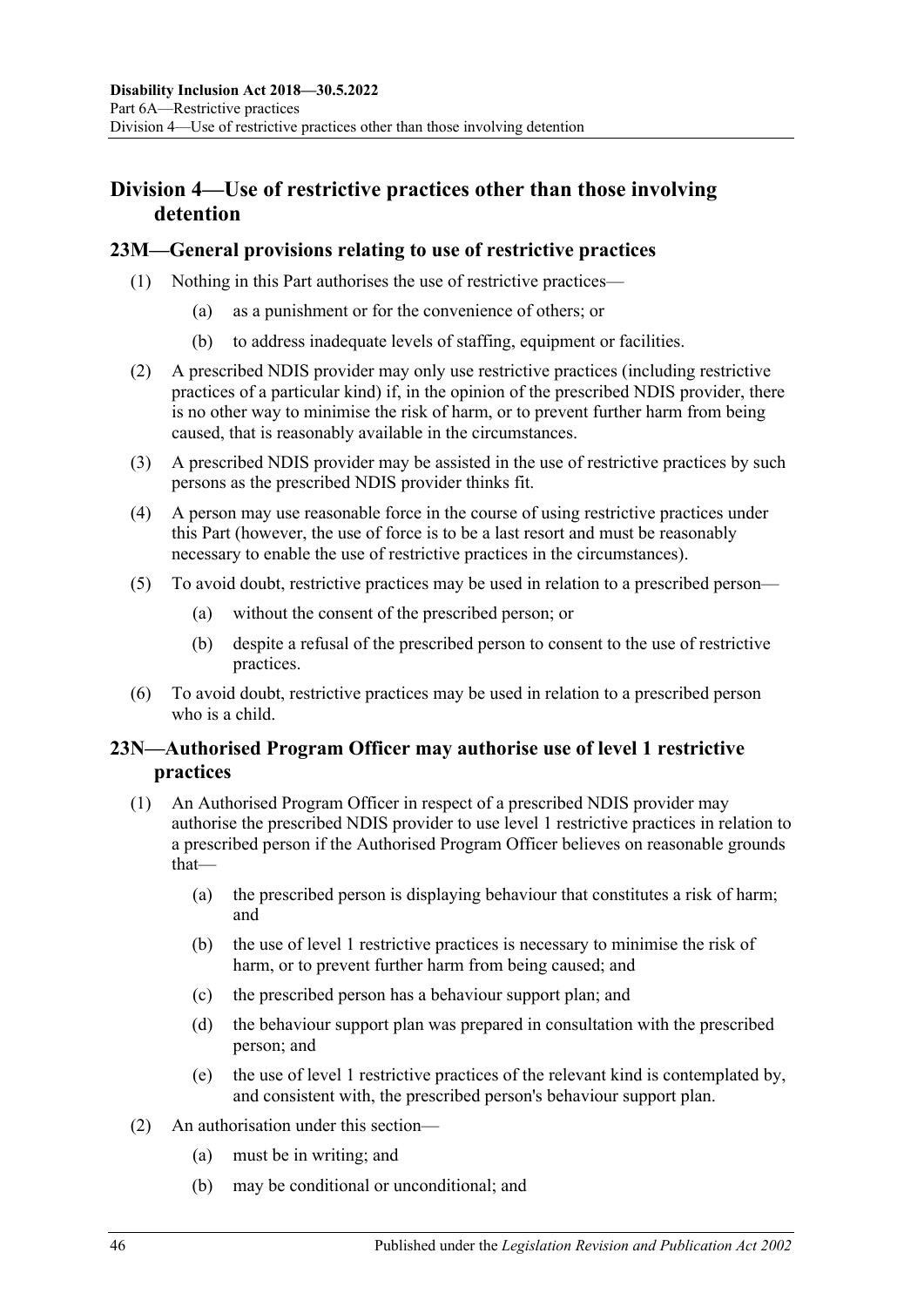- (c) must set out—
	- (i) the kind or kinds of restrictive practices that the prescribed NDIS provider is authorised to use; and
	- (ii) any conditions or limitations that apply to the authorisation in relation to the use of restrictive practices, or restrictive practices of a specified kind; and
	- (iii) the date (if any) on which the authorisation ceases to have effect; and
	- (iv) any other information required by the regulations; and
- (d) must comply with any other requirements set out in the regulations.
- (3) An Authorised Program Officer must, in authorising the use of level 1 restrictive practices, comply with the restrictive practices guidelines.
- (4) A prescribed NDIS provider must, in using level 1 restrictive practices pursuant to an authorisation under this section, comply with the restrictive practices guidelines.
- <span id="page-46-0"></span>(5) Without limiting any other provision of this Part, or any other Act or law, a prescribed NDIS provider may, in relation to the use of level 1 restrictive practices in relation to a prescribed person, do 1 or more of the following:
	- (a) enter and remain in a place where the prescribed NDIS provider reasonably suspects the prescribed person may be found;
	- (b) search the prescribed person's clothing or possessions and take possession of anything in the prescribed person's possession that the prescribed person may use to cause harm to themself or others, or to damage property;
	- (c) retain anything so taken from the possession of the prescribed person for as long as is necessary for reasons of safety (and then return the thing to the prescribed person or otherwise deal with the thing according to law).
- (6) A search referred to in [subsection](#page-46-0)  $(5)(b)$  must be carried out expeditiously and in a manner that avoids, as far as reasonably practicable, causing the prescribed person any humiliation or offence.
- (7) An Authorised Program Officer may only authorise the use of level 1 restrictive practices in relation to a prescribed person—
	- (a) for as long as is reasonably necessary to prevent the prescribed person from causing harm to themselves or others; or
	- (b) until the prescribed person's behaviour support plan expires or otherwise ceases to have effect, or is varied such that the use of level 1 restrictive practices is no longer consistent with the behaviour support plan,

whichever is the lesser.

- (8) A prescribed NDIS provider who uses level 1 restrictive practices in relation to a prescribed person pursuant to an authorisation under this section must, in accordance with any requirements set out in the regulations, cause a written notice in respect of the use of restrictive practices to be given to—
	- (a) in the case of a prescribed person who is a child—a parent or guardian of the prescribed person; or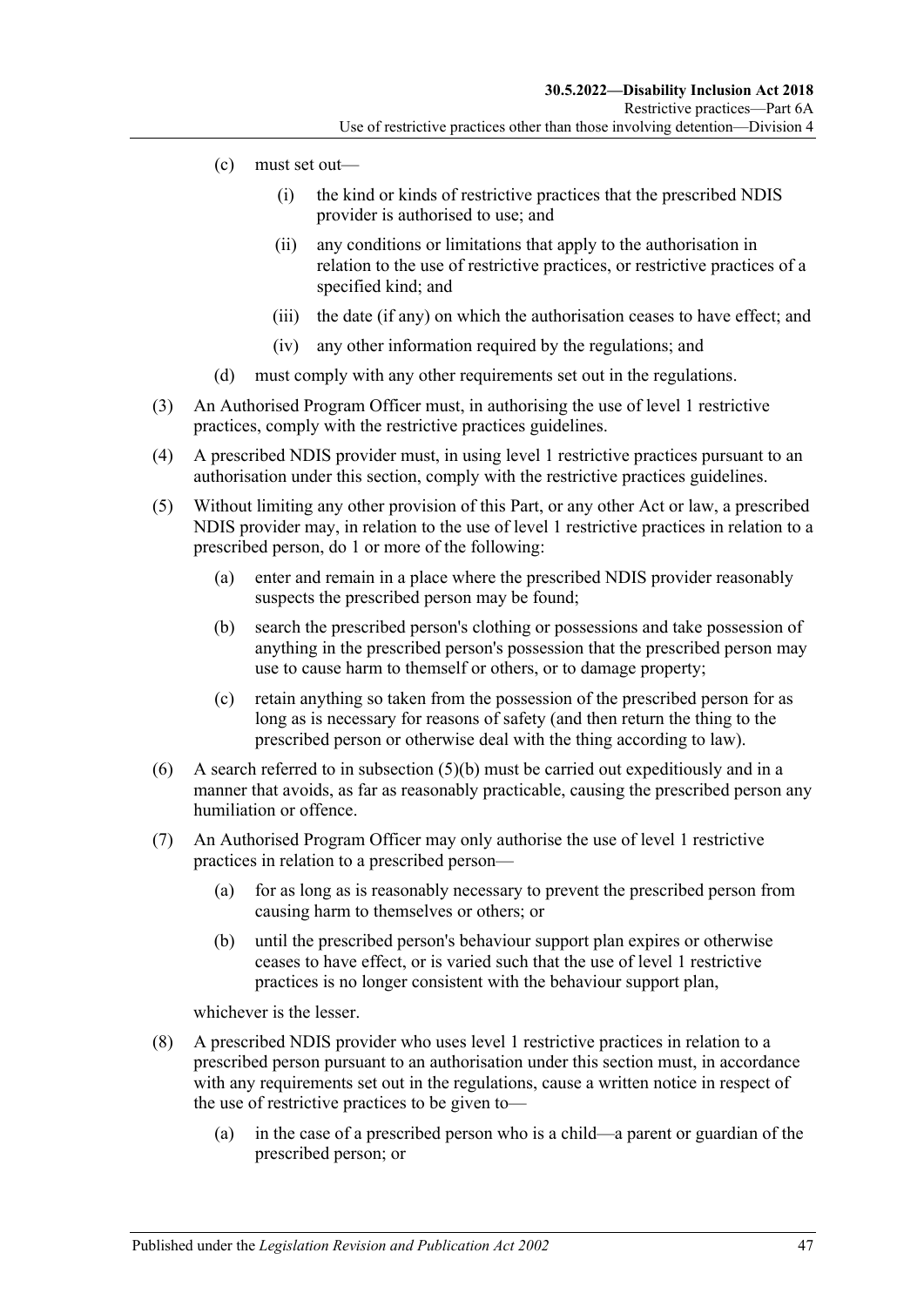- (b) in the case of a prescribed person who has a guardian or substitute decision maker—the guardian or substitute decision maker (as the case requires) and the prescribed person; or
- (c) in any other case—the prescribed person.
- (9) Nothing in this section authorises an Authorised Program Officer to authorise the use of level 2 restrictive practices (including, to avoid doubt, level 2 restrictive practices comprising a combination of level 1 restrictive practices).
- (10) The regulations may make further provisions in relation to the use of level 1 restrictive practices under this section (including by prohibiting or limiting the use of level 1 restrictive practices in specified circumstances).

### <span id="page-47-0"></span>**23O—Authorisation of use of level 1 or 2 restrictive practices by Senior Authorising Officer**

- (1) The Senior Authorising Officer may, on an application under this section or on the Senior Authorising Officer's own motion, authorise a prescribed NDIS provider to use level 1 or 2 restrictive practices, or level 1 or 2 restrictive practices of a specified kind, (or both) in relation to a specified prescribed person.
- (2) The Senior Authorising Officer may only authorise a prescribed NDIS provider to use level 1 or 2 restrictive practices in relation to a prescribed person if the Senior Authorising Officer believes on reasonable grounds that—
	- (a) the prescribed person is displaying behaviour that constitutes a risk of harm; and
	- (b) the use of level 1 or 2 restrictive practices is necessary to minimise the risk of harm, or to prevent further harm from being caused; and
	- (c) the prescribed person has a behaviour support plan; and
	- (d) the behaviour support plan was prepared in consultation with the prescribed person; and
	- (e) the use of level 1 or 2 restrictive practices of the relevant kind is contemplated by, and consistent with, the prescribed person's behaviour support plan.
- (3) An authorisation under this section—
	- (a) must be in writing; and
	- (b) may be conditional or unconditional; and
	- (c) must set out—
		- (i) the kind or kinds of restrictive practices that the prescribed NDIS provider is authorised to use; and
		- (ii) any conditions or limitations that apply to the authorisation in relation to the use of restrictive practices, or restrictive practices of a specified kind; and
		- (iii) the date (if any) on which the authorisation ceases to have effect; and
		- (iv) any other information required by the regulations; and
	- (d) must comply with any other requirements set out in the regulations.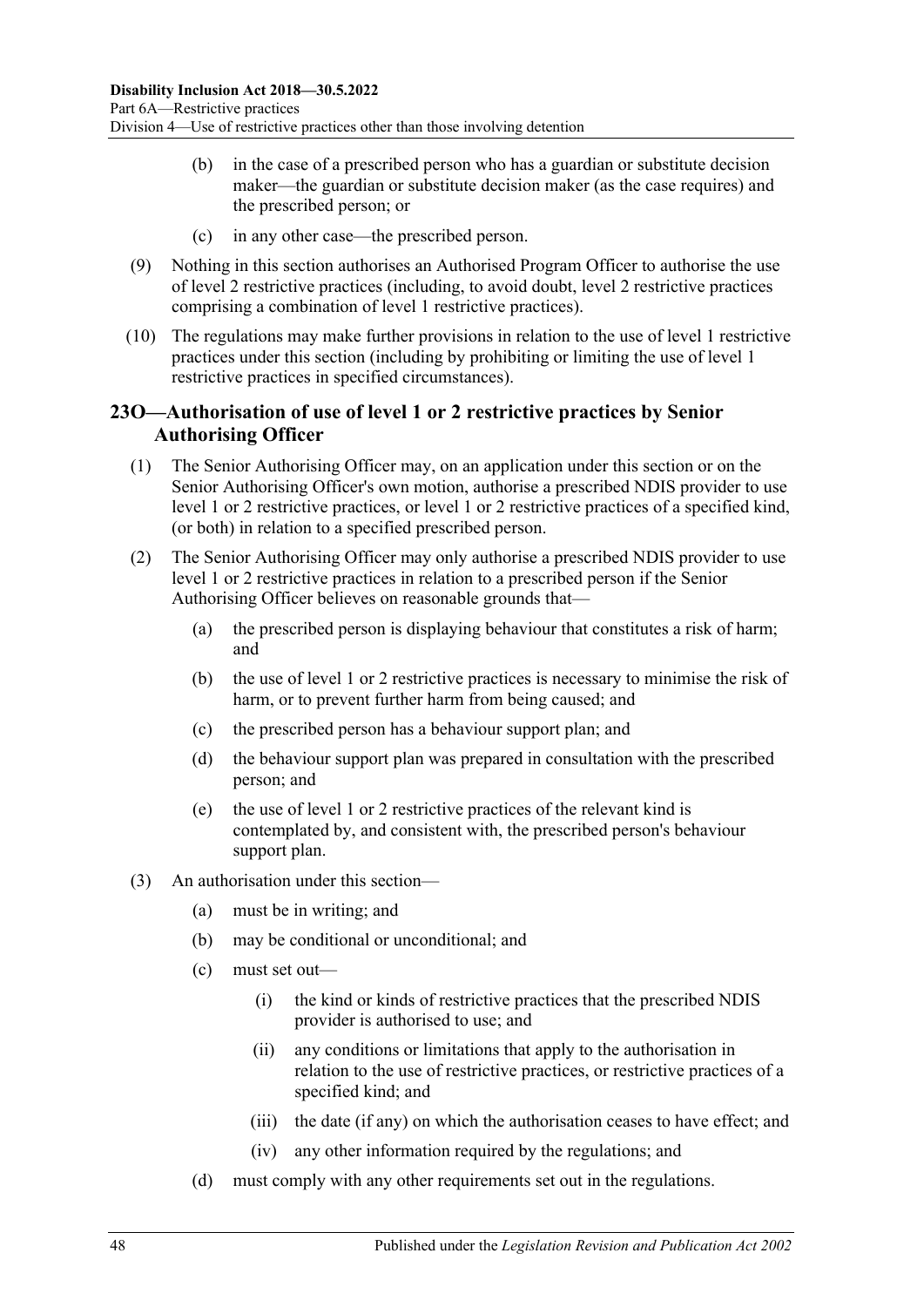- (4) An application under this section—
	- (a) may only be made by a prescribed NDIS provider who is providing, or is to provide, services to the specified prescribed person, or an Authorised Program Officer in respect of such a prescribed NDIS provider; and
	- (b) must be made in a manner and form determined by the Senior Authorising Officer; and
	- (c) must be accompanied by such information or documents as the Senior Authorising Officer may require; and
	- (d) must comply with any other requirements set out in the regulations.
- (5) A prescribed NDIS provider must, in using level 1 or 2 restrictive practices pursuant to an authorisation under this section, comply with the restrictive practices guidelines.
- <span id="page-48-0"></span>(6) Without limiting any other provision of this Part, or any other Act or law, a prescribed NDIS provider may, in relation to the use of level 1 or 2 restrictive practices in relation to a prescribed person, do 1 or more of the following:
	- (a) enter and remain in a place where the prescribed NDIS provider reasonably suspects the prescribed person may be found;
	- (b) search the prescribed person's clothing or possessions and take possession of anything in the prescribed person's possession that the prescribed person may use to cause harm to themself or others, or to damage property;
	- (c) retain anything so taken from the possession of the prescribed person for as long as is necessary for reasons of safety (and then return the thing to the prescribed person or otherwise deal with the thing according to law).
- (7) A search referred to in [subsection](#page-48-0) (6)(b) must be carried out expeditiously and in a manner that avoids, as far as reasonably practicable, causing the prescribed person any humiliation or offence.
- (8) A prescribed NDIS provider who uses level 1 or 2 restrictive practices in relation to a prescribed person pursuant to an authorisation under this section must, in accordance with any requirements set out in the regulations, cause a written notice in respect of the use of restrictive practices to be given to—
	- (a) in the case of a prescribed person who is a child—a parent or guardian of the prescribed person; or
	- (b) in the case of a prescribed person who has a guardian or substitute decision maker—the guardian or substitute decision maker (as the case requires) and the prescribed person; or
	- (c) in any other case—the prescribed person.
- (9) At the end of the period during which an authorisation under this section has effect, the Senior Authorising Officer may, on an application under this section or on the Senior Authorising Officer's own motion, authorise the further use of level 1 or 2 restrictive practices, or level 1 or 2 restrictive practices of a specified kind, (or both) in relation to a particular prescribed person.
- (10) The regulations may make further provisions in relation to authorisations under this section (including by prohibiting or limiting the making of applications in relation to prescribed persons of a specified class, or in specified circumstances).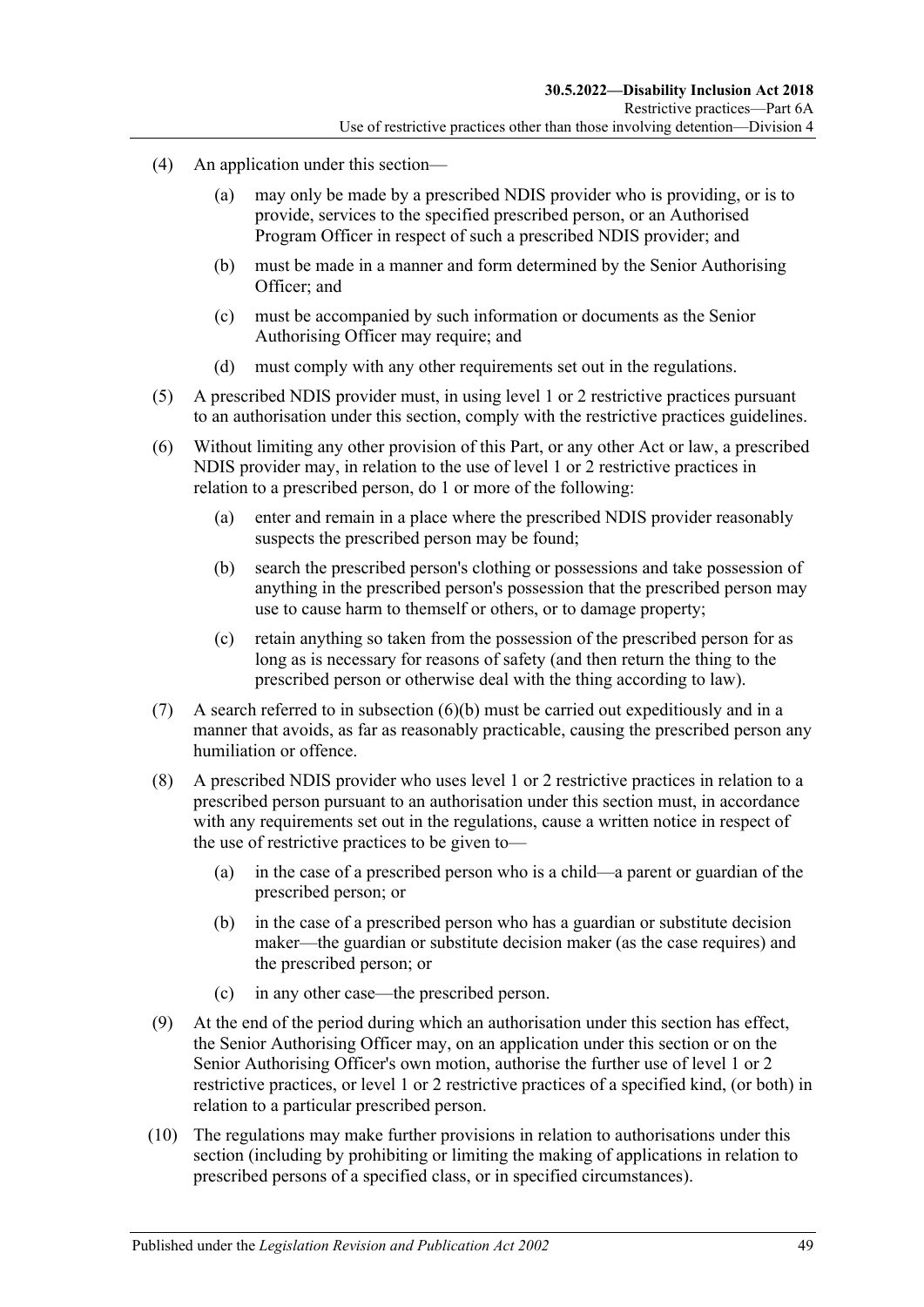## <span id="page-49-0"></span>**23P—Revocation of authorisation to use restrictive practices**

The Senior Authorising Officer may, if the Senior Authorising Officer reasonably believes that it is appropriate to do so, by notice in writing—

- (a) revoke an authorisation to use level 1 restrictive practices given by an Authorised Program Officer under [section](#page-45-2) 23N; or
- (b) vary or revoke an authorisation to use level 1 or 2 restrictive practices given by the Senior Authorising Officer under [section](#page-47-0) 23O.

## <span id="page-49-1"></span>**Division 5—Information gathering and sharing**

## <span id="page-49-2"></span>**23Q—Senior Authorising Officer may require information from State authorities**

- <span id="page-49-5"></span>(1) The Senior Authorising Officer may, by notice in writing, require a State authority to provide to the Senior Authorising Officer such information relating to a specified person as may be in the State authority's possession and that the Senior Authorising Officer reasonably requires for the purposes of this Part.
- (2) A State authority must provide the information to the Senior Authorising Officer in the manner, and within the period, specified in the notice.
- (3) If a State authority refuses or fails to comply with a notice under [subsection](#page-49-5) (1), the Senior Authorising Officer may, after consultation with the State authority, report the refusal or failure to the Minister and to the Minister responsible for the State authority.

#### <span id="page-49-6"></span><span id="page-49-3"></span>**23R—Senior Authorising Officer may require information from other persons**

- (1) The Senior Authorising Officer may, by notice in writing, require a specified person (whether or not the person is a prescribed NDIS provider) to provide to the Senior Authorising Officer such information relating to a specified person as may be in the person's possession and that the Senior Authorising Officer reasonably requires for the purposes of this Part.
- (2) A person to whom a notice is given under [subsection](#page-49-6) (1) must provide the information to the Senior Authorising Officer in the manner, and within the period, specified in the notice.
- (3) A person who refuses or fails to comply with a notice under [subsection](#page-49-6) (1) is guilty of an offence.

Maximum penalty: \$5 000.

## <span id="page-49-4"></span>**23S—Senior Authorising Officer may notify NDIA or the NDIS Quality and Safeguards Commission**

- (1) The Senior Authorising Officer may notify the NDIA or the NDIS Quality and Safeguards Commission (or both) of any matter relating to a registered NDIS provider that has come to the attention of the Senior Authorising Officer in the course of exercising a power or performing a function or duty under this Act.
- (2) Without limiting the matters that may be included in a notification under this section, a notification may include personal information relating to a prescribed person or prescribed persons.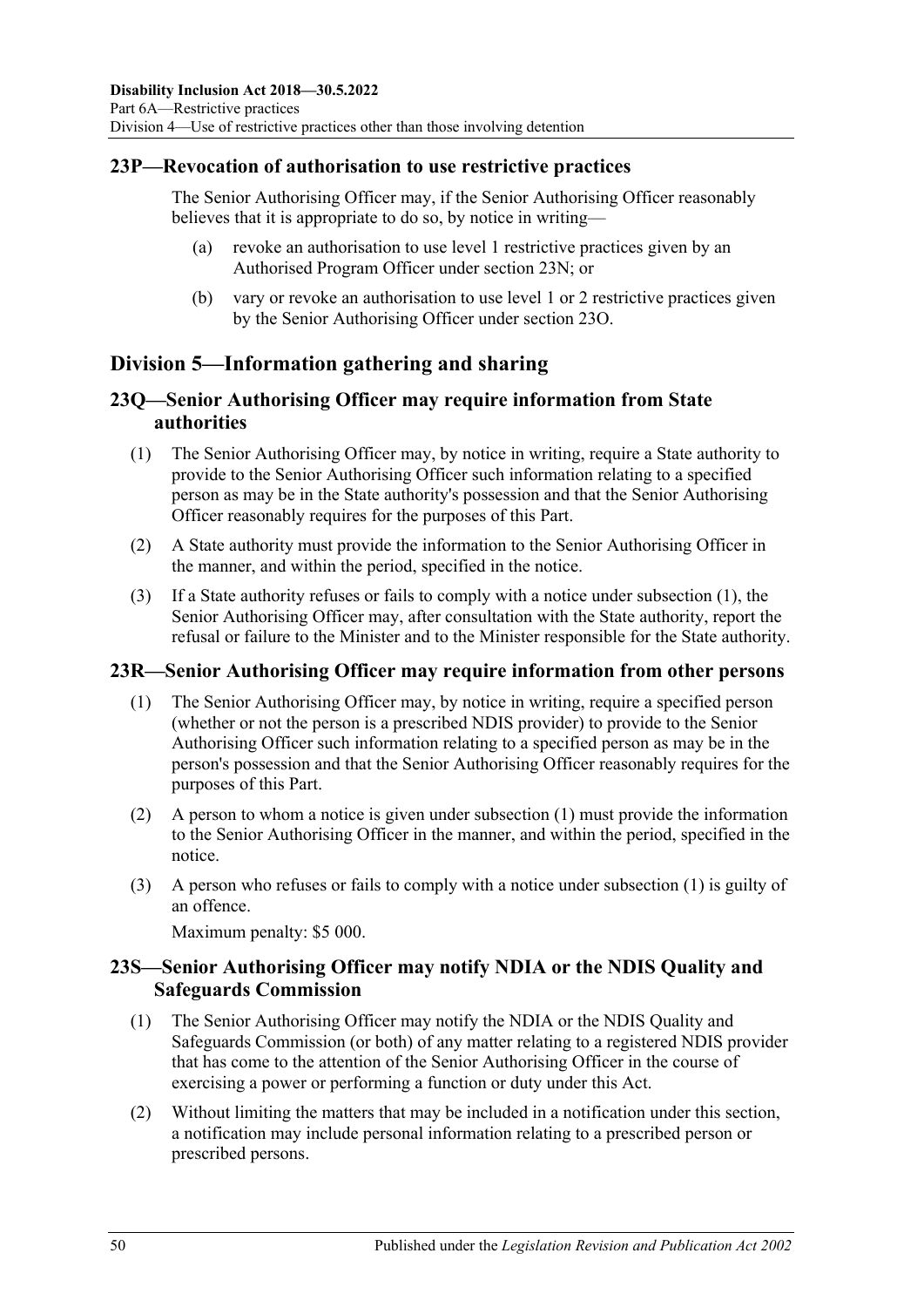## <span id="page-50-0"></span>**23T—Senior Authorising Officer may disclose etc information to other jurisdictions**

- (1) Despite a provision of this or any other Act or law, the Senior Authorising Officer is authorised to receive and make use of information relevant to the functions of the Senior Authorising Officer under this Part from any person or body in this or any other jurisdiction.
- (2) Despite a provision of this or any other Act or law, the Senior Authorising Officer is authorised to disclose information in the possession of the Senior Authorising Officer to a prescribed person or body in another State or Territory for purposes related to the screening of persons who work with people with disability.
- (3) In this section—

#### *prescribed person or body* means—

- (a) a person or body whose official function consists of or includes the screening of persons who work with people with disability (however described); or
- (b) any other person or body prescribed by the regulations for the purposes of this paragraph.

## <span id="page-50-1"></span>**23U—Disclosure of information to prevent harm**

Despite a provision of this or any other Act or law, the Senior Authorising Officer may disclose information obtained in the course of the administration or operation of this Part to an appropriate person or body if the Senior Authorising Officer is of the opinion that to do so is reasonably necessary to prevent harm being caused to a person with disability.

#### <span id="page-50-2"></span>**23V—Disclosure of information for research purposes**

Despite a provision of this or any other Act or law, the Senior Authorising Officer may disclose information obtained in the course of the administration or operation of this Part to an appropriate person or body for the purposes of research into the operation of this Part or a law of another State or Territory related to the use of restrictive practices.

## <span id="page-50-3"></span>**23W—Provision of other information to Senior Authorising Officer**

- (1) Despite a provision of this or any other Act or law, a person or body (including, to avoid doubt, an administrative unit or public sector employee within the meaning of the *[Public Sector Act](http://www.legislation.sa.gov.au/index.aspx?action=legref&type=act&legtitle=Public%20Sector%20Act%202009) 2009*) may provide to the Senior Authorising Officer any information that the person or body reasonably believes is relevant to the functions of the Senior Authorising Officer under this Act.
- (2) A person or body incurs no civil or criminal liability in respect of the provision of information to the Senior Authorising Officer in good faith and without negligence under this section.

## <span id="page-50-4"></span>**23X—Information sharing for national register or database**

Despite a provision of this or any other Act or law, the Senior Authorising Officer may disclose information obtained in the operation or administration of this Part for the purpose of providing relevant information for entry in a national register or database relating to the use of restrictive practices.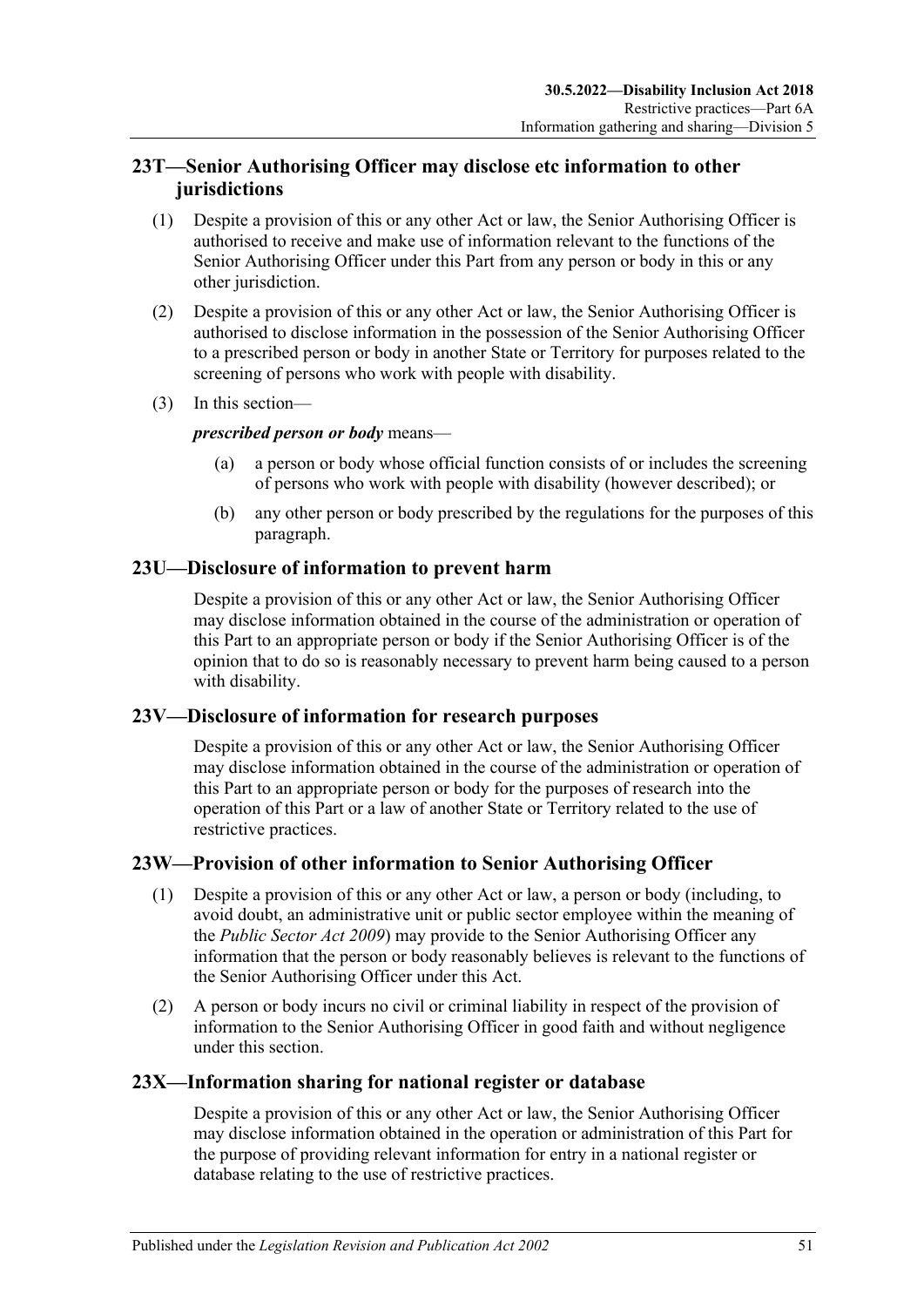## <span id="page-51-0"></span>**Division 6—Dispute resolution**

#### <span id="page-51-1"></span>**23Y—Internal review by Senior Authorising Officer**

- (1) A person who is aggrieved by a decision of an Authorised Program Officer or a prescribed NDIS provider under this Part is entitled to a review of the decision by the Senior Authorising Officer.
- (2) An application for review—
	- (a) must be made in a manner and form determined by the Senior Authorising Officer; and
	- (b) must be made within 30 days after the day on which the decision was made (or such longer time as the Senior Authorising Officer may allow).
- (3) On an application for review under this section the Senior Authorising Officer may confirm, vary or reverse the decision under review.
- (4) The regulations may make further provision in respect of a review under this section (including, to avoid doubt, by limiting the kinds of decisions that may be the subject of an application or review).

## <span id="page-51-2"></span>**23Z—Review of decisions by South Australian Civil and Administrative Tribunal**

- (1) Subject to this section, the Tribunal is, by force of this section, conferred with jurisdiction to deal with matters consisting of the review of the following decisions (*reviewable decisions*):
	- (a) a decision of the Senior Authorising Officer under this Part;
	- (b) any other decision prescribed by the regulations.
- (2) An application for review of a reviewable decision may be made to the Tribunal by—
	- (a) the person to whom the decision relates; or
	- (b) a person, or persons of a class, prescribed by the regulations for the purposes of this paragraph.
- <span id="page-51-3"></span>(3) An application must be made within 30 days after the date of the reviewable decision (or such longer period as may be allowed by the Tribunal).
- (4) However, the Tribunal may only allow an extension of time under [subsection](#page-51-3) (3) if satisfied that—
	- (a) special circumstances exist; and
	- (b) another party will not be unreasonably disadvantaged because of the delay in commencing the proceedings.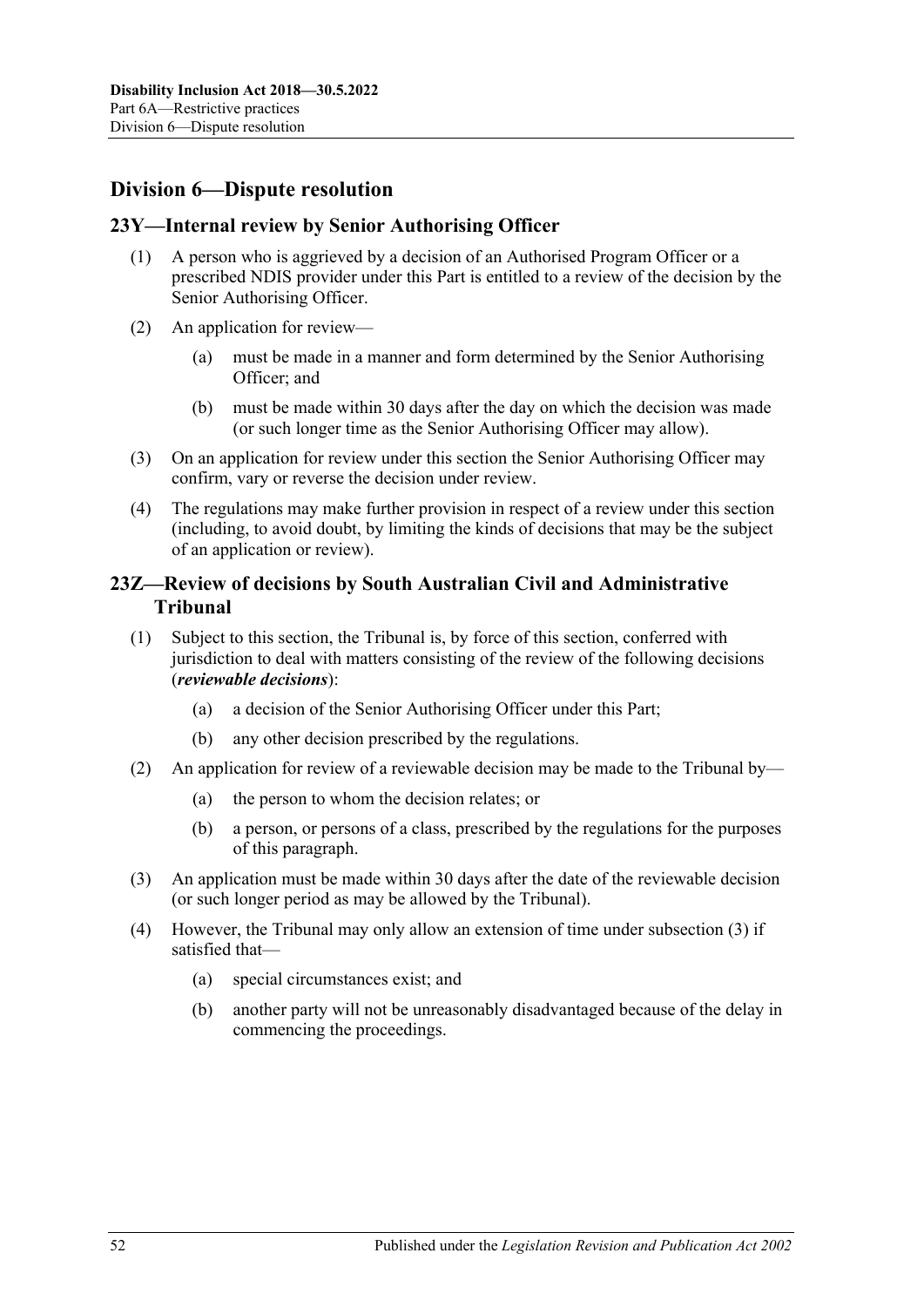## <span id="page-52-0"></span>**Division 7—Miscellaneous**

## <span id="page-52-1"></span>**23ZA—Limitation of liability**

- (1) The Minister, the Senior Authorising Officer and any other person or body incurs no civil or criminal liability for an act or omission in the course of performing a function under this Part (being an act or omission done or made in good faith and without negligence).
- (2) An Authorised Program Officer, a prescribed NDIS provider or a person assisting a prescribed NDIS provider, incurs no civil or criminal liability for an act or omission relating to the use of restrictive practices in accordance with this Part (being an act or omission done or made in good faith and without negligence).
- (3) The owner, occupier or operator of premises (however described) incurs no civil or criminal liability for an act or omission relating to the use of restrictive practices at the premises in accordance with this Part (being an act or omission done or made in good faith and without negligence).

#### <span id="page-52-5"></span><span id="page-52-2"></span>**23ZB—Offence to hinder or obstruct Senior Authorising Officer etc**

(1) A person who hinders or obstructs the Senior Authorising Officer or an Authorised Program Officer in the course of performing a function or exercising a power under this Part is guilty of an offence.

Maximum penalty: \$5 000.

<span id="page-52-6"></span>(2) A person who hinders or obstructs a prescribed NDIS provider in relation to the use of restrictive practices under this Part is guilty of an offence.

Maximum penalty: \$5 000.

(3) [Subsections](#page-52-5) (1) and [\(2\)](#page-52-6) do not apply to a prescribed person in relation to whom the Senior Authorising Officer or an Authorised Program Officer is performing a function or exercising a power, or restrictive practices are to be used (as the case requires).

#### <span id="page-52-3"></span>**23ZC—False or misleading statements**

A person must not make a statement knowing that it is false or misleading in a material particular (whether by reason of the inclusion or omission of a particular) in information provided under this Part.

Maximum penalty: \$10 000.

#### <span id="page-52-4"></span>**23ZD—Evidentiary provision**

In proceedings for an offence against this Act, an allegation in an information—

- (a) that a specified person was, or was not, the Senior Authorising Officer at a specified time; or
- (b) that a specified person was, or was not, an Authorised Program Officer in respect of a specified prescribed NDIS provider at a specified time; or
- (c) that a specified person was, or was not, a prescribed NDIS provider at a specified time; or
- (d) that a specified person was, or was not, a registered NDIS provider at a specified time; or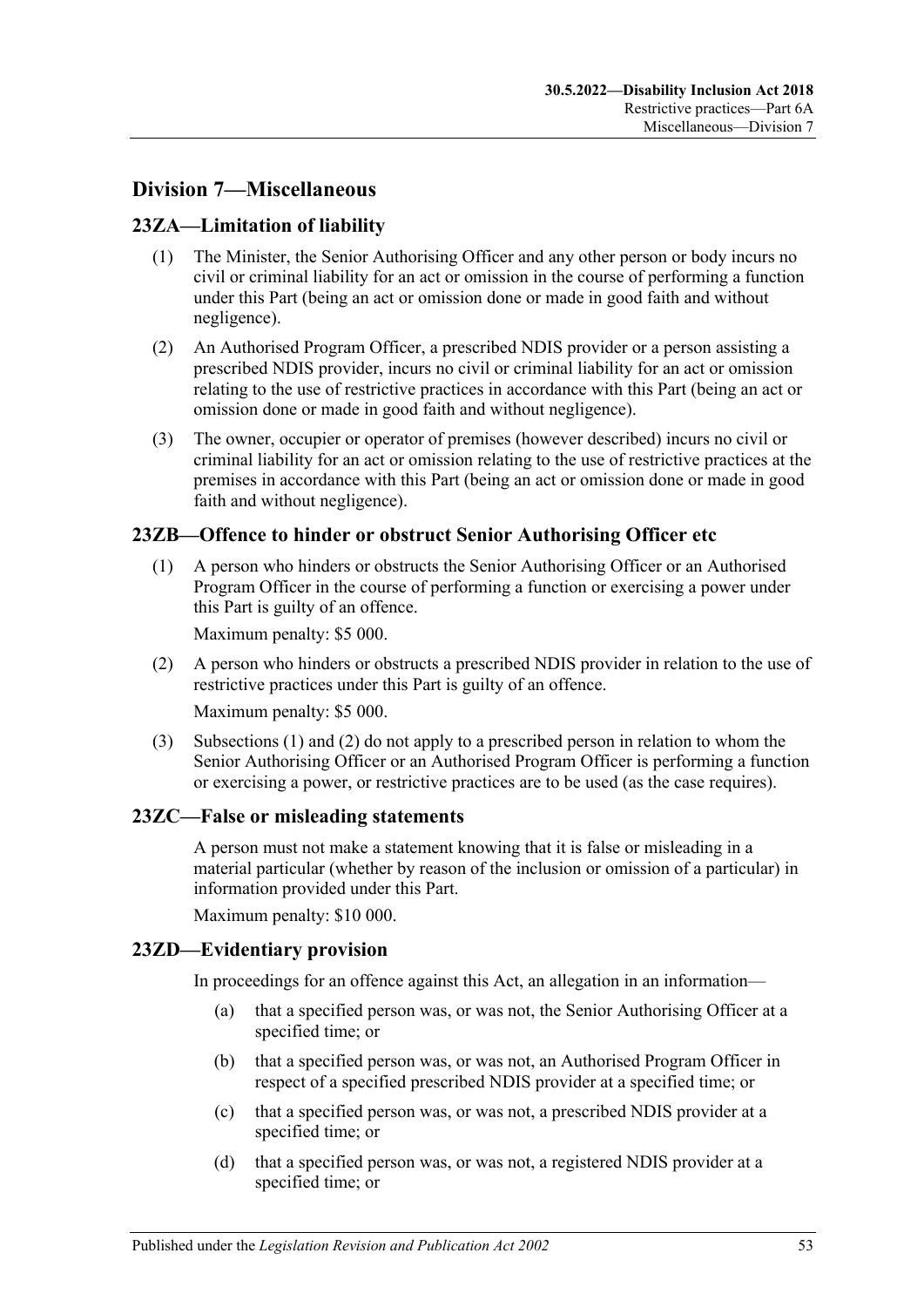(e) that a specified restrictive practice was, or was not, a level 1 or 2 restrictive practice (as the case requires) at a specified time,

must be accepted as proved in the absence of evidence to the contrary.

#### <span id="page-53-0"></span>**23ZE—Minister to provide annual report on operation of Part to Parliament**

- (1) The Chief Executive must, not later than 31 October in each year, cause a report on the operation of this Part during the preceding financial year to be prepared and provided to the Minister, setting out—
	- (a) the number of Authorised Program Officers authorised by the Senior Authorising Practitioner during that financial year; and
	- (b) the number of authorisations of the use of level 1 or 2 restrictive practices by the Senior Authorising Officer during that financial year (including any authorisations of the further use of such restrictive practices); and
	- (c) the kinds of restrictive practices authorised to be used by the Senior Authorising Officer during that financial year; and
	- (d) any other information required by the regulations.
- <span id="page-53-3"></span>(2) The Minister must, within 12 sitting days after receiving a report under this section, lay a copy of the report before both Houses of Parliament.
- (3) A report under this section may be combined with the annual report of the administrative unit of the Public Service that is responsible for assisting a Minister in the administration of this Act (in which case the Minister need not lay a copy of the report before both Houses of Parliament under [subsection](#page-53-3) (2)).

## <span id="page-53-1"></span>**Part 7—Community Visitor Scheme**

#### <span id="page-53-2"></span>**24—Community Visitor Scheme**

- (1) The Governor may, by regulation, establish a scheme for a community visitor or visitors.
- (2) Without limiting the matters that may be the subject of regulations under this section, the regulations may make provisions—
	- (a) relating to the appointment and removal of community visitors;
	- (b) conferring functions and powers on community visitors;
	- (c) providing for the delegation of the functions and powers of community visitors;
	- (d) requiring reports to be provided to the Minister on the operation of the community visitor scheme during a specified period, and requiring such reports to be laid before Parliament.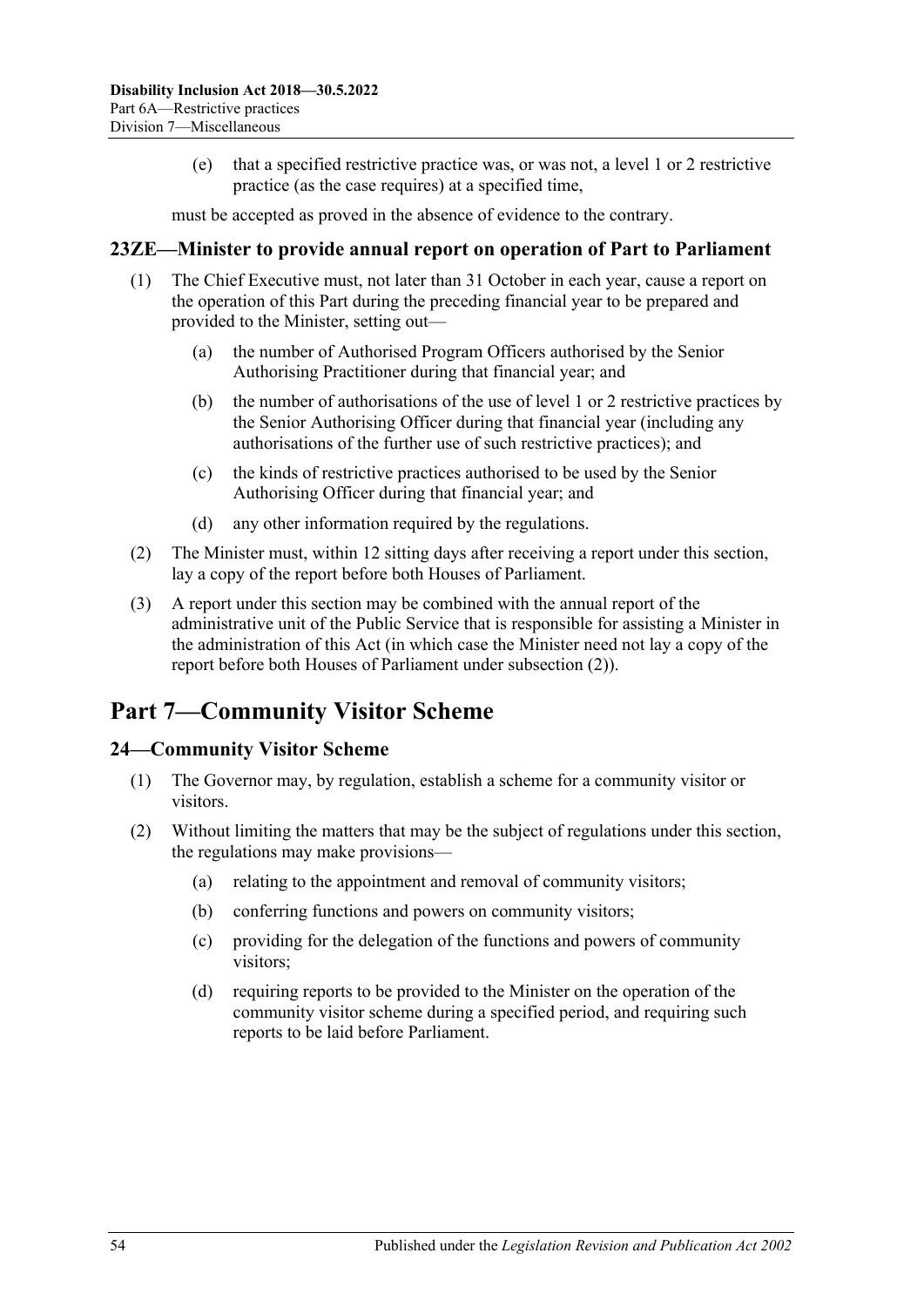## <span id="page-54-0"></span>**Part 8—National Disability Insurance Scheme**

## <span id="page-54-1"></span>**25—Regulations for the purpose of implementing etc the National Disability Insurance Scheme**

- (1) The Governor may make regulations providing for, or relating to, the transition to the National Disability Insurance Scheme.
- (2) Without limiting the matters that may be the subject of regulations under this section, the regulations may make provisions—
	- (a) providing for the exchange of records or information for the purposes of the NDIS;
	- (b) of a saving or transitional nature consequent on the enactment of the *National Disability Insurance Scheme Act 2013* of the Commonwealth, on the amendment of that Act or on the making of regulations under that Act.

## <span id="page-54-2"></span>**Part 9—Information gathering and sharing**

## <span id="page-54-5"></span><span id="page-54-3"></span>**26—Chief Executive may require State authority to provide report**

- (1) The Chief Executive may, if the Chief Executive is of the opinion that it is necessary or would otherwise assist in the performance of functions under this Act, require a State authority to prepare and provide a report to the Chief Executive in relation to the matters, and in accordance with any requirements, specified in the notice.
- <span id="page-54-6"></span>(2) If a State authority refuses or fails to comply with a requirement under [subsection](#page-54-5) (1), the Chief Executive may require the State authority to provide to the Chief Executive within a specified period a report setting out the reasons for non-compliance.
- <span id="page-54-7"></span>(3) The Chief Executive may, on receiving a report under [subsection](#page-54-6) (2), submit a copy of the report to the Minister setting out the views of the Chief Executive in respect of the State authority's non-compliance.
- <span id="page-54-8"></span>(4) The Minister must, on receiving a report under [subsection](#page-54-7) (3), prepare a report to Parliament setting out—
	- (a) the Minister's response to the Chief Executive's report; and
	- (b) any other information required by the regulations.
- (5) The Minister must, within 6 sitting days after completing a report under [subsection](#page-54-8) (4), cause a copy of both the report and the Chief Executive's report under [subsection](#page-54-7) (3) to be laid before both Houses of Parliament.

#### <span id="page-54-4"></span>**27—Sharing of information between certain persons and bodies**

- (1) This section applies to the following persons and bodies:
	- (a) a State authority;
	- (b) a community visitor;
	- (c) any other person or body prescribed by the regulations.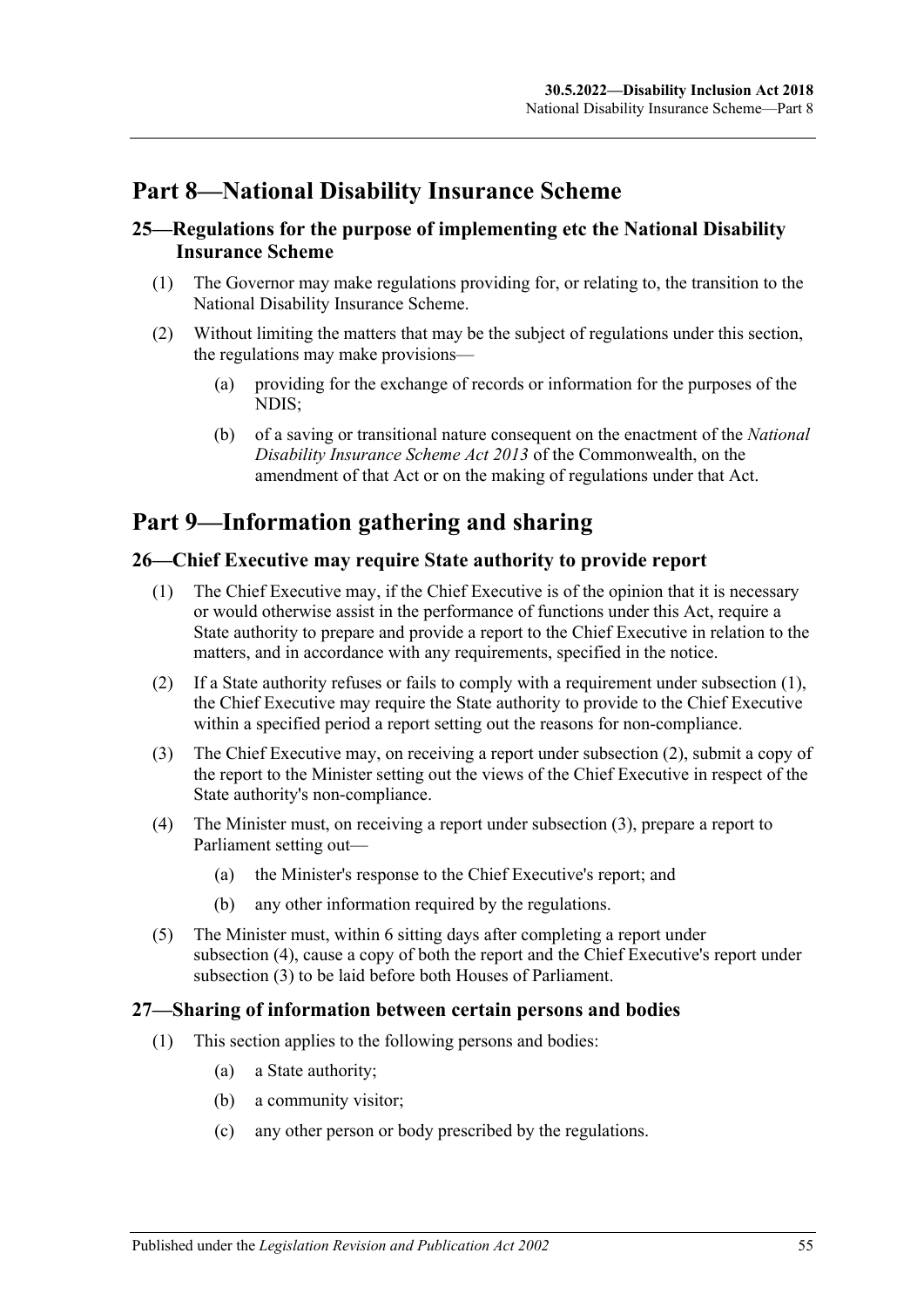- (2) Despite any other Act or law, a person or body to whom this section applies (the *provider*) may, in accordance with any requirement set out in the regulations, provide prescribed information and documents to another person or body to whom this section applies (the *recipient*) if the provider reasonably believes that the provision of the information or documents would assist the recipient—
	- (a) to perform functions relating to people with disability; or
	- (b) to manage any risk to a person with disability, or class of people with disability, that might arise in the recipient's capacity as an employer or provider of services.
- <span id="page-55-3"></span>(3) Subject to this section, but despite any other Act or law, information or documents that do not directly or indirectly disclose the identity of any person may be provided by one person or body to whom this section applies to another without restriction.
- (4) [Subsection](#page-55-3) (3) applies—
	- (a) whether or not the information or documents consist of or include prescribed information and documents; and
	- (b) whether or not the information or document ever disclosed the identity of a person, or has been redacted so as to de-identify it.
- (5) Information may be provided under this section whether or not the provider has been requested to provide the information.
- (6) Despite [section](#page-55-2) 29, the recipient of information or documents under this section must not disclose information or documents received under this section except—
	- (a) to another person or body to whom this section applies; or
	- (b) as may be authorised by the regulations.
- (7) In this section—

#### *prescribed information and documents* means—

- (a) information or documents relating to the health, safety, welfare or wellbeing of a particular person with disability, or class of people with disability; or
- (b) any other information or document of a kind prescribed by the regulations for the purposes of this definition.

#### <span id="page-55-0"></span>**28—Interaction with** *Public Sector (Data Sharing) Act 2016*

Nothing in this Part affects the operation of the *[Public Sector \(Data Sharing\)](http://www.legislation.sa.gov.au/index.aspx?action=legref&type=act&legtitle=Public%20Sector%20(Data%20Sharing)%20Act%202016)  Act [2016](http://www.legislation.sa.gov.au/index.aspx?action=legref&type=act&legtitle=Public%20Sector%20(Data%20Sharing)%20Act%202016)*.

## <span id="page-55-1"></span>**Part 10—Miscellaneous**

#### <span id="page-55-4"></span><span id="page-55-2"></span>**29—Confidentiality**

- (1) Subject to this Act, a person engaged or formerly engaged in the administration, operation or enforcement of this Act must not disclose personal information obtained (whether by that person or otherwise) in the course of performing functions or exercising powers under this Act except—
	- (a) as required or authorised by or under this Act or any other Act or law; or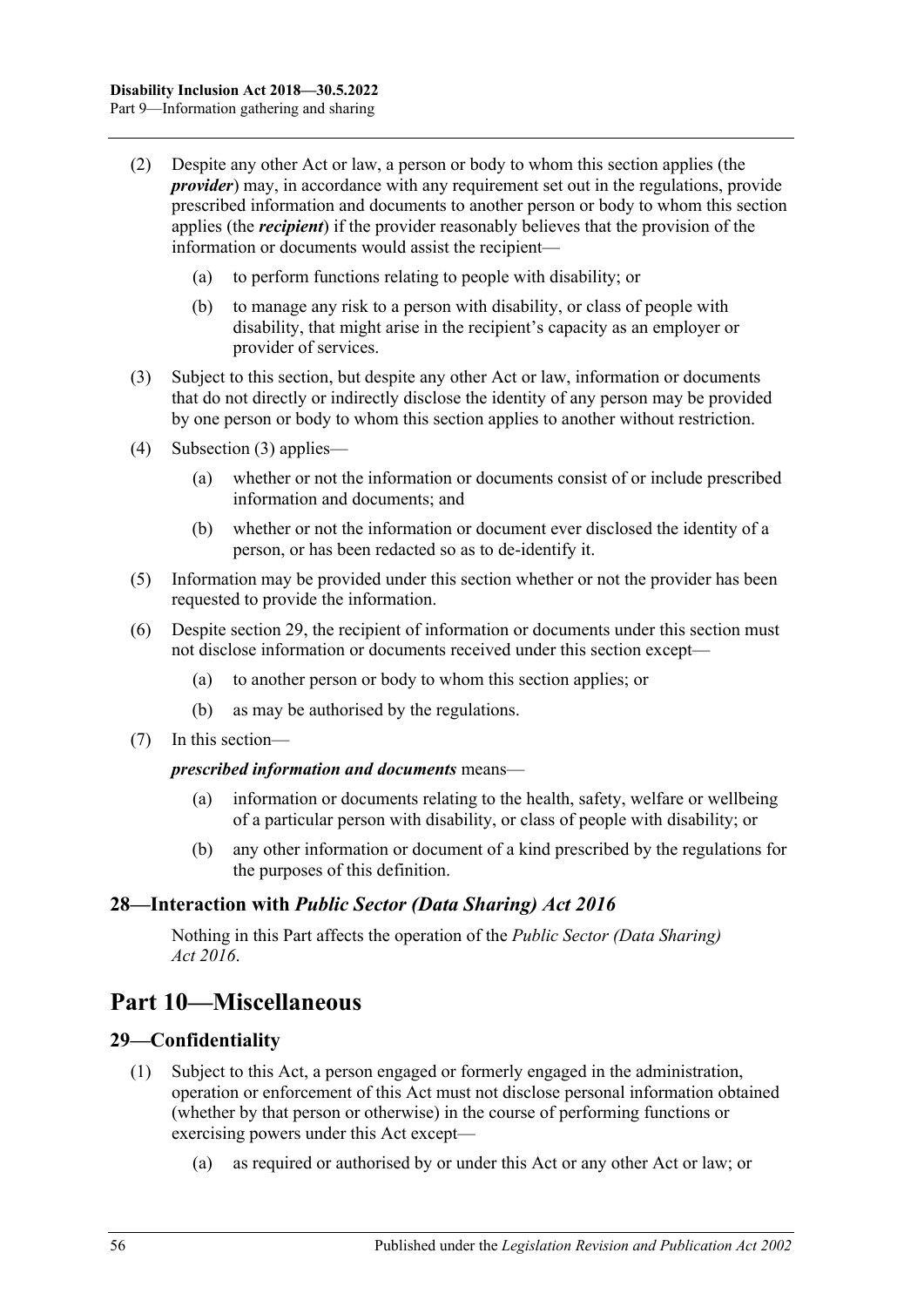- (b) with the consent of the person to whom the information relates; or
- (c) in connection with the administration or enforcement of this or any other Act; or
- (d) for the purposes of referring the matter to a law enforcement agency, or a person or agency exercising official duties under an Act relating to the care or protection of people with disability; or
- (e) to an agency or instrumentality of this State, the Commonwealth or another State or a Territory of the Commonwealth for the purposes of the proper performance of its functions; or
- (f) if the disclosure is reasonably necessary for the protection of the lawful interests of that person.

Maximum penalty: \$10 000.

- (2) [Subsection](#page-55-4) (1) does not prevent disclosure of statistical or other data that could not reasonably be expected to lead to the identification of any person to whom it relates.
- (3) Information that has been disclosed under [subsection](#page-55-4) (1) for a particular purpose must not be used for any other purpose by—
	- (a) the person to whom the information was disclosed; or
	- (b) any other person who gains access to the information (whether properly or improperly and whether directly or indirectly) as a result of that disclosure.

Maximum penalty: \$10 000.

(4) The regulations may make further provision in respect of the disclosure of information obtained in the course of the administration of this Act.

#### <span id="page-56-0"></span>**30—Victimisation**

- (1) A person who causes detriment to another on the ground, or substantially on the ground, that the other person or a third person has provided, or intends to provide, information under this Act commits an act of victimisation.
- (2) However, causing detriment on the ground that a person—
	- (a) has made a false allegation; or
	- (b) has not acted in good faith,

does not constitute an act of victimisation.

- (3) An act of victimisation under this Act may be dealt with—
	- (a) as a tort; or
	- (b) as if it were an act of victimisation under the *[Equal Opportunity Act](http://www.legislation.sa.gov.au/index.aspx?action=legref&type=act&legtitle=Equal%20Opportunity%20Act%201984) 1984*,

but, if the victim commences proceedings in a court seeking a remedy in tort, the victim cannot subsequently lodge a complaint under the *[Equal Opportunity Act](http://www.legislation.sa.gov.au/index.aspx?action=legref&type=act&legtitle=Equal%20Opportunity%20Act%201984) 1984* and, conversely, if the victim lodges a complaint under that Act, the victim cannot subsequently commence proceedings in a court seeking a remedy in tort.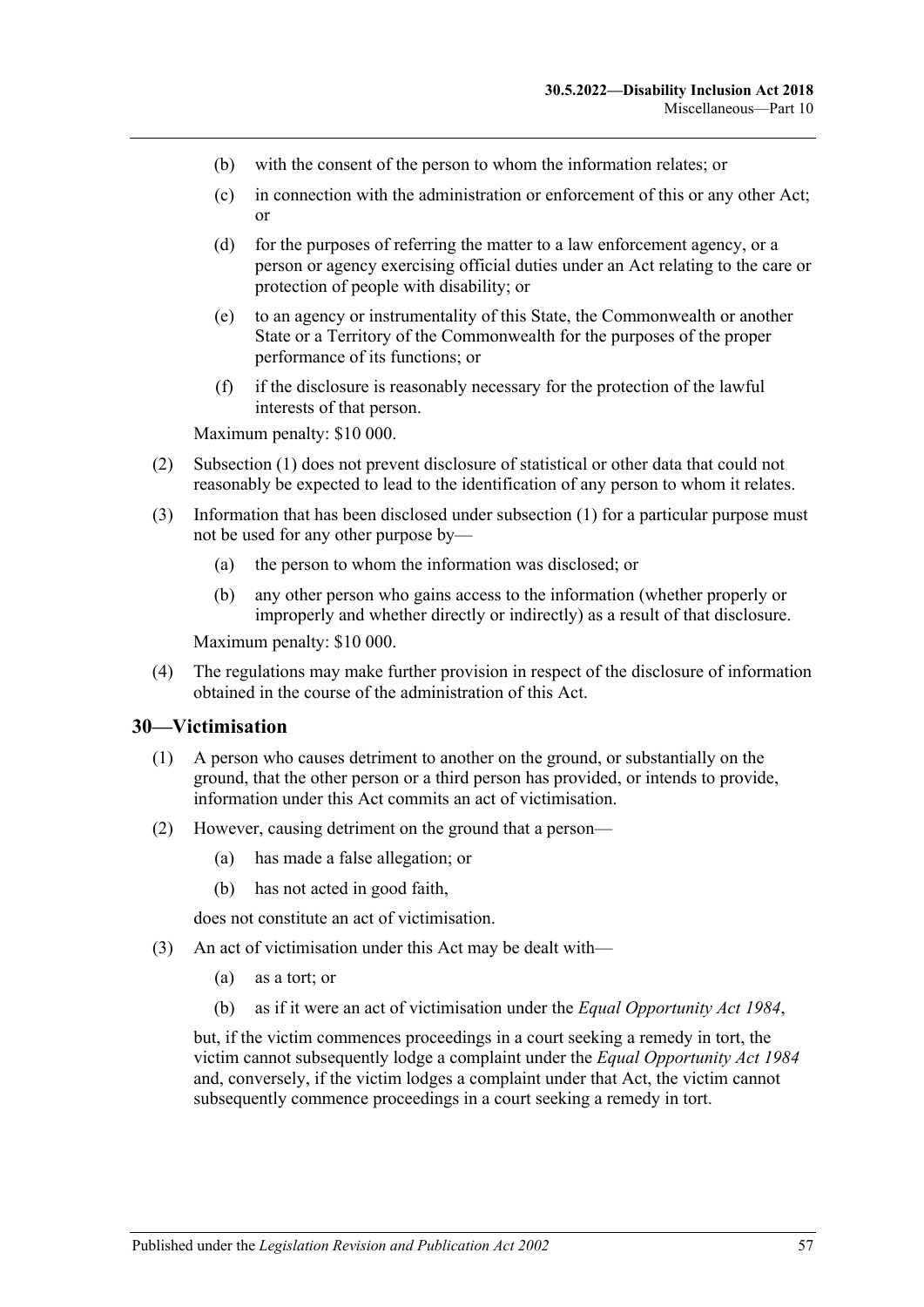- (4) If a complaint alleging an act of victimisation under this Act has been lodged with the Commissioner for Equal Opportunity and the Commissioner is of the opinion that the subject matter of the complaint has already been adequately dealt with by a competent authority, the Commissioner may decline to act on the complaint or to proceed further with action on the complaint.
- (5) In proceedings against a person seeking a remedy in tort for an act of victimisation committed by an employee or agent of the person, it is a defence to prove that the person exercised all reasonable diligence to ensure that the employee or agent would not commit an act of victimisation.
- <span id="page-57-2"></span>(6) A person who personally commits an act of victimisation under this Act is guilty of an offence.

Maximum penalty: \$10 000.

- (7) Proceedings for an offence against [subsection](#page-57-2) (6) may only be commenced by a police officer or a person approved by either the Commissioner of Police or the Director of Public Prosecutions.
- (8) In this section—

*detriment* includes—

- (a) injury, damage or loss; or
- (b) intimidation or harassment; or
- (c) discrimination, disadvantage or adverse treatment in relation to a person's employment; or
- (d) threats of reprisal.

#### <span id="page-57-0"></span>**31—Service**

Except where this Act requires otherwise, a notice or other document required or authorised to be given to or served on a person under this Act may—

- (a) be given to the person personally; or
- (b) be left for the person at the person's place of residence or business with someone apparently over the age of 16 years; or
- (c) be posted to the person at the person's last known place of residence or business; or
- (d) be transmitted by fax or email to a fax number or email address provided by the person (in which case the notice or other document will be taken to have been given or served at the time of transmission); or
- (e) if the person is a company or registered body within the meaning of the *Corporations Act 2001* of the Commonwealth, be served in accordance with that Act.

#### <span id="page-57-3"></span><span id="page-57-1"></span>**32—Review of Act**

- (1) The Minister must cause a review of the operation of this Act to be conducted and a report on the review to be prepared and submitted to the Minister.
- (2) The review and the report must be completed after the third, but before the fourth, anniversary of the commencement of this Act.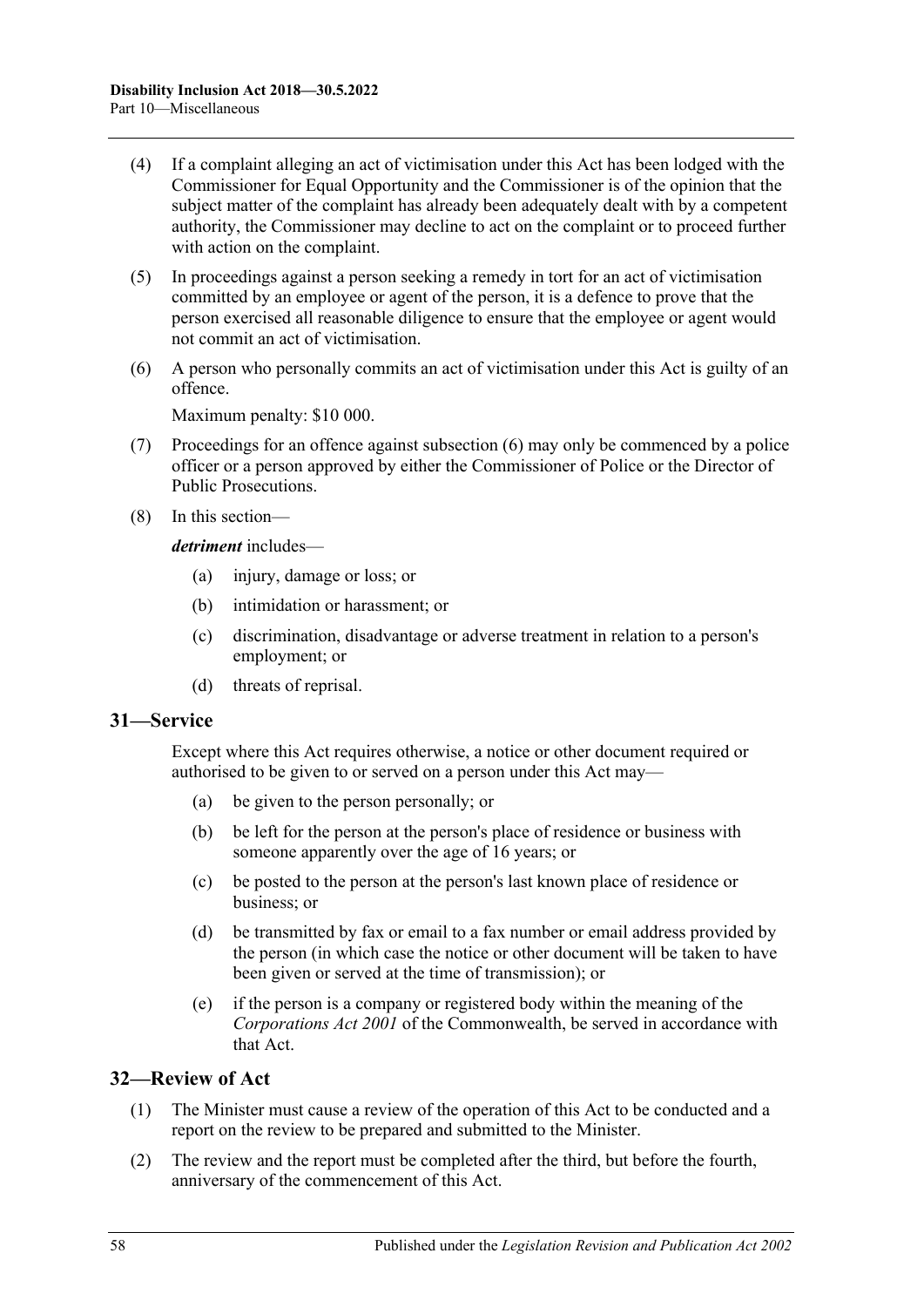(3) The Minister must cause a copy of the report submitted under [subsection](#page-57-3) (1) to be laid before both Houses of Parliament within 6 sitting days after receiving the report.

#### <span id="page-58-1"></span><span id="page-58-0"></span>**33—Regulations**

- (1) The Governor may make such regulations as are contemplated by, or necessary or expedient for the purposes of, this Act.
- (2) Without limiting the generality of [subsection](#page-58-1) (1), the regulations may—
	- (a) exempt a person, or a class of persons, from the operation of a specified provision or provisions of this Act; and
	- (b) fix fees or charges in respect of any matter under this Act and their payment, recovery or waiver; and
	- (ba) specify requirements relating to the provision of information or documents to the central assessment unit; and
	- (c) provide for fines, not exceeding \$50 000, for offences against the regulations; and
	- (d) provide for expiation fees, not exceeding \$315, for offences against the regulations; and
	- (e) provide for the facilitation of proof of the commission of offences against the regulations.
- (3) The regulations may—
	- (a) be of general or limited application; and
	- (b) make different provision according to the matters or circumstances to which they are expressed to apply; and
	- (c) make provisions of a saving or transitional nature consequent on the enactment or amendment of this Act or on the making of regulations under this Act; and
	- (d) provide that a matter or thing in respect of which regulations may be made is to be determined according to the discretion of the Minister or a specified person or body; and
	- (e) apply or incorporate, wholly or partially and with or without modification, a code, standard, policy or other document prepared or published by the Minister or a specified person or body.
- (4) If a code, standard or other document is referred to or incorporated in the regulations—
	- (a) a copy of the code, standard or other document must be kept available for public inspection, without charge and during ordinary office hours, at an office or offices specified in the regulations; and
	- (b) evidence of the contents of the code, standard or other document may be given in any legal proceedings by production of a document apparently certified by the Minister to be a true copy of the code, standard or other document.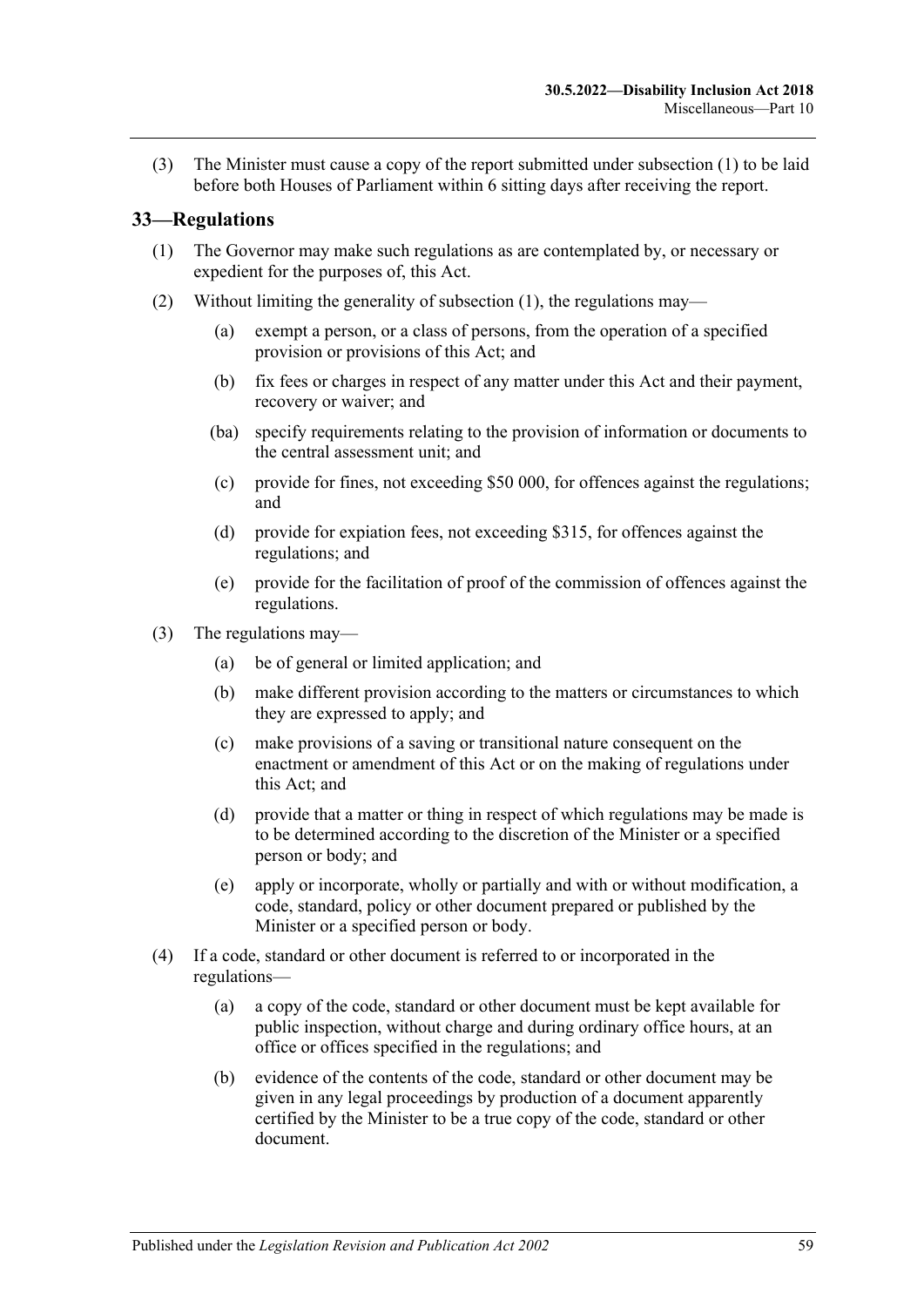# <span id="page-59-0"></span>**Schedule 1—Repeal** *Part 5—Repeal of Disability Services Act 1993*

## <span id="page-59-1"></span>*5—Repeal of Disability Services Act 1993*

*The [Disability Services Act](http://www.legislation.sa.gov.au/index.aspx?action=legref&type=act&legtitle=Disability%20Services%20Act%201993) 1993 is repealed.*

#### *Editorial note—*

*Schedule 1 Part 5 had not come into operation at the date of the publication of this version.*

## <span id="page-59-2"></span>**Schedule 2—Transitional provisions relating to NDIS worker check clearances**

## <span id="page-59-3"></span>**1—Interpretation**

(1) In this Schedule, unless the contrary intention appears—

*assessment of relevant history* means an assessment of relevant history conducted under the *[Disability Services Act](http://www.legislation.sa.gov.au/index.aspx?action=legref&type=act&legtitle=Disability%20Services%20Act%201993) 1993* (as in force immediately before the commencement of this clause) by an authorised screening unit;

*authorised screening unit* means a person or body who was, at the relevant time, an authorised screening unit within the meaning of the *[Disability Services \(Assessment of](http://www.legislation.sa.gov.au/index.aspx?action=legref&type=act&legtitle=Disability%20Services%20(Assessment%20of%20Relevant%20History)%20Regulations%202014)  [Relevant History\) Regulations](http://www.legislation.sa.gov.au/index.aspx?action=legref&type=act&legtitle=Disability%20Services%20(Assessment%20of%20Relevant%20History)%20Regulations%202014) 2014*;

(2) Unless the contrary intention appears, a term or phrase used in this Schedule that is defined in [Part 5A](#page-13-1) of the Act has the same meaning as in that Part.

## <span id="page-59-4"></span>**2—Certain applications for assessments of relevant history taken to be application for NDIS worker check clearance**

- (1) This clause applies to an application for an assessment of relevant history made to an authorised screening unit before the commencement of this clause but not determined before such commencement.
- (2) An application to which this clause applies will, for the purposes of [Part 5A](#page-13-1) of the Act, be taken to be an application to the central assessment unit for an NDIS worker check clearance under that Part.

## <span id="page-59-5"></span>**3—Recognition of certain assessments of relevant history as NDIS worker check clearance**

- <span id="page-59-6"></span>(1) An assessment of relevant history clearing a specified person to work with people with disability (however described) conducted within the 3 years preceding the commencement of this clause will be taken to be an NDIS worker check clearance in respect of the person granted under Part 5A of the Act.
- (2) However, this clause ceases to apply to an NDIS worker check clearance referred to in [subclause](#page-59-6) (1) in respect of a person if any of the following occurs:
	- (a) the person becomes a prohibited person (within the meaning of [Part](#page-33-4) 6) or a disqualified or presumptively disqualified person; or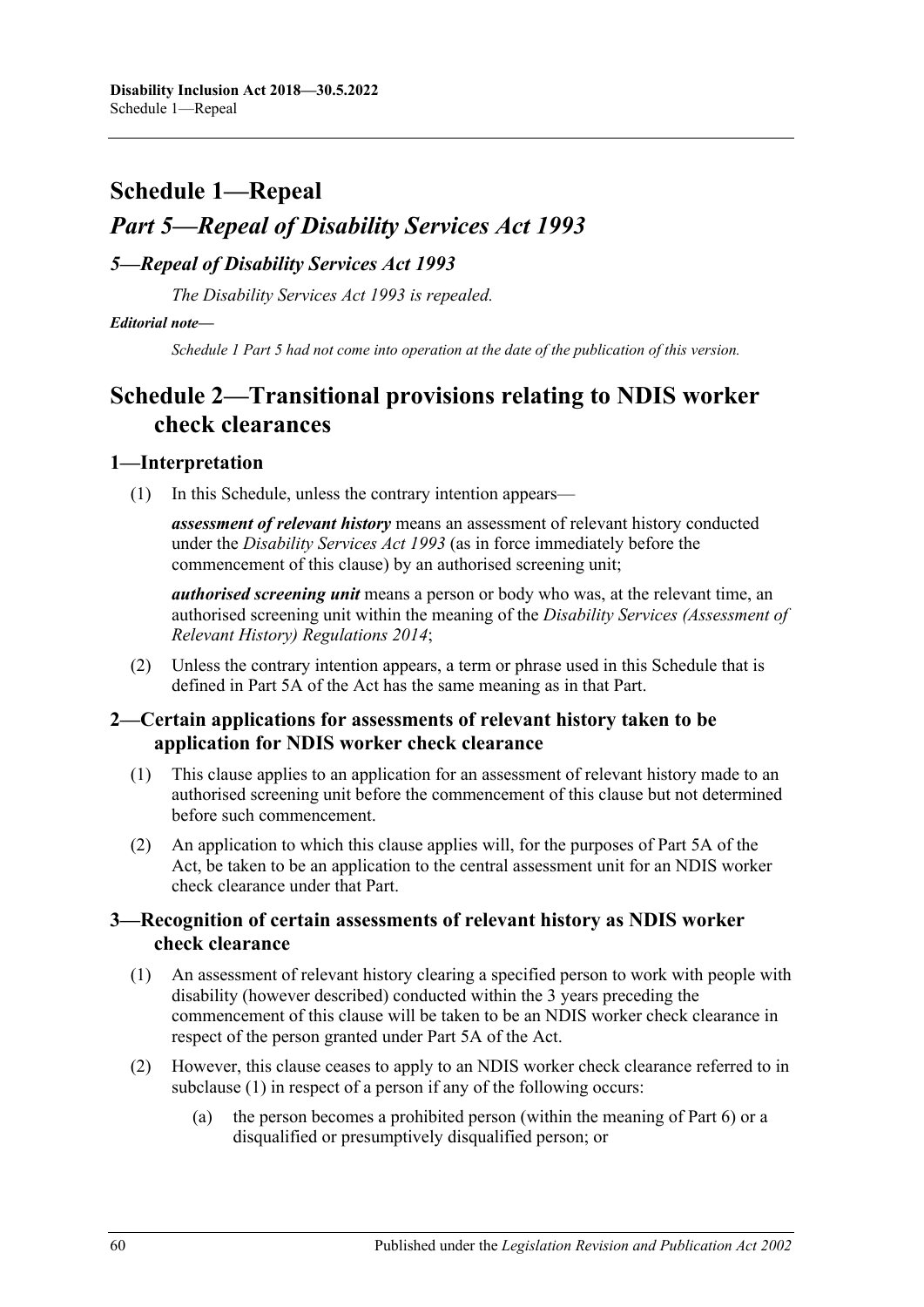- (b) an NDIS worker check clearance is conducted in relation to the person under [Part 5A](#page-13-1) of the Act, or under a law of the Commonwealth or another State or Territory; or
- (c) 3 years elapses after the date on which the assessment of relevant history to which the NDIS worker check clearance relates was undertaken,

and the NDIS worker check clearance will, by force of this clause, be cancelled.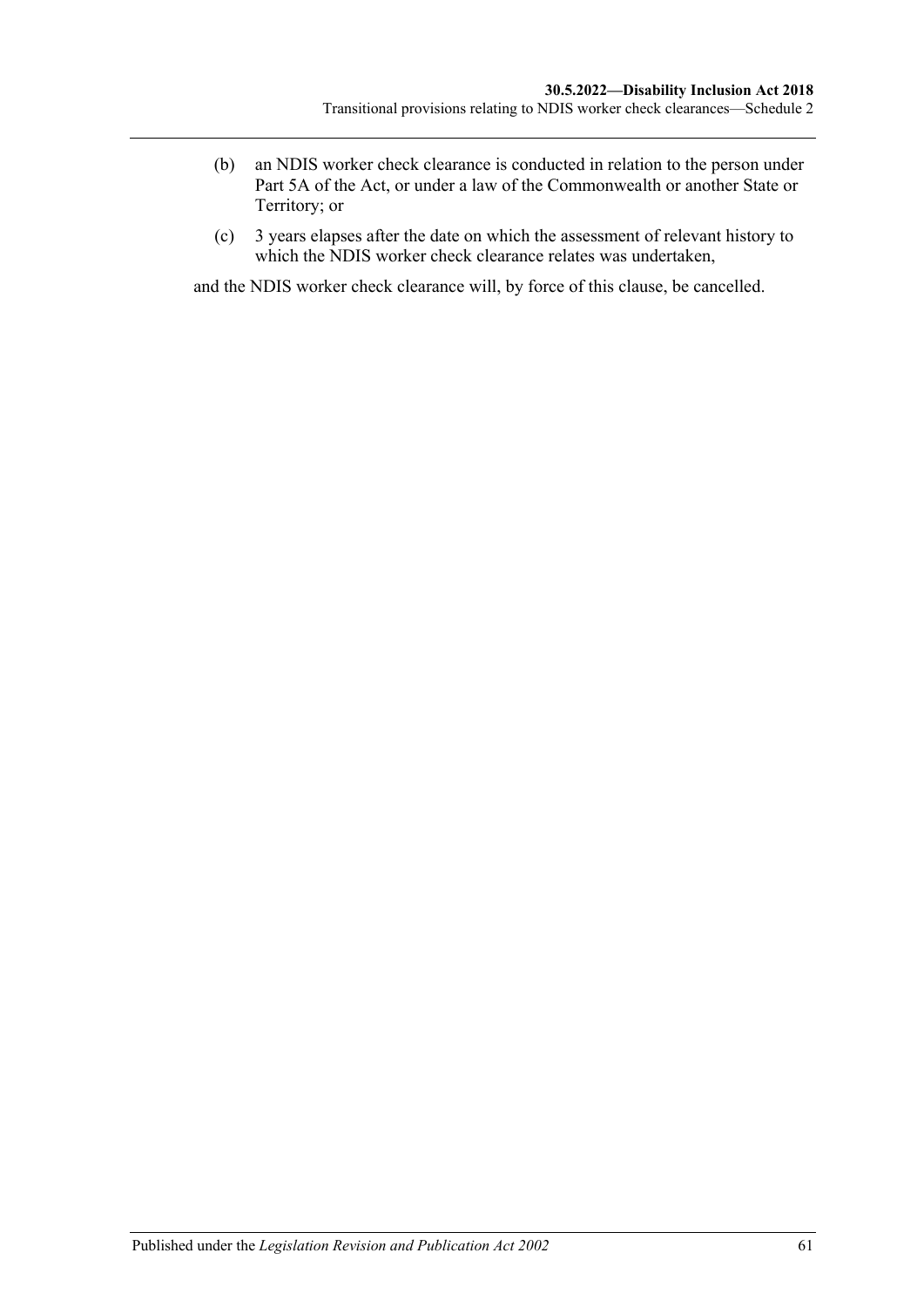# <span id="page-61-0"></span>**Legislative history**

## **Notes**

- In this version provisions that are uncommenced appear in italics.
- Please note—References in the legislation to other legislation or instruments or to titles of bodies or offices are not automatically updated as part of the program for the revision and publication of legislation and therefore may be obsolete.
- Earlier versions of this Act (historical versions) are listed at the end of the legislative history.
- For further information relating to the Act and subordinate legislation made under the Act see the Index of South Australian Statutes or www.legislation.sa.gov.au.

## **Legislation amended by principal Act**

The *Disability Inclusion Act 2018* amended the following:

*Carers Recognition Act 2005 Disability Services Act 1993 Intervention Orders (Prevention of Abuse) Act 2009*

## **Principal Act and amendments**

New entries appear in bold.

| Year | N <sub>0</sub> | Title                                                                                    | Assent    | Commencement                                                                                                                                                 |
|------|----------------|------------------------------------------------------------------------------------------|-----------|--------------------------------------------------------------------------------------------------------------------------------------------------------------|
| 2018 |                | Disability Inclusion Act 2018                                                            | 14.6.2018 | 1.7.2018 (Gazette 28.6.2018 p2618)<br>except Sch 1 (cl 3)— $1.2.2021$ ( <i>Gazette</i><br>17.12.2020 $p5743$ ) and except Pt 6 &<br>Sch 1 (cl 5)—uncommenced |
| 2019 | - 9            | Statutes Amendment (Screening) Act 16.5.2019<br>2019                                     |           | Pt 4 (ss 18 to 20 & 24)—1.2.2021<br>(Gazette 17.12.2020 p5744); ss 21 to 23<br>& $25-16.5.2021$ (s $7(5)$ <i>Acts</i><br>Interpretation Act 1915)            |
| 2021 | -18            | <b>Disability Inclusion (Restrictive</b><br><b>Practices-NDIS)</b> Amendment<br>Act 2021 | 20.5.2021 | 30.5.2022 (Gazette 12.5.2022 p1123)                                                                                                                          |

## **Provisions amended**

New entries appear in bold.

| Provision      | How varied                                    | Commencement |
|----------------|-----------------------------------------------|--------------|
| Long title     | amended by 9/2019 s 18                        | 1.2.2021     |
| Part 1         |                                               |              |
| s <sub>3</sub> |                                               |              |
| $s \; 3(1)$    |                                               |              |
| unit           | central assessment inserted by 9/2019 s 19(1) | 1.2.2021     |